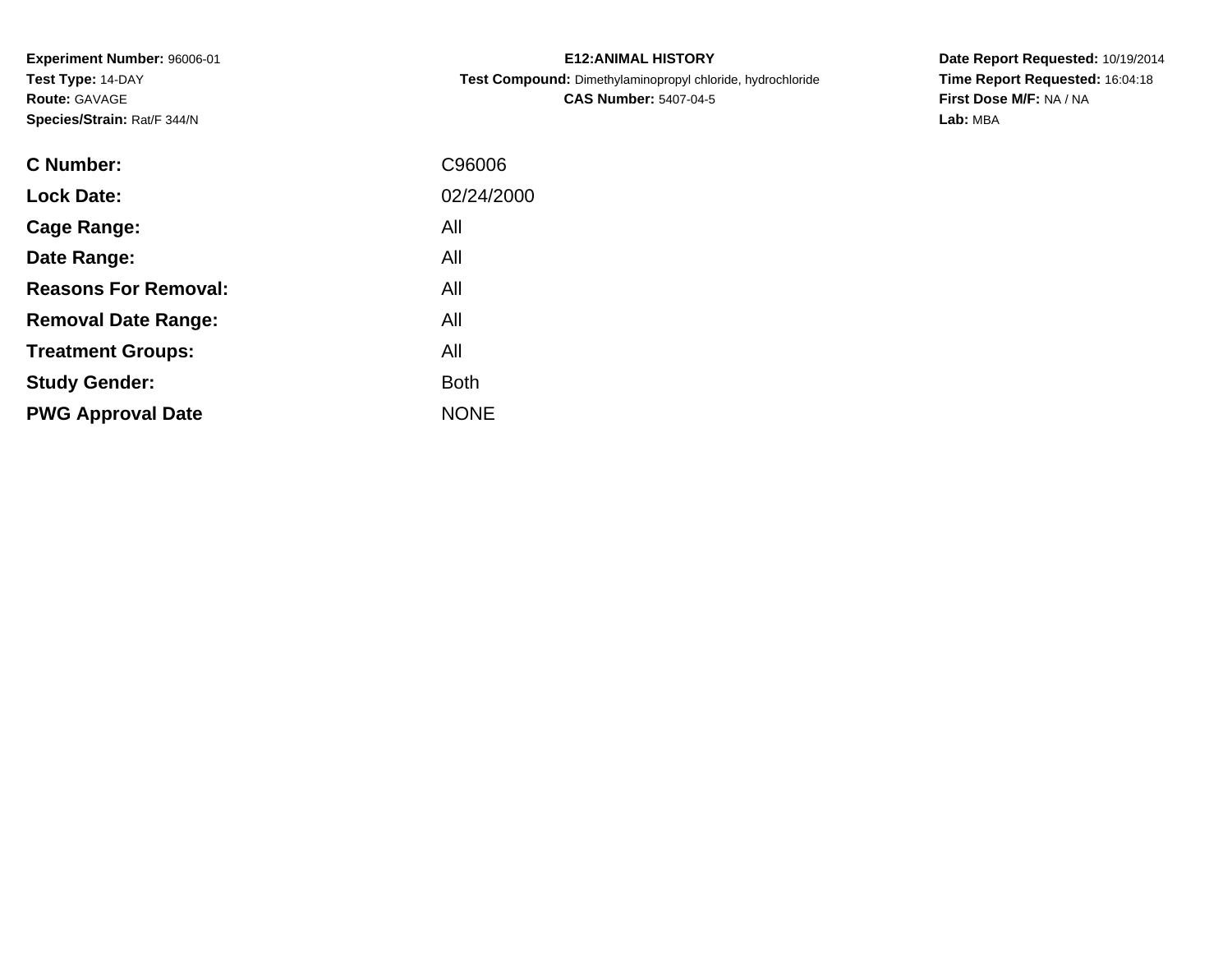**Test Type:** 14-DAY

**Route:** GAVAGE

**Species/Strain:** Rat/F 344/N

## **E12:ANIMAL HISTORY**

**Test Compound:** Dimethylaminopropyl chloride, hydrochloride

**CAS Number:** 5407-04-5

**Date Report Requested:** 10/19/2014**Time Report Requested:** 16:04:18**First Dose M/F:** NA / NA**Lab:** MBA

#### **CAGE:** 1 **SEX:** Male **TRT#:** <sup>1</sup> **TRT:** VEHICLE CONTROL **ANIMAL ID:** 1**DAY DATE OP IDDOSE TIME WEIGHT TIME WT** (g) **STATUSOBS TIMEOBSERVATIONS**

|    | 08/31/99                               | 11 | 06:42:44 | 93.0  | 06:42:44 | Unremarkable |
|----|----------------------------------------|----|----------|-------|----------|--------------|
|    | 08/31/99                               | 11 | 06:42:44 | 93.0  | 10:44:12 | Unremarkable |
|    |                                        |    |          |       |          |              |
| 2  | 09/01/99                               | 11 |          |       | 10:18:02 | Unremarkable |
| 3  | 09/02/99                               | 11 |          |       | 08:57:08 | Unremarkable |
| 4  | 09/03/99                               | 11 |          |       | 09:06:22 | Unremarkable |
| 5  | 09/04/99                               | 50 |          |       | 09:20:58 | Unremarkable |
| 6  | 09/05/99                               | 50 |          |       | 08:46:42 | Unremarkable |
| 7  | 09/06/99                               | 11 |          |       | 08:50:00 | Unremarkable |
| 8  | 09/07/99                               | 11 | 08:48:34 | 127.0 | 08:48:34 | Unremarkable |
| 8  | 09/07/99                               | 11 | 08:48:34 | 127.0 | 10:48:38 | Unremarkable |
| 9  | 09/08/99                               | 11 |          |       | 08:44:08 | Unremarkable |
| 10 | 09/09/99                               | 11 |          |       | 08:44:38 | Unremarkable |
| 11 | 09/10/99                               | 11 |          |       | 08:52:40 | Unremarkable |
| 12 | 09/11/99                               |    |          |       | 07:10:38 | Unremarkable |
| 13 | 09/12/99                               |    |          |       | 07:49:26 | Unremarkable |
| 14 | 09/13/99                               | 11 |          |       | 09:22:10 | Unremarkable |
| 15 | 09/14/99                               | 11 |          |       | 12:35:12 | Unremarkable |
| 16 | 09/15/99                               | 11 |          |       | 14:36:42 | Unremarkable |
| 17 | 09/16/99                               | 11 | 06:38:14 | 168.6 | 06:38:14 | Unremarkable |
|    | REMOVED ** REASON - TERMINAL SACRIFICE |    |          |       |          |              |
| 17 | 09/16/99                               | 50 | 09:33:14 | 168.6 | 09:33:14 | Unremarkable |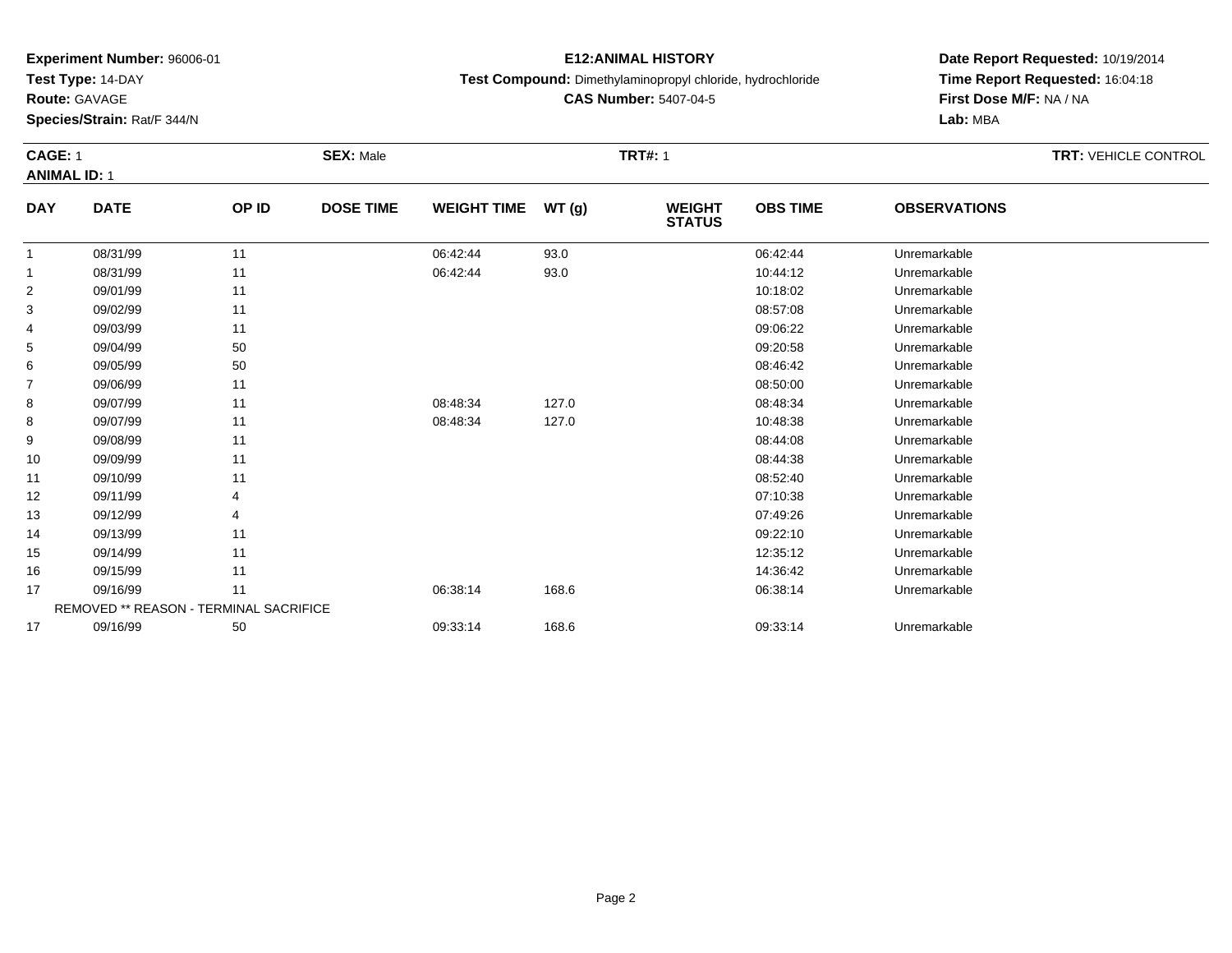**Test Type:** 14-DAY

**Route:** GAVAGE

**Species/Strain:** Rat/F 344/N

## **E12:ANIMAL HISTORY**

**Test Compound:** Dimethylaminopropyl chloride, hydrochloride

**CAS Number:** 5407-04-5

# **Date Report Requested:** 10/19/2014**Time Report Requested:** 16:04:18**First Dose M/F:** NA / NA**Lab:** MBA

#### **CAGE:** 1 **SEX:** Male **TRT#:** <sup>1</sup> **TRT:** VEHICLE CONTROL **ANIMAL ID:** 2**DAY DOSE TIME WEIGHT TIME WT (g) WEIGHT OBS TIMEOBSERVATIONS**

| <b>DAY</b>     | <b>DATE</b>                            | OP ID | <b>DOSE TIME</b> | <b>WEIGHT TIME</b> | WT(g) | <b>WEIGHT</b><br><b>STATUS</b> | <b>OBS TIME</b> | <b>OBSERVATIONS</b> |  |
|----------------|----------------------------------------|-------|------------------|--------------------|-------|--------------------------------|-----------------|---------------------|--|
| -1             | 08/31/99                               | 11    |                  | 06:42:44           | 79.0  |                                | 06:42:44        | Unremarkable        |  |
|                | 08/31/99                               | 11    |                  | 06:42:44           | 79.0  |                                | 10:44:12        | Unremarkable        |  |
| $\overline{2}$ | 09/01/99                               | 11    |                  |                    |       |                                | 10:18:02        | Unremarkable        |  |
| 3              | 09/02/99                               | 11    |                  |                    |       |                                | 08:57:08        | Unremarkable        |  |
| 4              | 09/03/99                               | 11    |                  |                    |       |                                | 09:06:22        | Unremarkable        |  |
| 5              | 09/04/99                               | 50    |                  |                    |       |                                | 09:20:58        | Unremarkable        |  |
| 6              | 09/05/99                               | 50    |                  |                    |       |                                | 08:46:42        | Unremarkable        |  |
| 7              | 09/06/99                               | 11    |                  |                    |       |                                | 08:50:00        | Unremarkable        |  |
| 8              | 09/07/99                               | 11    |                  | 08:48:34           | 113.9 |                                | 08:48:34        | Unremarkable        |  |
| 8              | 09/07/99                               | 11    |                  | 08:48:34           | 113.9 |                                | 10:48:38        | Unremarkable        |  |
| 9              | 09/08/99                               | 11    |                  |                    |       |                                | 08:44:08        | Unremarkable        |  |
| 10             | 09/09/99                               | 11    |                  |                    |       |                                | 08:44:38        | Unremarkable        |  |
| 11             | 09/10/99                               | 11    |                  |                    |       |                                | 08:52:40        | Unremarkable        |  |
| 12             | 09/11/99                               |       |                  |                    |       |                                | 07:10:38        | Unremarkable        |  |
| 13             | 09/12/99                               |       |                  |                    |       |                                | 07:49:26        | Unremarkable        |  |
| 14             | 09/13/99                               | 11    |                  |                    |       |                                | 09:22:10        | Unremarkable        |  |
| 15             | 09/14/99                               | 11    |                  |                    |       |                                | 12:35:12        | Unremarkable        |  |
| 16             | 09/15/99                               | 11    |                  |                    |       |                                | 14:36:42        | Unremarkable        |  |
| 17             | 09/16/99                               | 11    |                  | 06:38:14           | 160.5 |                                | 06:38:14        | Unremarkable        |  |
|                | REMOVED ** REASON - TERMINAL SACRIFICE |       |                  |                    |       |                                |                 |                     |  |
| 17             | 09/16/99                               | 50    |                  | 09:33:14           | 160.5 |                                | 09:33:14        | Unremarkable        |  |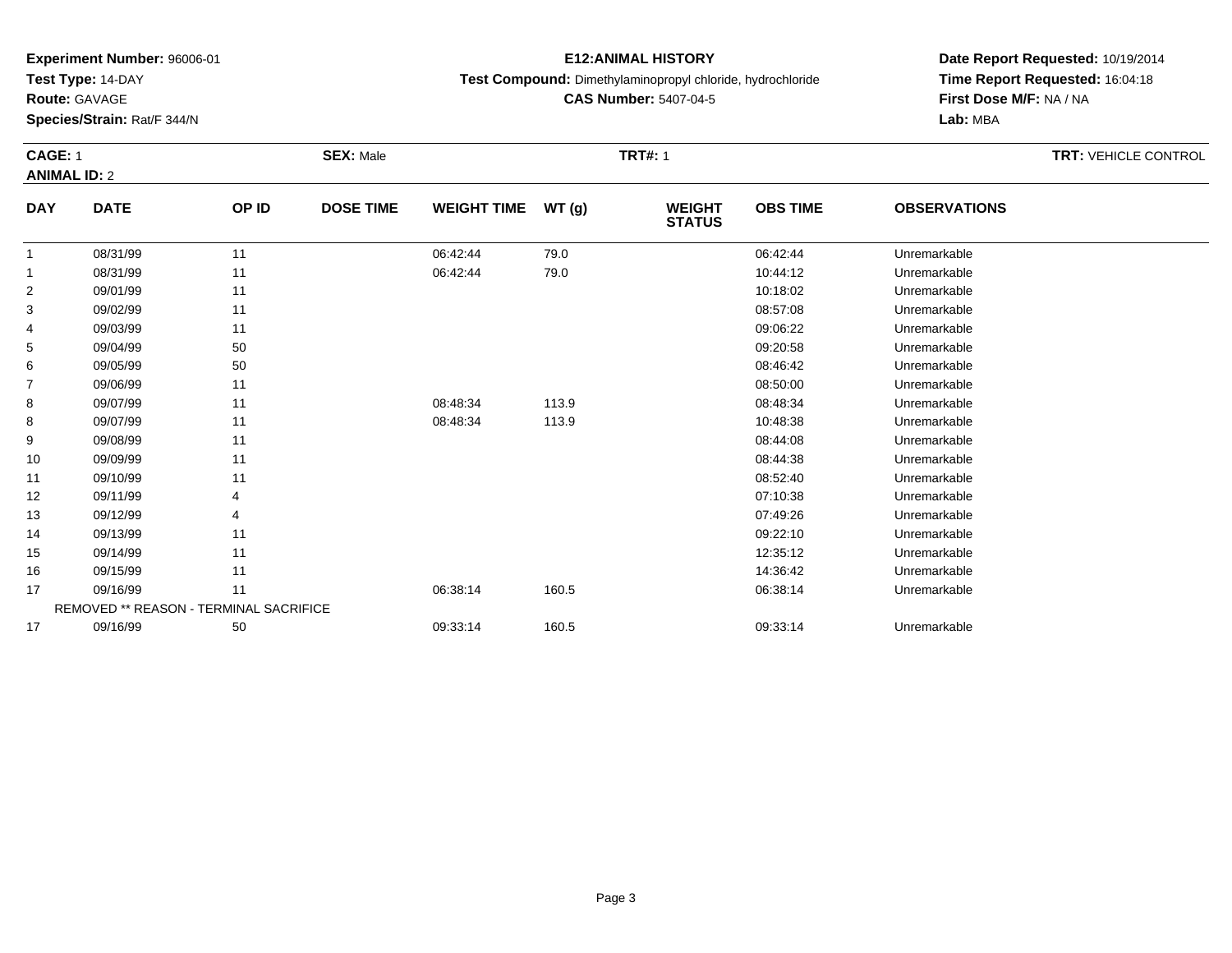**Test Type:** 14-DAY

**Route:** GAVAGE

**Species/Strain:** Rat/F 344/N

## **E12:ANIMAL HISTORY**

**Test Compound:** Dimethylaminopropyl chloride, hydrochloride

**CAS Number:** 5407-04-5

# **Date Report Requested:** 10/19/2014**Time Report Requested:** 16:04:18**First Dose M/F:** NA / NA**Lab:** MBA

#### **CAGE:** 1 **SEX:** Male **TRT#:** <sup>1</sup> **TRT:** VEHICLE CONTROL **ANIMAL ID:** 3**DAY DATE OP ID DOSE TIME WEIGHT TIME WT (g) WEIGHT OBS TIMEOBSERVATIONS**

|    |          |                                        |          |       | <b>STATUS</b> |              |  |
|----|----------|----------------------------------------|----------|-------|---------------|--------------|--|
|    | 08/31/99 | 11                                     | 06:42:44 | 90.3  | 06:42:44      | Unremarkable |  |
|    | 08/31/99 | 11                                     | 06:42:44 | 90.3  | 10:44:12      | Unremarkable |  |
| 2  | 09/01/99 | 11                                     |          |       | 10:18:02      | Unremarkable |  |
| 3  | 09/02/99 | 11                                     |          |       | 08:57:08      | Unremarkable |  |
| 4  | 09/03/99 | 11                                     |          |       | 09:06:22      | Unremarkable |  |
| 5  | 09/04/99 | 50                                     |          |       | 09:20:58      | Unremarkable |  |
| 6  | 09/05/99 | 50                                     |          |       | 08:46:42      | Unremarkable |  |
|    | 09/06/99 | 11                                     |          |       | 08:50:00      | Unremarkable |  |
| 8  | 09/07/99 | 11                                     | 08:48:34 | 116.0 | 08:48:34      | Unremarkable |  |
| 8  | 09/07/99 | 11                                     | 08:48:34 | 116.0 | 10:48:38      | Unremarkable |  |
| 9  | 09/08/99 | 11                                     |          |       | 08:44:08      | Unremarkable |  |
| 10 | 09/09/99 | 11                                     |          |       | 08:44:38      | Unremarkable |  |
| 11 | 09/10/99 | 11                                     |          |       | 08:52:40      | Unremarkable |  |
| 12 | 09/11/99 |                                        |          |       | 07:10:38      | Unremarkable |  |
| 13 | 09/12/99 |                                        |          |       | 07:49:26      | Unremarkable |  |
| 14 | 09/13/99 | 11                                     |          |       | 09:22:10      | Unremarkable |  |
| 15 | 09/14/99 | 11                                     |          |       | 12:35:12      | Unremarkable |  |
| 16 | 09/15/99 | 11                                     |          |       | 14:36:42      | Unremarkable |  |
| 17 | 09/16/99 | 11                                     | 06:38:14 | 152.9 | 06:38:14      | Unremarkable |  |
|    |          | REMOVED ** REASON - TERMINAL SACRIFICE |          |       |               |              |  |
| 17 | 09/16/99 | 50                                     | 09:33:14 | 152.9 | 09:33:14      | Unremarkable |  |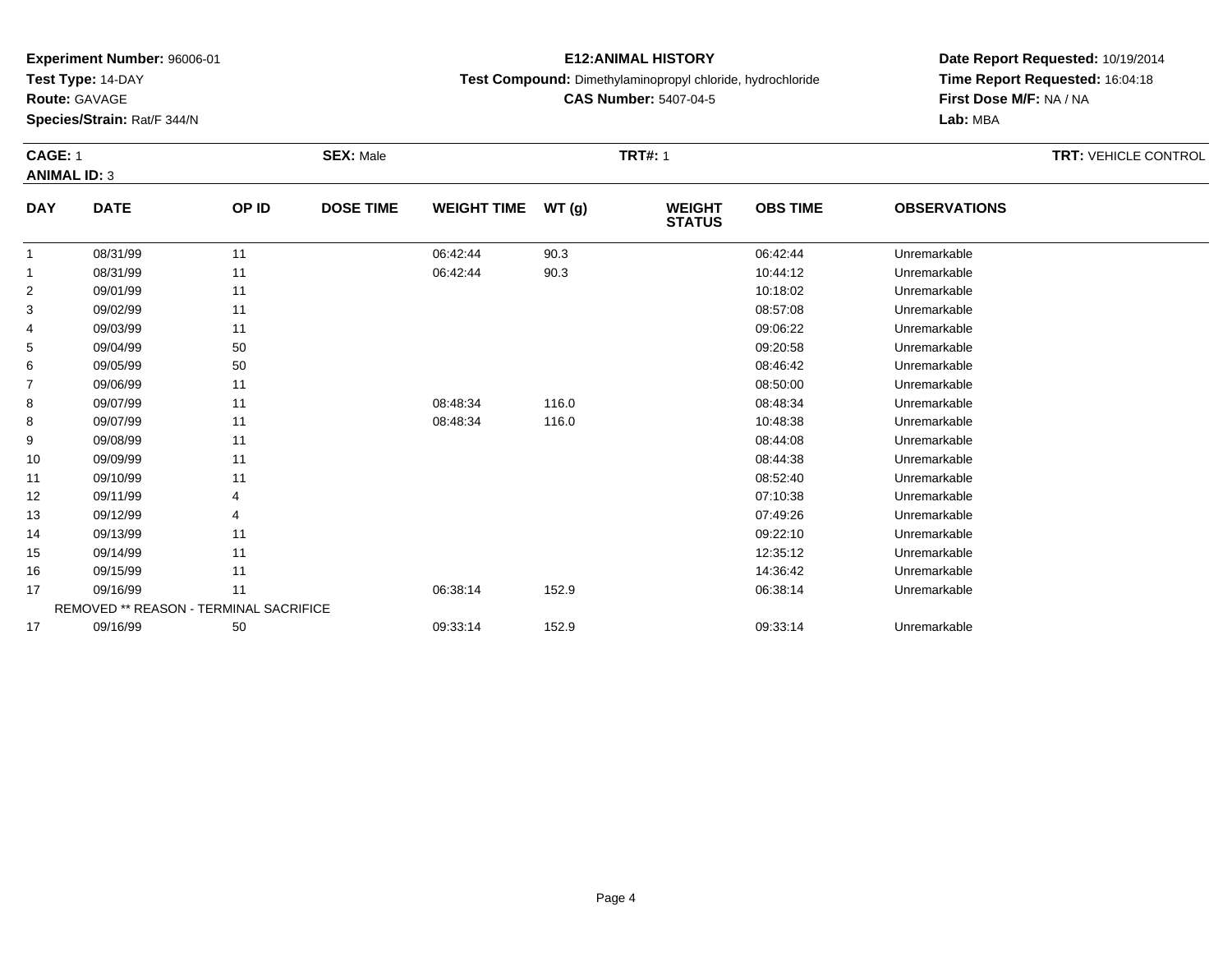**Test Type:** 14-DAY

**Route:** GAVAGE

**Species/Strain:** Rat/F 344/N

## **E12:ANIMAL HISTORY**

**Test Compound:** Dimethylaminopropyl chloride, hydrochloride

**CAS Number:** 5407-04-5

**Date Report Requested:** 10/19/2014 **Time Report Requested:** 16:04:18**First Dose M/F:** NA / NA**Lab:** MBA

#### **CAGE:** 1 **SEX:** Male **TRT#:** <sup>1</sup> **TRT:** VEHICLE CONTROL **ANIMAL ID:** 4**DAY DATE OP IDDOSE TIME WEIGHT TIME WT** (g) **STATUSOBS TIME OBSERVATIONS** 1 08/31/99 <sup>11</sup> 06:42:44 100.9 06:42:44 Unremarkable 11 08/31/99 11 1 06:42:44 100.9 10:44:12 Unremarkable

|                | 08/31/99 | 11                                     | 06:42:44 | 100.9 | 10:44:12 | Unremarkable |  |
|----------------|----------|----------------------------------------|----------|-------|----------|--------------|--|
| $\overline{2}$ | 09/01/99 | 11                                     |          |       | 10:18:02 | Unremarkable |  |
| 3              | 09/02/99 | 11                                     |          |       | 08:57:08 | Unremarkable |  |
| 4              | 09/03/99 | 11                                     |          |       | 09:06:22 | Unremarkable |  |
| 5              | 09/04/99 | 50                                     |          |       | 09:20:58 | Unremarkable |  |
| 6              | 09/05/99 | 50                                     |          |       | 08:46:42 | Unremarkable |  |
| 7              | 09/06/99 | 11                                     |          |       | 08:50:00 | Unremarkable |  |
| 8              | 09/07/99 | 11                                     | 08:48:34 | 130.1 | 08:48:34 | Unremarkable |  |
| 8              | 09/07/99 | 11                                     | 08:48:34 | 130.1 | 10:48:38 | Unremarkable |  |
| 9              | 09/08/99 | 11                                     |          |       | 08:44:08 | Unremarkable |  |
| 10             | 09/09/99 | 11                                     |          |       | 08:44:38 | Unremarkable |  |
| 11             | 09/10/99 | 11                                     |          |       | 08:52:40 | Unremarkable |  |
| 12             | 09/11/99 |                                        |          |       | 07:10:38 | Unremarkable |  |
| 13             | 09/12/99 | 4                                      |          |       | 07:49:26 | Unremarkable |  |
| 14             | 09/13/99 | 11                                     |          |       | 09:22:10 | Unremarkable |  |
| 15             | 09/14/99 | 11                                     |          |       | 12:35:12 | Unremarkable |  |
| 16             | 09/15/99 | 11                                     |          |       | 14:36:42 | Unremarkable |  |
| 17             | 09/16/99 | 11                                     | 06:38:14 | 173.8 | 06:38:14 | Unremarkable |  |
|                |          | REMOVED ** REASON - TERMINAL SACRIFICE |          |       |          |              |  |
| 17             | 09/16/99 | 50                                     | 09:33:14 | 173.8 | 09:33:14 | Unremarkable |  |
|                |          |                                        |          |       |          |              |  |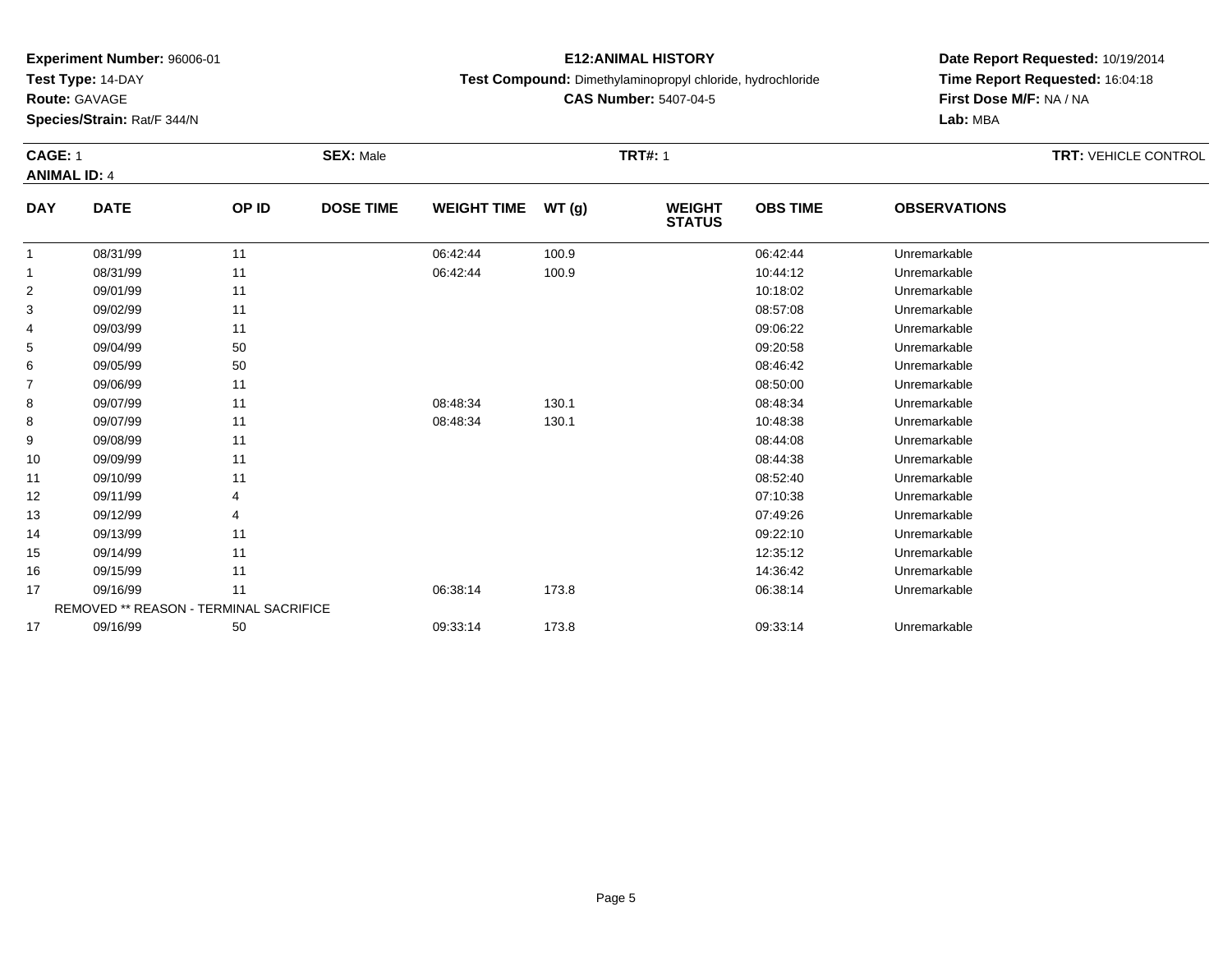**Test Type:** 14-DAY

**Route:** GAVAGE

11

12

13

14

15

16

17

17

REMOVED \*\* REASON - TERMINAL SACRIFICE

**Species/Strain:** Rat/F 344/N

### **E12:ANIMAL HISTORY**

**Test Compound:** Dimethylaminopropyl chloride, hydrochloride

**CAS Number:** 5407-04-5

**Date Report Requested:** 10/19/2014**Time Report Requested:** 16:04:18**First Dose M/F:** NA / NA**Lab:** MBA

#### **CAGE:** 1 **SEX:** Male **TRT#:** <sup>1</sup> **TRT:** VEHICLE CONTROL **ANIMAL ID:** 5**DAY DATE OP ID DOSE TIME WEIGHT TIME WT (g) WEIGHT STATUSOBS TIME OBSERVATIONS** 11 08/31/99 11 1 06:42:44 107.0 06:42:44 06:42:44 06:42:44 06:42:44 06:42:44 11 08/31/99 11 1 06:42:44 107.0 10:44:12 Unremarkable 22 09/01/99 11 12 10:18:02 Dhremarkable 3 09/02/99 <sup>11</sup> 08:57:08 Unremarkable 44 09:06:22 Unremarkable 11 09:06:22 Unremarkable 55 09:20:58 Unremarkable 50 09:20:58 Unremarkable 66 09/05/99 50 50 50 08:46:42 Unremarkable 77 09/06/99 11 12 12 12 13 13 14 15 16 17 18 19 19 19 19 19 19 19 19 19 19 19 19 1 88 09/07/99 11 1 08:48:34 128.6 08:48:34 08:48:34 Unremarkable 88 09/07/99 11 1 08:48:34 128.6 10:48:38 Unremarkable 99 09/08/99 11 12 12 13 13 13 14:08 19844:08 Unremarkable 10

09/09/99 <sup>11</sup> 08:44:38 Unremarkable

09/10/99 <sup>11</sup> 08:52:40 Unremarkable

09/11/99 <sup>4</sup> 07:10:38 Unremarkable

09/12/99 <sup>4</sup> 07:49:26 Unremarkable

09/13/99 <sup>11</sup> 09:22:10 Unremarkable

5 09/14/99 11 12:35:12 Unremarkable

6 09/15/99 11 120 120 120 120 120 120 130 14:36:42 Unremarkable

7 09/16/99 11 1 06:38:14 164.0 06:38 06:38 06:38 14 164.0

7 09/16/99 50 50 09:33:14 164.0 06.00 09:33:14 Dhremarkable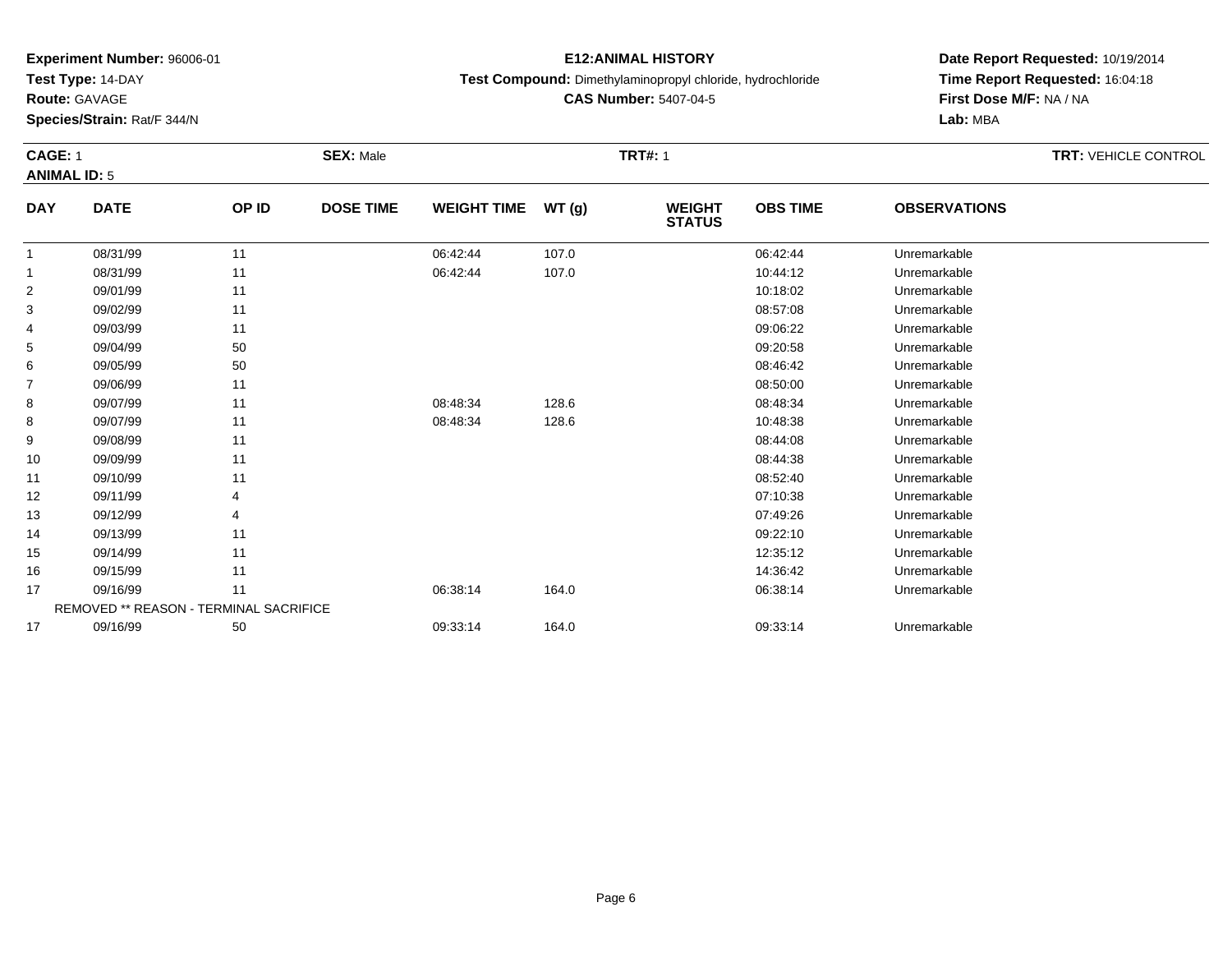**Test Type:** 14-DAY

**Route:** GAVAGE

**Species/Strain:** Rat/F 344/N

## **E12:ANIMAL HISTORY**

**Test Compound:** Dimethylaminopropyl chloride, hydrochloride

**CAS Number:** 5407-04-5

# **Date Report Requested:** 10/19/2014 **Time Report Requested:** 16:04:18**First Dose M/F:** NA / NA**Lab:** MBA

#### **CAGE:** 2 **SEX:** Male **TRT#:** <sup>2</sup> **TRT:** 6.25 MG/KG**ANIMAL ID:** 6**DAY DATE OP IDDOSE TIME WEIGHT TIME WT** (g) **STATUSOBS TIME OBSERVATIONS**  $\overline{1}$ 1 08/31/99 11 1 06:48:58 94.8 06:48:58 06:48:58 Unremarkable

|    | 08/31/99                               | 11 | U6:48:58 | 94.8  | <b>06:48:58</b> | Unremarkable |  |
|----|----------------------------------------|----|----------|-------|-----------------|--------------|--|
| 1  | 08/31/99                               | 11 | 06:48:58 | 94.8  | 10:45:26        | Unremarkable |  |
| 2  | 09/01/99                               | 11 |          |       | 10:18:48        | Unremarkable |  |
| 3  | 09/02/99                               | 11 |          |       | 08:57:48        | Unremarkable |  |
| 4  | 09/03/99                               | 11 |          |       | 09:10:50        | Unremarkable |  |
| 5  | 09/04/99                               | 50 |          |       | 09:22:36        | Unremarkable |  |
| 6  | 09/05/99                               | 50 |          |       | 08:47:18        | Unremarkable |  |
| 7  | 09/06/99                               | 11 |          |       | 08:50:46        | Unremarkable |  |
| 8  | 09/07/99                               | 11 | 08:51:00 | 124.0 | 08:51:00        | Unremarkable |  |
| 8  | 09/07/99                               | 11 | 08:51:00 | 124.0 | 10:49:24        | Unremarkable |  |
| 9  | 09/08/99                               | 11 |          |       | 08:44:48        | Unremarkable |  |
| 10 | 09/09/99                               | 11 |          |       | 08:45:12        | Unremarkable |  |
| 11 | 09/10/99                               | 11 |          |       | 08:53:10        | Unremarkable |  |
| 12 | 09/11/99                               |    |          |       | 07:11:12        | Unremarkable |  |
| 13 | 09/12/99                               |    |          |       | 07:50:04        | Unremarkable |  |
| 14 | 09/13/99                               | 11 |          |       | 09:22:50        | Unremarkable |  |
| 15 | 09/14/99                               | 11 |          |       | 12:35:48        | Unremarkable |  |
| 16 | 09/15/99                               | 11 |          |       | 14:37:16        | Unremarkable |  |
| 17 | 09/16/99                               | 11 | 06:40:28 | 167.2 | 06:40:28        | Unremarkable |  |
|    | REMOVED ** REASON - TERMINAL SACRIFICE |    |          |       |                 |              |  |
| 17 | 09/16/99                               | 50 | 09:41:00 | 167.2 | 09:41:00        | Unremarkable |  |
|    |                                        |    |          |       |                 |              |  |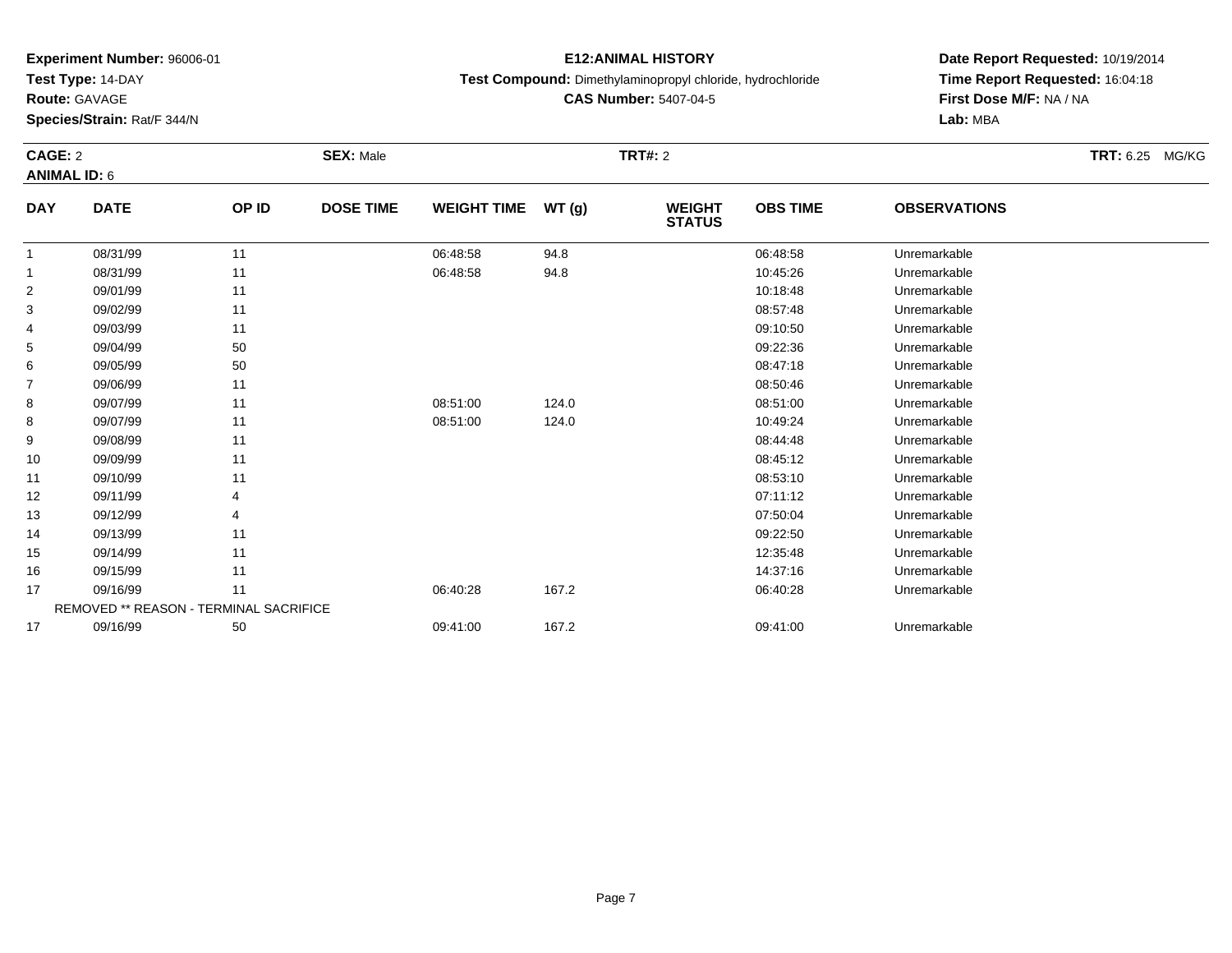**Test Type:** 14-DAY

**Route:** GAVAGE

**Species/Strain:** Rat/F 344/N

### **E12:ANIMAL HISTORY**

**Test Compound:** Dimethylaminopropyl chloride, hydrochloride

**CAS Number:** 5407-04-5

**Date Report Requested:** 10/19/2014**Time Report Requested:** 16:04:18**First Dose M/F:** NA / NA**Lab:** MBA

#### **CAGE:** 2 **SEX:** Male **TRT#:** <sup>2</sup> **TRT:** 6.25 MG/KG**ANIMAL ID:** 7**DAY DATE OP IDDOSE TIME WEIGHT TIME WT** (g) **STATUSOBS TIME OBSERVATIONS** 11 08/31/99 11 1 06:48:58 82.9 06:48:58 06:48:58 Unremarkable 11 08/31/99 11 1 06:48:58 82.9 10:45:26 10:45:26 Unremarkable 22 09/01/99 11 12 10:18:48 Unremarkable

|                | <u> vuiviluv</u> | .                                      | 00. <del>1</del> 0.00 | <b>U4.U</b> | 10. TU. ZU | <b>UITULINAINAUI</b> U |  |
|----------------|------------------|----------------------------------------|-----------------------|-------------|------------|------------------------|--|
| $\overline{2}$ | 09/01/99         | 11                                     |                       |             | 10:18:48   | Unremarkable           |  |
| 3              | 09/02/99         | 11                                     |                       |             | 08:57:48   | Unremarkable           |  |
| 4              | 09/03/99         | 11                                     |                       |             | 09:10:50   | Unremarkable           |  |
| 5              | 09/04/99         | 50                                     |                       |             | 09:22:36   | Unremarkable           |  |
| 6              | 09/05/99         | 50                                     |                       |             | 08:47:18   | Unremarkable           |  |
| 7              | 09/06/99         | 11                                     |                       |             | 08:50:46   | Unremarkable           |  |
| 8              | 09/07/99         | 11                                     | 08:51:00              | 110.5       | 08:51:00   | Unremarkable           |  |
| 8              | 09/07/99         | 11                                     | 08:51:00              | 110.5       | 10:49:24   | Unremarkable           |  |
| 9              | 09/08/99         | 11                                     |                       |             | 08:44:48   | Unremarkable           |  |
| 10             | 09/09/99         | 11                                     |                       |             | 08:45:12   | Unremarkable           |  |
| 11             | 09/10/99         | 11                                     |                       |             | 08:53:10   | Unremarkable           |  |
| 12             | 09/11/99         | 4                                      |                       |             | 07:11:12   | Unremarkable           |  |
| 13             | 09/12/99         | 4                                      |                       |             | 07:50:04   | Unremarkable           |  |
| 14             | 09/13/99         | 11                                     |                       |             | 09:22:50   | Unremarkable           |  |
| 15             | 09/14/99         | 11                                     |                       |             | 12:35:48   | Unremarkable           |  |
| 16             | 09/15/99         | 11                                     |                       |             | 14:37:16   | Unremarkable           |  |
| 17             | 09/16/99         | 11                                     | 06:40:28              | 151.2       | 06:40:28   | Unremarkable           |  |
|                |                  | REMOVED ** REASON - TERMINAL SACRIFICE |                       |             |            |                        |  |
| 17             | 09/16/99         | 50                                     | 09:41:00              | 151.2       | 09:41:00   | Unremarkable           |  |
|                |                  |                                        |                       |             |            |                        |  |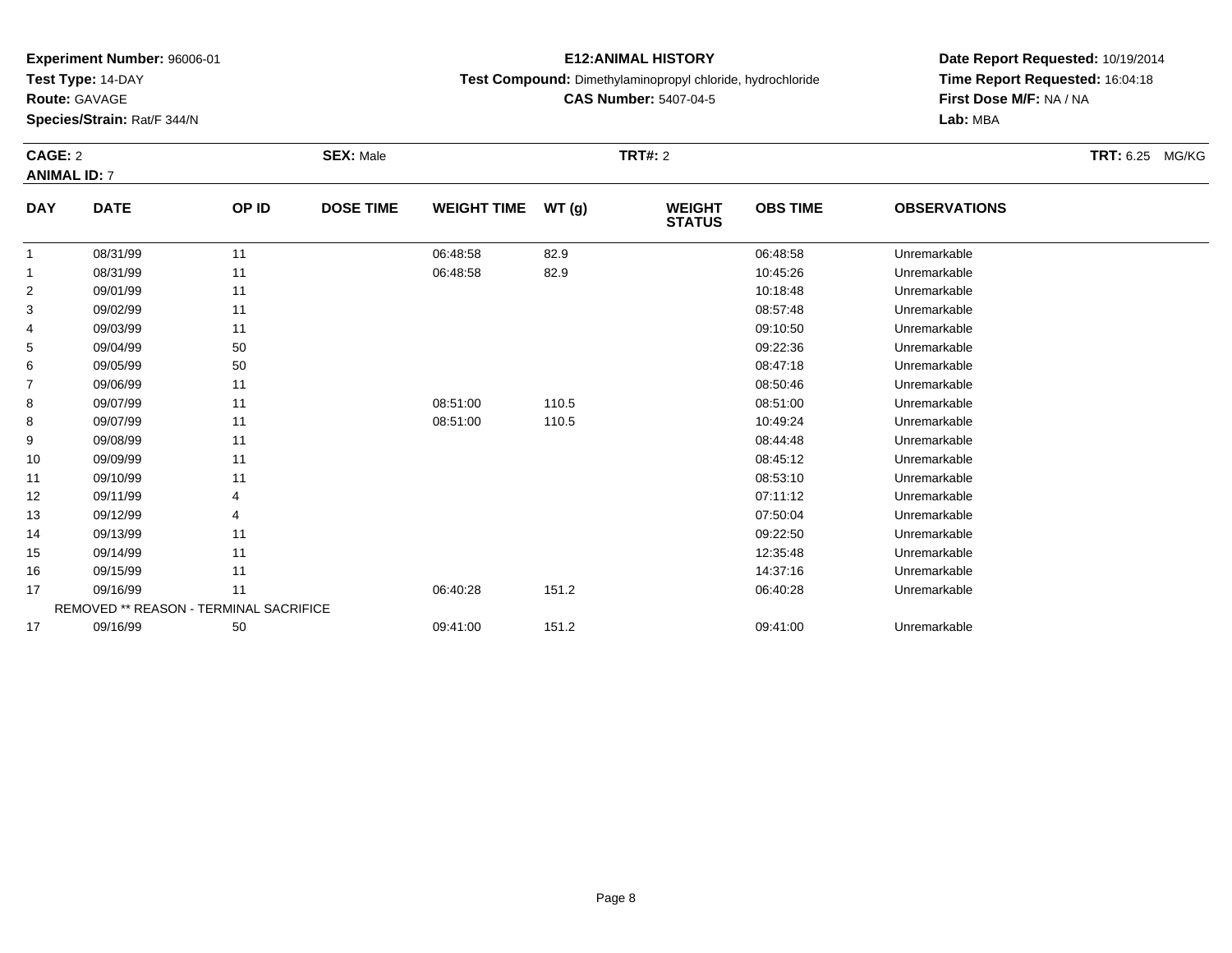**Test Type:** 14-DAY

**Route:** GAVAGE

**Species/Strain:** Rat/F 344/N

## **E12:ANIMAL HISTORY**

**Test Compound:** Dimethylaminopropyl chloride, hydrochloride

**CAS Number:** 5407-04-5

# **Date Report Requested:** 10/19/2014**Time Report Requested:** 16:04:18**First Dose M/F:** NA / NA**Lab:** MBA

#### **CAGE:** 2 **SEX:** Male **TRT#:** <sup>2</sup> **TRT:** 6.25 MG/KG**ANIMAL ID:** 8**DAY DATE OP IDDOSE TIME WEIGHT TIME WT** (g) **STATUSOBS TIME OBSERVATIONS** 108/31/99 <sup>11</sup> 06:48:58 97.5 06:48:58 Unremarkable

| 1              | 08/31/99 | 11                                     | 06:48:58 | 97.5  | 06:48:58 | Unremarkable |  |
|----------------|----------|----------------------------------------|----------|-------|----------|--------------|--|
| 1              | 08/31/99 | 11                                     | 06:48:58 | 97.5  | 10:45:26 | Unremarkable |  |
| $\overline{2}$ | 09/01/99 | 11                                     |          |       | 10:18:48 | Unremarkable |  |
| 3              | 09/02/99 | 11                                     |          |       | 08:57:48 | Unremarkable |  |
| 4              | 09/03/99 | 11                                     |          |       | 09:10:50 | Unremarkable |  |
| 5              | 09/04/99 | 50                                     |          |       | 09:22:36 | Unremarkable |  |
| 6              | 09/05/99 | 50                                     |          |       | 08:47:18 | Unremarkable |  |
| 7              | 09/06/99 | 11                                     |          |       | 08:50:46 | Unremarkable |  |
| 8              | 09/07/99 | 11                                     | 08:51:00 | 126.8 | 08:51:00 | Unremarkable |  |
| 8              | 09/07/99 | 11                                     | 08:51:00 | 126.8 | 10:49:24 | Unremarkable |  |
| 9              | 09/08/99 | 11                                     |          |       | 08:44:48 | Unremarkable |  |
| 10             | 09/09/99 | 11                                     |          |       | 08:45:12 | Unremarkable |  |
| 11             | 09/10/99 | 11                                     |          |       | 08:53:10 | Unremarkable |  |
| 12             | 09/11/99 | 4                                      |          |       | 07:11:12 | Unremarkable |  |
| 13             | 09/12/99 | 4                                      |          |       | 07:50:04 | Unremarkable |  |
| 14             | 09/13/99 | 11                                     |          |       | 09:22:50 | Unremarkable |  |
| 15             | 09/14/99 | 11                                     |          |       | 12:35:48 | Unremarkable |  |
| 16             | 09/15/99 | 11                                     |          |       | 14:37:16 | Unremarkable |  |
| 17             | 09/16/99 | 11                                     | 06:40:28 | 171.5 | 06:40:28 | Unremarkable |  |
|                |          | REMOVED ** REASON - TERMINAL SACRIFICE |          |       |          |              |  |
| 17             | 09/16/99 | 50                                     | 09:41:00 | 171.5 | 09:41:00 | Unremarkable |  |
|                |          |                                        |          |       |          |              |  |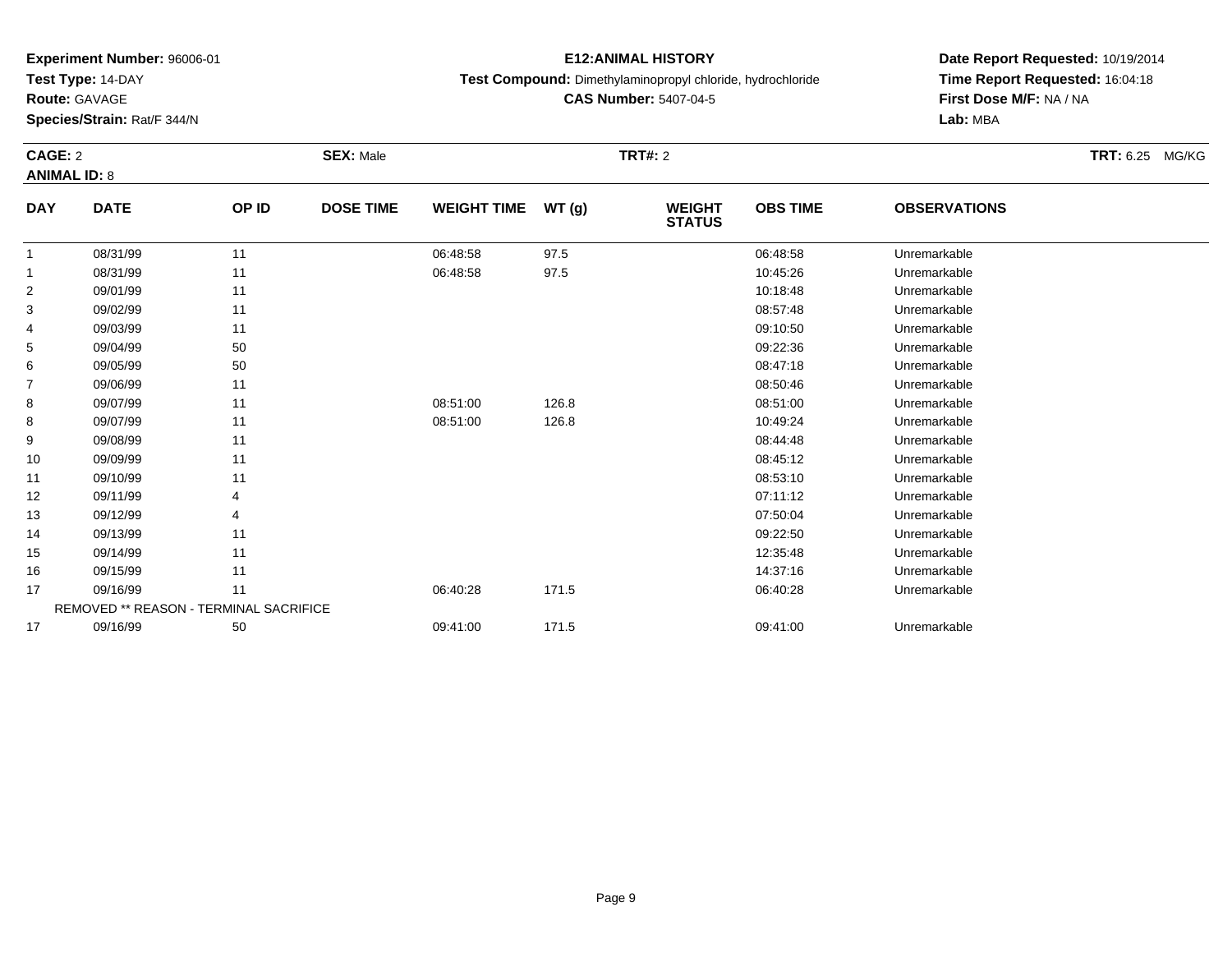**Test Type:** 14-DAY

**Route:** GAVAGE

15

16

17

17

REMOVED \*\* REASON - TERMINAL SACRIFICE

**Species/Strain:** Rat/F 344/N

## **E12:ANIMAL HISTORY**

**Test Compound:** Dimethylaminopropyl chloride, hydrochloride

**CAS Number:** 5407-04-5

**Date Report Requested:** 10/19/2014**Time Report Requested:** 16:04:18**First Dose M/F:** NA / NA**Lab:** MBA

#### **CAGE:** 2 **SEX:** Male **TRT#:** <sup>2</sup> **TRT:** 6.25 MG/KG**ANIMAL ID:** 9**DAY DATE OP ID DOSE TIME WEIGHT TIME WT (g) WEIGHT STATUSOBS TIME OBSERVATIONS** 11 08/31/99 11 1 06:48:58 103.6 103.6 06:48:58 Unremarkable 11 08/31/99 11 1 06:48:58 103.6 103.6 10:45:26 Unremarkable 22 09/01/99 11 12 10:18:48 Unremarkable 3 09/02/99 <sup>11</sup> 08:57:48 Unremarkable 4 09/03/99 <sup>11</sup> 09:10:50 Unremarkable 55 09:22:36 Unremarkable 50 50 09:22:36 Demographic to the state of the state of the state of the state of the state of the state of the state of the state of the state of the state of the state of the state of the state of 66 09/05/99 50 50 50 08:47:18 Dhremarkable 77 09/06/99 11 12 12 13 13 13 14 15 16 17 18 19 19 19 19 19 19 19 19 19 19 19 19 1 88 09/07/99 11 08:51:00 135.6 08:51:00 Unremarkable 88 09/07/99 11 1 08:51:00 135.6 10:49:24 Unremarkable 99 09/08/99 11 12 12 13 13 14:48 Unremarkable 10 09/09/99 <sup>11</sup> 08:45:12 Unremarkable 11 09/10/99 <sup>11</sup> 08:53:10 Unremarkable 12 09/11/99 <sup>4</sup> 07:11:12 Unremarkable 13 09/12/99 <sup>4</sup> 07:50:04 Unremarkable 1409/13/99 <sup>11</sup> 09:22:50 Unremarkable

5 09/14/99 11 12:35:48 Unremarkable

09/15/99 <sup>11</sup> 14:37:16 Unremarkable

7 09/16/99 11 1 06:40:28 176.4 16.4 06:40:28 Dhremarkable

09/16/99 <sup>50</sup> 09:41:00 176.4 09:41:00 Unremarkable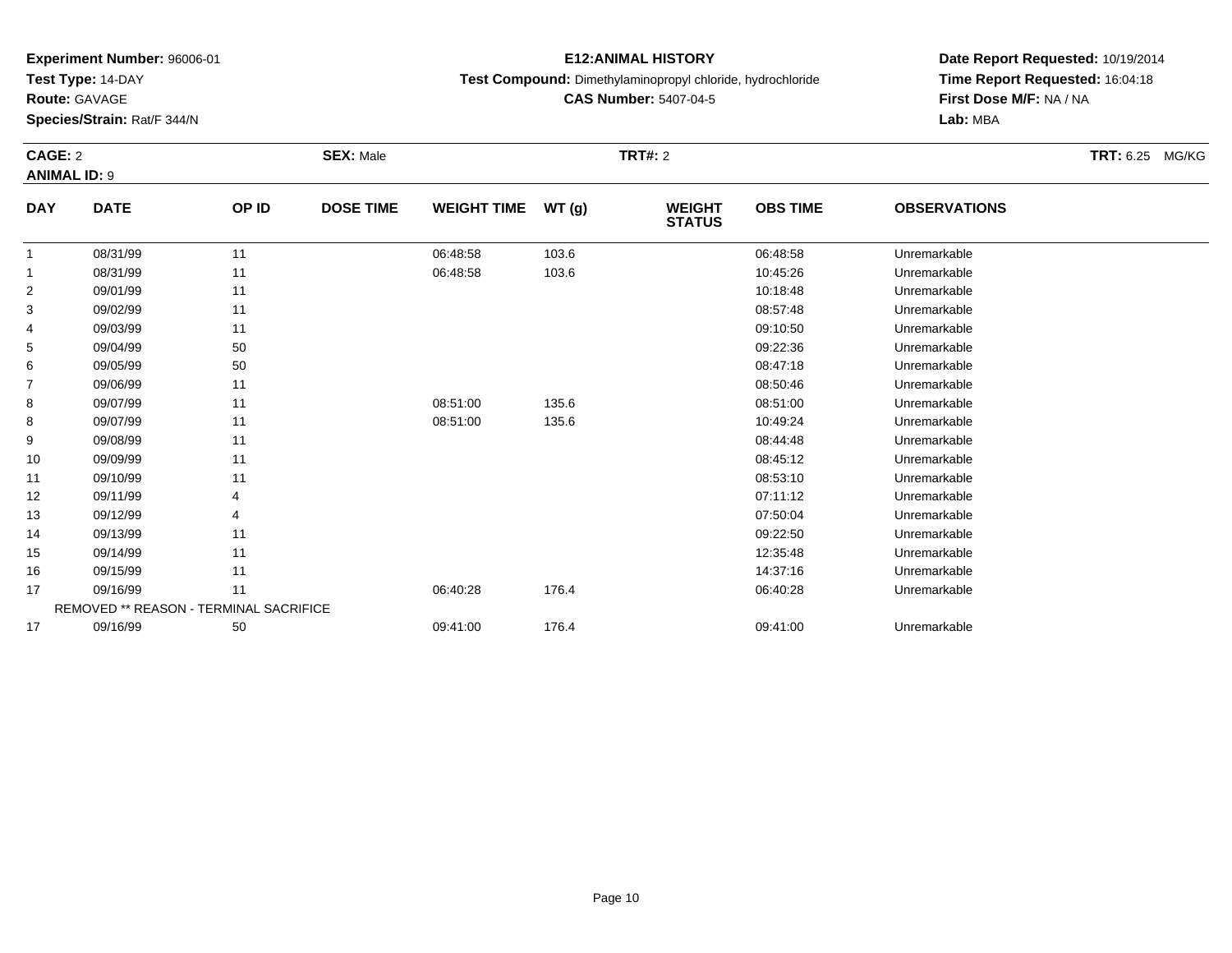**Test Type:** 14-DAY

**Route:** GAVAGE

13

14

15

16

17

17

REMOVED \*\* REASON - TERMINAL SACRIFICE

**Species/Strain:** Rat/F 344/N

### **E12:ANIMAL HISTORY**

**Test Compound:** Dimethylaminopropyl chloride, hydrochloride

**CAS Number:** 5407-04-5

## **Date Report Requested:** 10/19/2014**Time Report Requested:** 16:04:18**First Dose M/F:** NA / NA**Lab:** MBA

#### **CAGE:** 2 **SEX:** Male **TRT#:** <sup>2</sup> **TRT:** 6.25 MG/KG**ANIMAL ID:** 10**DAY DATE OP ID DOSE TIME WEIGHT TIME WT (g) WEIGHT STATUSOBS TIME OBSERVATIONS** 11 08/31/99 11 1 06:48:58 85.9 06:48:58 06:48:58 Unremarkable 11 08/31/99 11 1 06:48:58 85.9 10:45:26 10:45:26 Unremarkable 22 09/01/99 11 12 10:18:48 Unremarkable 3 09/02/99 <sup>11</sup> 08:57:48 Unremarkable 4 09/03/99 <sup>11</sup> 09:10:50 Unremarkable 55 09:22:36 Unremarkable 50 50 09:22:36 Demographic to the state of the state of the state of the state of the state of the state of the state of the state of the state of the state of the state of the state of the state of 66 09/05/99 50 50 50 08:47:18 Dhremarkable 77 09/06/99 11 12 12 13 13 13 14 15 16 17 18 19 19 19 19 19 19 19 19 19 19 19 19 1 88 09/07/99 11 08:51:00 118.2 08:51:00 Unremarkable 88 09/07/99 11 08:51:00 118.2 10:49:24 Unremarkable 9 09/08/99 <sup>11</sup> 08:44:48 Unremarkable 10 09/09/99 <sup>11</sup> 08:45:12 Unremarkable 11 09/10/99 <sup>11</sup> 08:53:10 Unremarkable 1209/11/99 <sup>4</sup> 07:11:12 Unremarkable

09/12/99 <sup>4</sup> 07:50:04 Unremarkable

09/13/99 <sup>11</sup> 09:22:50 Unremarkable

5 09/14/99 11 12:35:48 Unremarkable

09/15/99 <sup>11</sup> 14:37:16 Unremarkable

7 09/16/99 11 1 06:40:28 163.9 163.9 06:40:28 Dhremarkable

09/16/99 <sup>50</sup> 09:41:00 163.9 09:41:00 Unremarkable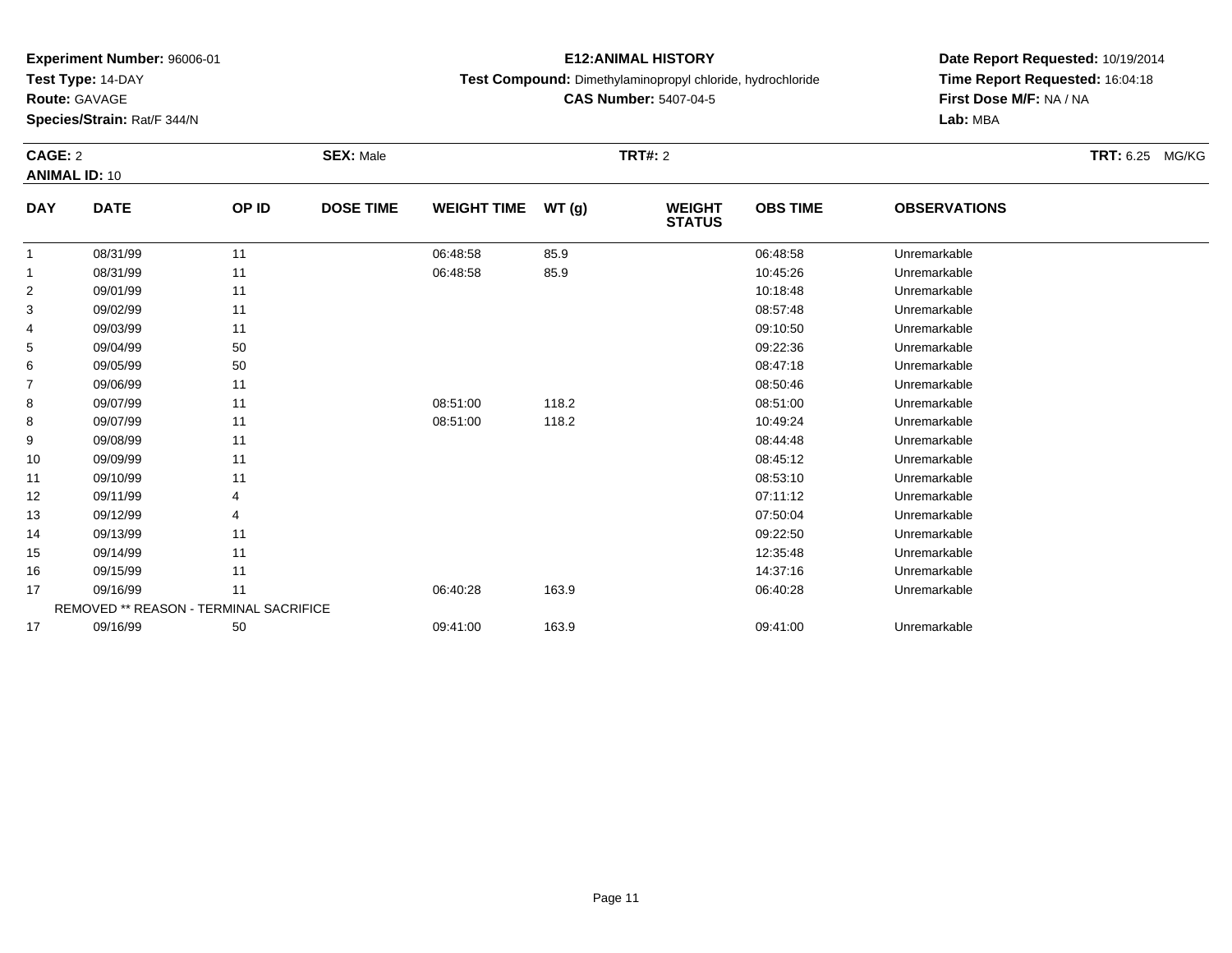**Test Type:** 14-DAY

**Route:** GAVAGE

14

15

16

17

17

**Species/Strain:** Rat/F 344/N

### **E12:ANIMAL HISTORY**

**Test Compound:** Dimethylaminopropyl chloride, hydrochloride

**CAS Number:** 5407-04-5

**Date Report Requested:** 10/19/2014**Time Report Requested:** 16:04:18**First Dose M/F:** NA / NA**Lab:** MBA

#### **CAGE:** 3 **SEX:** Male **TRT#:** <sup>3</sup> **TRT:** 12.5 MG/KG**ANIMAL ID:** 11**DAY DATE OP ID DOSE TIME WEIGHT TIME WT (g) WEIGHT STATUSOBS TIME OBSERVATIONS** 11 08/31/99 11 1 06:51:08 99.1 06:51:08 06:51:08 Dhremarkable 11 08/31/99 11 1 06:51:08 99.1 1 1 08:51:08 99.1 10:46:16 Unremarkable 22 09/01/99 11 12 10:19:30 Unremarkable 33 08:58:20 Unremarkable 11 2011 11 2012 12:00 08:58:20 Unremarkable 11 08:58:20 Unremarkable 4 09/03/99 <sup>11</sup> 09:13:10 Unremarkable 55 09:23:58 Unremarkable 50 09:23:58 Unremarkable 66 09/05/99 50 50 50 08:47:58 Unremarkable 77 09/06/99 11 12 12 12 13 13 14 15 16 17 18 19 19 19 19 19 19 19 19 19 19 19 19 1 88 09/07/99 11 1 08:53:24 132.9 08:53:24 08:53:24 Unremarkable 88 09/07/99 11 1 08:53:24 132.9 10:49:56 Unremarkable 99 09/08/99 11 12 12 13 13 13 14 15 16 17 18 19 19 19 19 19 19 19 19 19 19 19 19 1 10 09/09/99 <sup>11</sup> 08:45:42 Unremarkable 11 09/10/99 <sup>11</sup> 08:53:38 Unremarkable 12 09/11/99 <sup>4</sup> 07:12:00 Unremarkable 1309/12/99 <sup>4</sup> 07:50:28 Unremarkable

09/13/99 <sup>11</sup> 09:23:24 Unremarkable

5 09/14/99 11 12:36:14 Unremarkable

6 09/15/99 11 12:37:50 Unremarkable

09/16/99 <sup>11</sup> 06:42:46 178.2 06:42:46 Unremarkable

09/16/99 <sup>50</sup> 09:43:00 178.2 09:43:00 Unremarkable

REMOVED \*\* REASON - TERMINAL SACRIFICE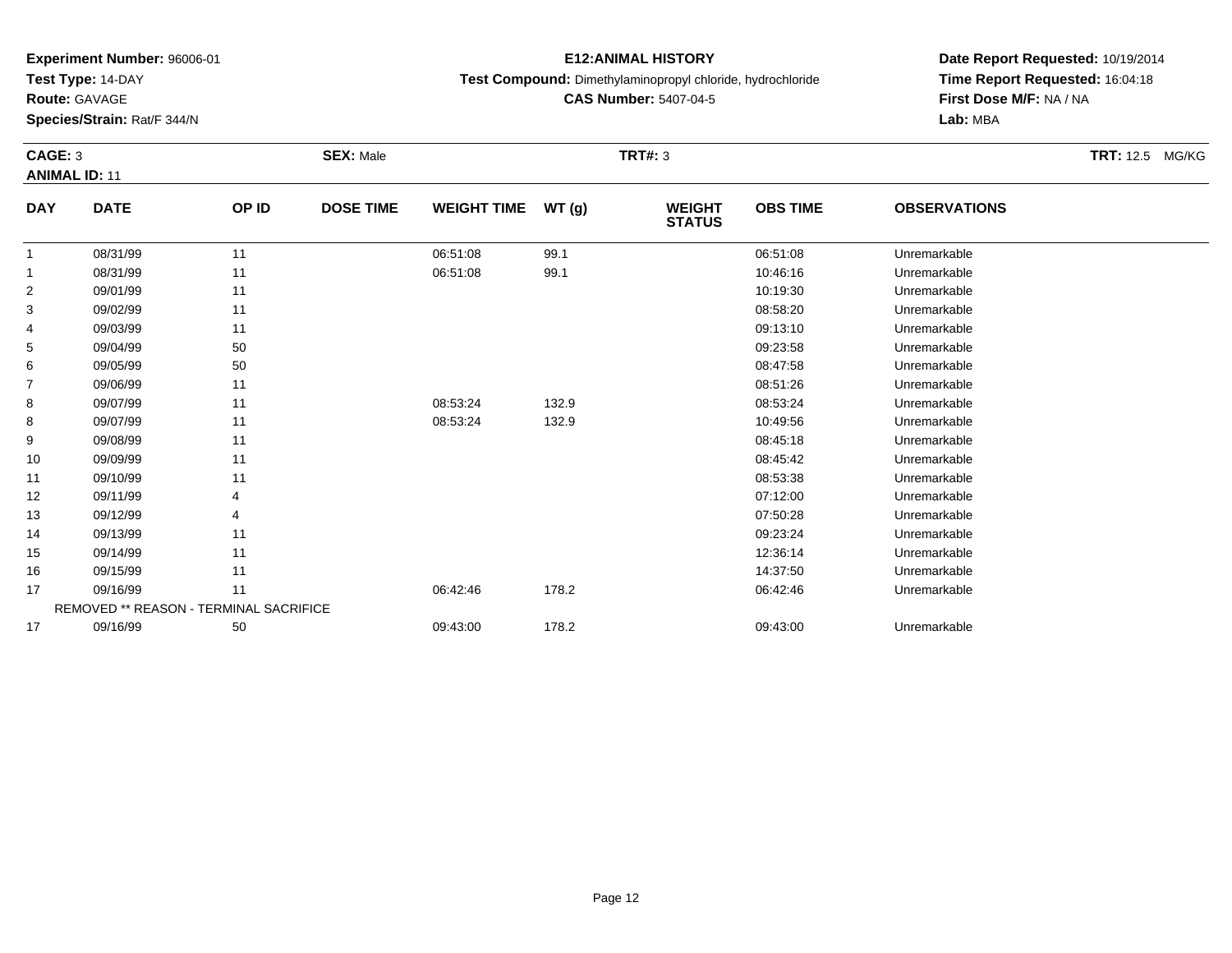**Test Type:** 14-DAY

**Route:** GAVAGE

14

15

16

17

17

REMOVED \*\* REASON - TERMINAL SACRIFICE

**Species/Strain:** Rat/F 344/N

### **E12:ANIMAL HISTORY**

**Test Compound:** Dimethylaminopropyl chloride, hydrochloride

**CAS Number:** 5407-04-5

**Date Report Requested:** 10/19/2014**Time Report Requested:** 16:04:18**First Dose M/F:** NA / NA**Lab:** MBA

#### **CAGE:** 3 **SEX:** Male **TRT#:** <sup>3</sup> **TRT:** 12.5 MG/KG**ANIMAL ID:** 12**DAY DATE OP ID DOSE TIME WEIGHT TIME WT (g) WEIGHT STATUSOBS TIME OBSERVATIONS** 11 08/31/99 11 1 06:51:08 80.1 06:51:08 06:51:08 Dhremarkable 11 08/31/99 11 1 06:51:08 80.1 1 1 08:51:08 10:46:16 Unremarkable 22 09/01/99 11 12 10:19:30 Unremarkable 33 08:58:20 Unremarkable 11 2011 11 2012 12:00 08:58:20 Unremarkable 11 08:58:20 Unremarkable 4 09/03/99 <sup>11</sup> 09:13:10 Unremarkable 55 09:23:58 Unremarkable 50 09:23:58 Unremarkable 66 09/05/99 50 50 50 08:47:58 Unremarkable 77 09/06/99 11 12 12 12 13 13 14 15 16 17 18 19 19 19 19 19 19 19 19 19 19 19 19 1 88 09/07/99 11 1 08:53:24 113.9 08:53:24 08:53:24 Unremarkable 88 09/07/99 11 1 08:53:24 113.9 10:49:56 Unremarkable 99 09/08/99 11 12 12 13 13 13 14 15 16 17 18 19 19 19 19 19 19 19 19 19 19 19 19 1 10 09/09/99 <sup>11</sup> 08:45:42 Unremarkable 11 09/10/99 <sup>11</sup> 08:53:38 Unremarkable 12 09/11/99 <sup>4</sup> 07:12:00 Unremarkable 1309/12/99 <sup>4</sup> 07:50:28 Unremarkable

09/13/99 <sup>11</sup> 09:23:24 Unremarkable

5 09/14/99 11 12:36:14 Unremarkable

6 09/15/99 11 12:37:50 Unremarkable

09/16/99 <sup>11</sup> 06:42:46 153.0 06:42:46 Unremarkable

09/16/99 <sup>50</sup> 09:43:00 153.0 09:43:00 Unremarkable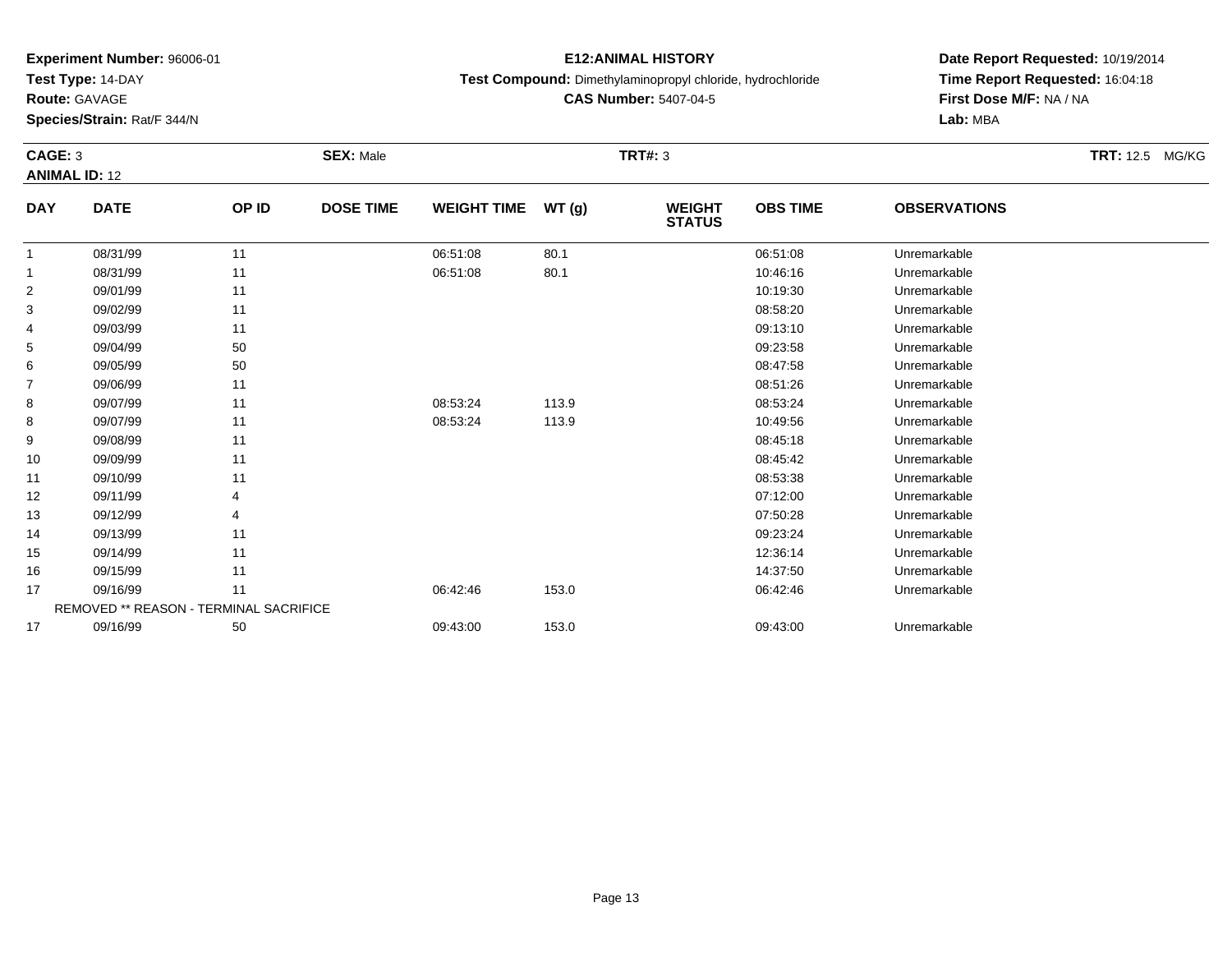**Test Type:** 14-DAY

**Route:** GAVAGE

15

16

17

17

REMOVED \*\* REASON - TERMINAL SACRIFICE

**Species/Strain:** Rat/F 344/N

### **E12:ANIMAL HISTORY**

**Test Compound:** Dimethylaminopropyl chloride, hydrochloride

**Date Report Requested:** 10/19/2014**Time Report Requested:** 16:04:18**First Dose M/F:** NA / NA**Lab:** MBA

#### **CAGE:** 3 **SEX:** Male **TRT#:** <sup>3</sup> **TRT:** 12.5 MG/KG**ANIMAL ID:** 13**DAY DATE OP ID DOSE TIME WEIGHT TIME WT (g) WEIGHT STATUSOBS TIME OBSERVATIONS** 11 08/31/99 11 1 06:51:08 93.4 06:51:08 06:51:08 Dhremarkable 11 08/31/99 11 1 06:51:08 93.4 10:46:16 10:46:16 Unremarkable 22 09/01/99 11 12 10:19:30 Unremarkable 33 08:58:20 Unremarkable 11 2011 11 2012 12:00 08:58:20 Unremarkable 11 08:58:20 Unremarkable 4 09/03/99 <sup>11</sup> 09:13:10 Unremarkable 55 09:23:58 Unremarkable 50 09:23:58 Unremarkable 66 09/05/99 50 50 50 08:47:58 Unremarkable 77 09/06/99 11 12 12 12 13 13 14 15 16 17 18 19 19 19 19 19 19 19 19 19 19 19 19 1 88 09/07/99 11 1 08:53:24 132.0 08:53:24 08:53:24 Unremarkable 88 09/07/99 11 1 08:53:24 132.0 10:49:56 Unremarkable 99 09/08/99 11 12 12 13 13 13 14 15 16 17 18 19 19 19 19 19 19 19 19 19 19 19 19 1 10 09/09/99 <sup>11</sup> 08:45:42 Unremarkable 11 09/10/99 <sup>11</sup> 08:53:38 Unremarkable 12 09/11/99 <sup>4</sup> 07:12:00 Unremarkable 13 09/12/99 <sup>4</sup> 07:50:28 Unremarkable 1409/13/99 <sup>11</sup> 09:23:24 Unremarkable

5 09/14/99 11 12:36:14 Unremarkable

6 09/15/99 11 12:37:50 Unremarkable

09/16/99 <sup>11</sup> 06:42:46 180.8 06:42:46 Unremarkable

09/16/99 <sup>50</sup> 09:43:00 180.8 09:43:00 Unremarkable

**CAS Number:** 5407-04-5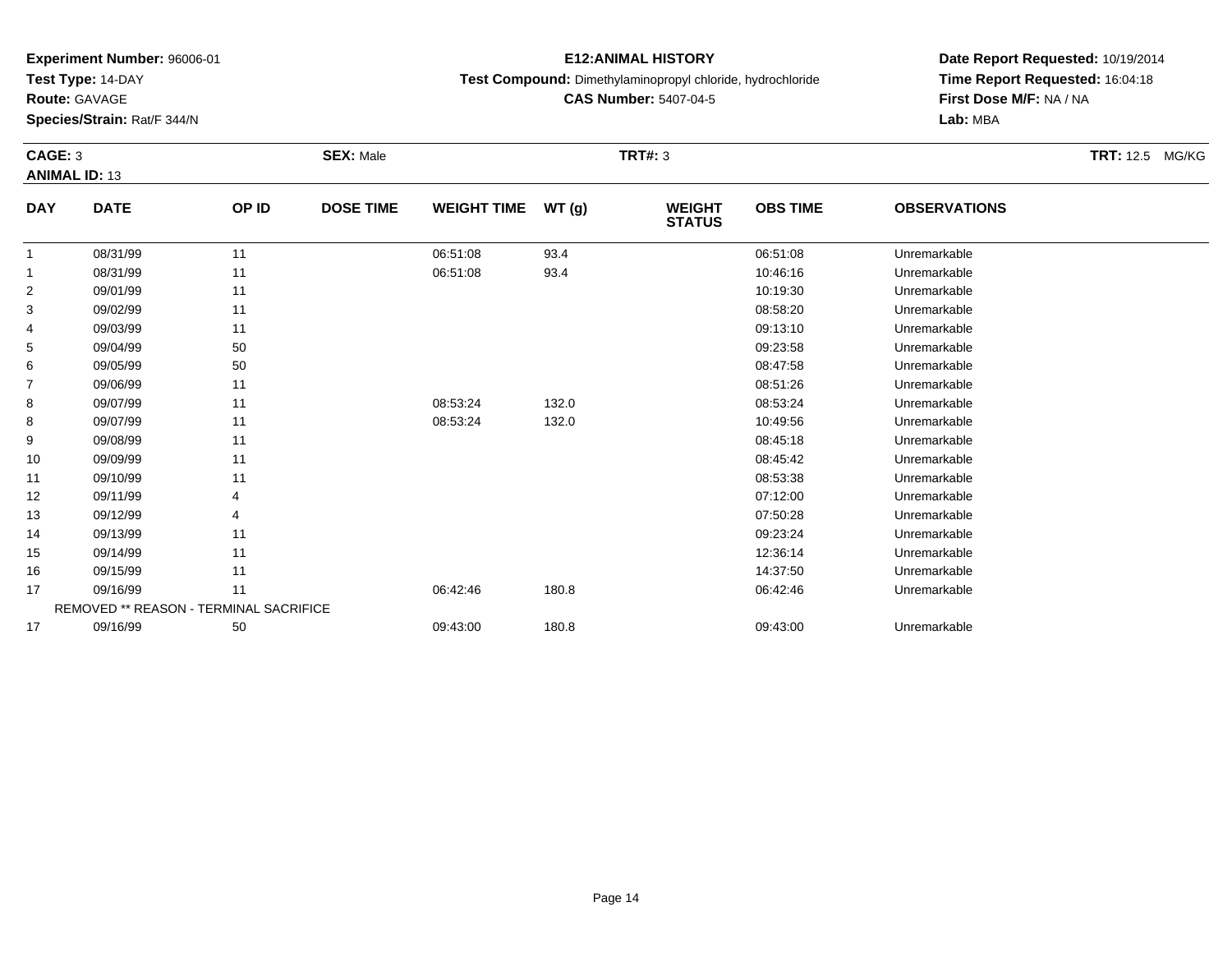**Test Type:** 14-DAY

**Route:** GAVAGE

17

**Species/Strain:** Rat/F 344/N

REMOVED \*\* REASON - TERMINAL SACRIFICE

### **E12:ANIMAL HISTORY**

**Test Compound:** Dimethylaminopropyl chloride, hydrochloride

**CAS Number:** 5407-04-5

**Date Report Requested:** 10/19/2014**Time Report Requested:** 16:04:18**First Dose M/F:** NA / NA**Lab:** MBA

#### **CAGE:** 3 **SEX:** Male **TRT#:** <sup>3</sup> **TRT:** 12.5 MG/KG**ANIMAL ID:** 14**DAY DATE OP ID DOSE TIME WEIGHT TIME WT (g) WEIGHT STATUSOBS TIME OBSERVATIONS** 11 08/31/99 11 1 06:51:08 113.0 06:51:08 06:51:08 Dhremarkable 11 08/31/99 11 1 06:51:08 113.0 10:46:16 Unremarkable 22 09/01/99 11 12 10:19:30 Unremarkable 33 08:58:20 Unremarkable 11 2011 11 2012 12:00 08:58:20 Unremarkable 4 09/03/99 <sup>11</sup> 09:13:10 Unremarkable 55 09:23:58 Unremarkable 50 09:23:58 Unremarkable 66 09/05/99 50 50 50 08:47:58 Unremarkable 77 09/06/99 11 12 12 12 13 13 14 15 16 17 18 19 19 19 19 19 19 19 19 19 19 19 19 1 88 09/07/99 11 1 08:53:24 155.1 08:53:24 09:53:24 Unremarkable 88 09/07/99 11 1 08:53:24 155.1 10:49:56 Unremarkable 99 09/08/99 11 12 12 13 13 13 14 15 16 17 18 19 19 19 19 19 19 19 19 19 19 19 19 1 10 09/09/99 <sup>11</sup> 08:45:42 Unremarkable 11 09/10/99 <sup>11</sup> 08:53:38 Unremarkable 12 09/11/99 <sup>4</sup> 07:12:00 Unremarkable 13 09/12/99 <sup>4</sup> 07:50:28 Unremarkable 14 09/13/99 <sup>11</sup> 09:23:24 Unremarkable 155 09/14/99 11 12:36:14 Unremarkable 166 09/15/99 11 12:37:50 Unremarkable 17

09/16/99 <sup>11</sup> 06:42:46 206.3 06:42:46 Unremarkable

09/16/99 <sup>50</sup> 09:43:00 206.3 09:43:00 Unremarkable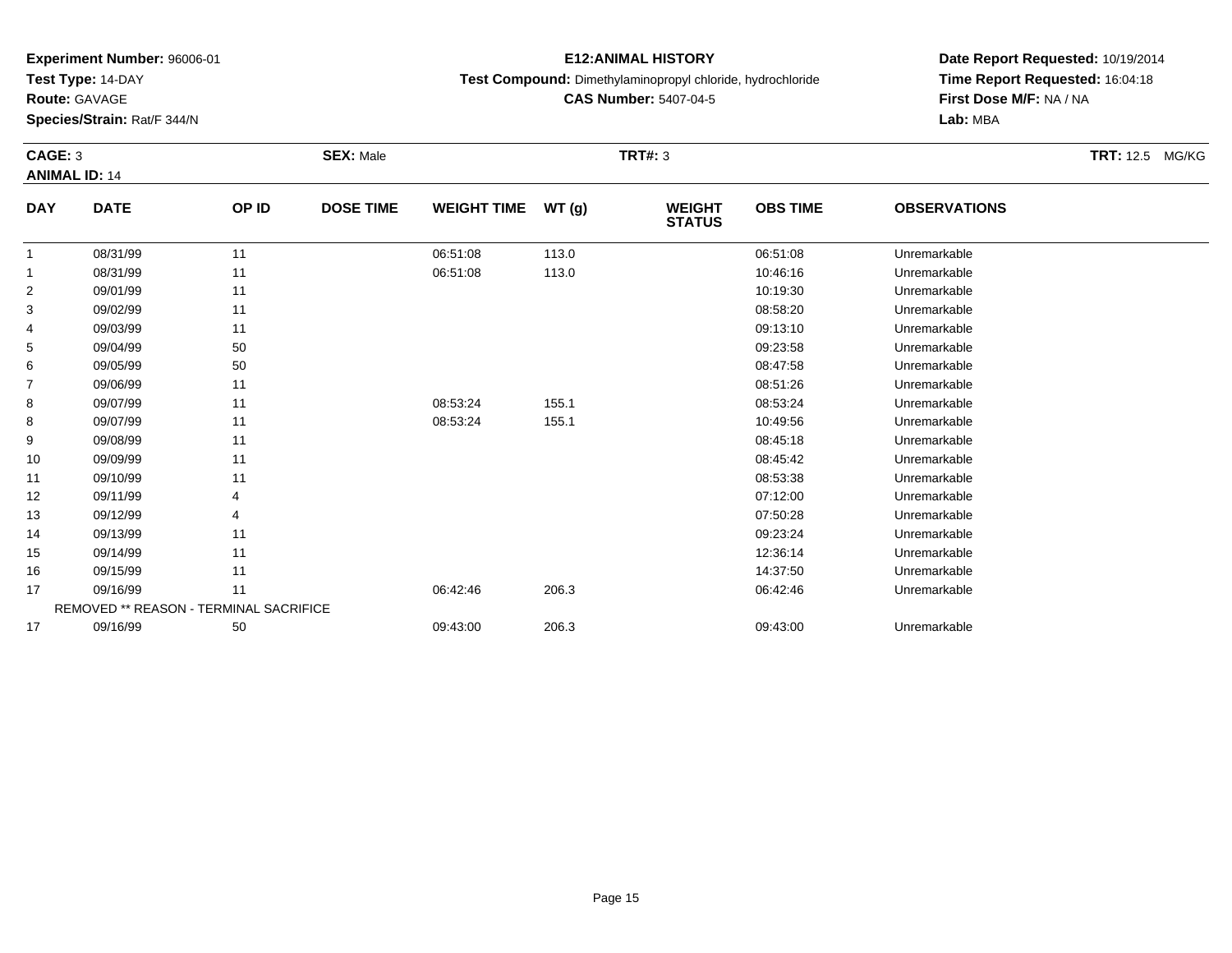**Test Type:** 14-DAY

**Route:** GAVAGE

15

16

17

17

REMOVED \*\* REASON - TERMINAL SACRIFICE

**Species/Strain:** Rat/F 344/N

## **E12:ANIMAL HISTORY**

**Test Compound:** Dimethylaminopropyl chloride, hydrochloride

**CAS Number:** 5407-04-5

**Date Report Requested:** 10/19/2014**Time Report Requested:** 16:04:18**First Dose M/F:** NA / NA**Lab:** MBA

#### **CAGE:** 3 **SEX:** Male **TRT#:** <sup>3</sup> **TRT:** 12.5 MG/KG**ANIMAL ID:** 15**DAY DATE OP ID DOSE TIME WEIGHT TIME WT (g) WEIGHT STATUSOBS TIME OBSERVATIONS** 11 08/31/99 11 1 06:51:08 94.1 06:51:08 06:51:08 Dhremarkable 11 08/31/99 11 1 06:51:08 94.1 1 1 08:51:08 94.1 1 10:46:16 Unremarkable 22 09/01/99 11 12 10:19:30 Unremarkable 33 08:58:20 Unremarkable 11 2011 11 2012 12:00 08:58:20 Unremarkable 11 08:58:20 Unremarkable 4 09/03/99 <sup>11</sup> 09:13:10 Unremarkable 55 09:23:58 Unremarkable 50 09:23:58 Unremarkable 66 09/05/99 50 50 50 08:47:58 Unremarkable 77 09/06/99 11 12 12 12 13 13 14 15 16 17 18 19 19 19 19 19 19 19 19 19 19 19 19 1 88 09/07/99 11 1 08:53:24 125.2 08:53:24 08:53:24 Unremarkable 88 09/07/99 11 1 08:53:24 125.2 10:49:56 Unremarkable 99 09/08/99 11 12 12 13 13 13 14 15 16 17 18 19 19 19 19 19 19 19 19 19 19 19 19 1 10 09/09/99 <sup>11</sup> 08:45:42 Unremarkable 11 09/10/99 <sup>11</sup> 08:53:38 Unremarkable 12 09/11/99 <sup>4</sup> 07:12:00 Unremarkable 13 09/12/99 <sup>4</sup> 07:50:28 Unremarkable 1409/13/99 <sup>11</sup> 09:23:24 Unremarkable

5 09/14/99 11 12:36:14 Unremarkable

6 09/15/99 11 12:37:50 Unremarkable

7 09/16/99 11 1 06:42:46 166.9 06:42:46 06:42:46 09/16/99 Unremarkable

09/16/99 <sup>50</sup> 09:43:00 166.9 09:43:00 Unremarkable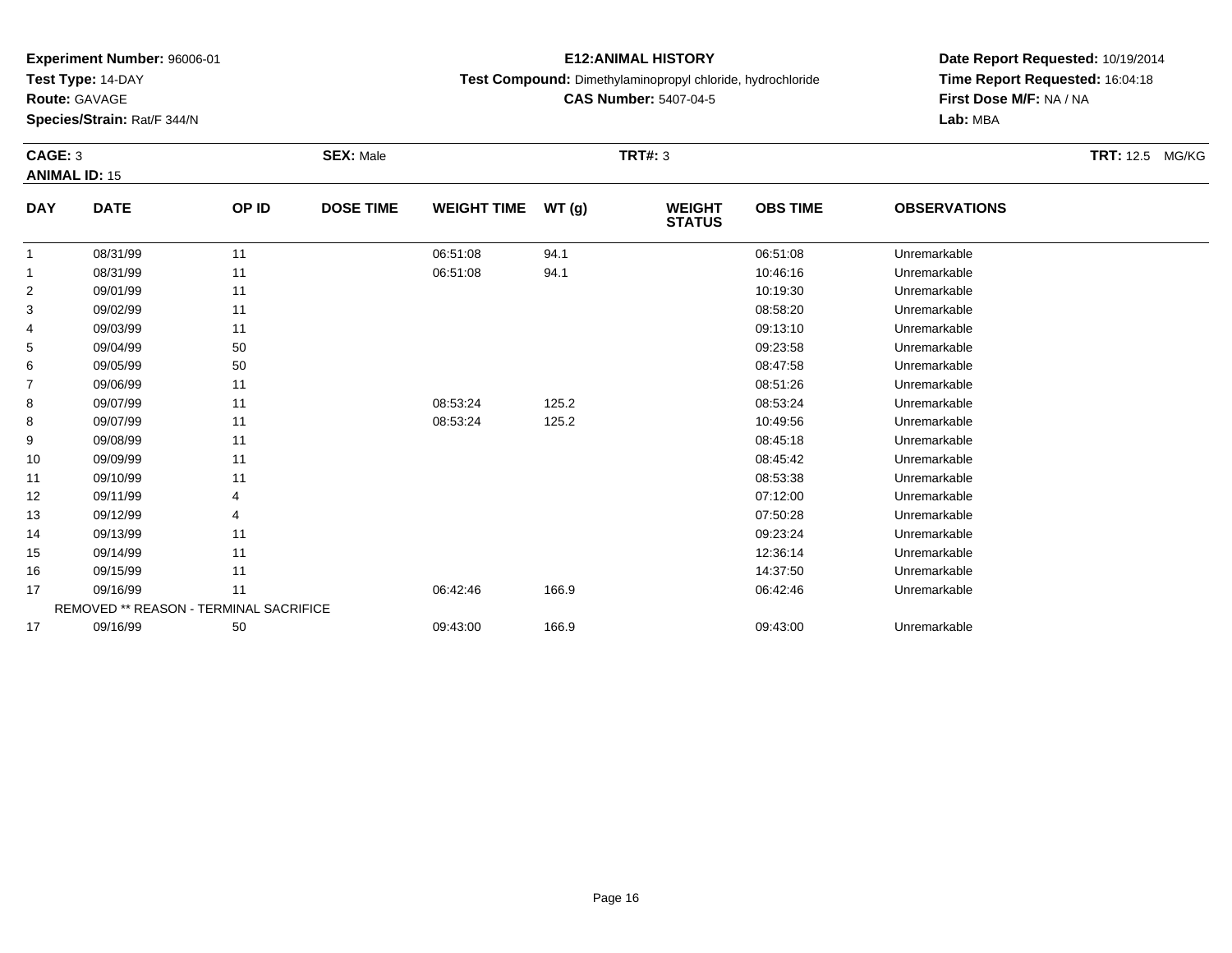**Test Type:** 14-DAY

**Route:** GAVAGE

14

15

16

17

17

REMOVED \*\* REASON - TERMINAL SACRIFICE

**Species/Strain:** Rat/F 344/N

### **E12:ANIMAL HISTORY**

**Test Compound:** Dimethylaminopropyl chloride, hydrochloride

**CAS Number:** 5407-04-5

**Date Report Requested:** 10/19/2014**Time Report Requested:** 16:04:18**First Dose M/F:** NA / NA**Lab:** MBA

#### **CAGE:** 4 **SEX:** Male **TRT#:** <sup>4</sup> **TRT:** 25 MG/KG**ANIMAL ID:** 16**DAY DATE OP ID DOSE TIME WEIGHT TIME WT (g) WEIGHT STATUSOBS TIME OBSERVATIONS** 1 08/31/99 <sup>11</sup> 06:54:04 101.2 06:54:04 Unremarkable 11 08/31/99 11 1 06:54:04 101.2 10:47:10 10:47:10 Unremarkable 22 09/01/99 11 12 10:20:14 Unremarkable 33 08:58:54 Unremarkable 11 2011 11 2012 12:00 12:00 12:00 12:00 12:00 13:00 13:00 14:00 14:00 14:00 14:00 14:0 4 09/03/99 <sup>11</sup> 09:16:42 Unremarkable 55 09:24:58 Unremarkable 50 50 09:24:58 Demand to the set of the set of the set of the set of the set of the set of the set of the set of the set of the set of the set of the set of the set of the set of the set of the set 66 09/05/99 50 50 50 08:48:30 Dhremarkable 77 09/06/99 11 12 12 12 13 13 14 15 16 17 18 19 19 19 19 19 19 19 19 19 19 19 19 1 88 09/07/99 11 1 08:55:30 127.6 08:55:30 08:55:30 Unremarkable 88 09/07/99 11 1 08:55:30 127.6 10:50:30 Unremarkable 99 09/08/99 11 12 12 13 13 13 14 15:00 11 15:00 12:00 13:00 13:00 14:00 15:00 15:00 15:00 15:00 15:00 15:00 15:0 10 09/09/99 <sup>11</sup> 08:46:12 Unremarkable 11 09/10/99 <sup>11</sup> 08:54:04 Unremarkable 12 09/11/99 <sup>4</sup> 07:12:22 Unremarkable 13

09/12/99 <sup>4</sup> 07:50:54 Unremarkable

09/13/99 <sup>11</sup> 09:23:54 Unremarkable

5 09/14/99 11 12:36:40 Unremarkable

6 09/15/99 11 1208:24 Unremarkable

7 09/16/99 11 1 06:44:48 169.3 06:45.48 06:44:48 Dhremarkable

09/16/99 <sup>50</sup> 09:45:00 169.3 09:45:00 Unremarkable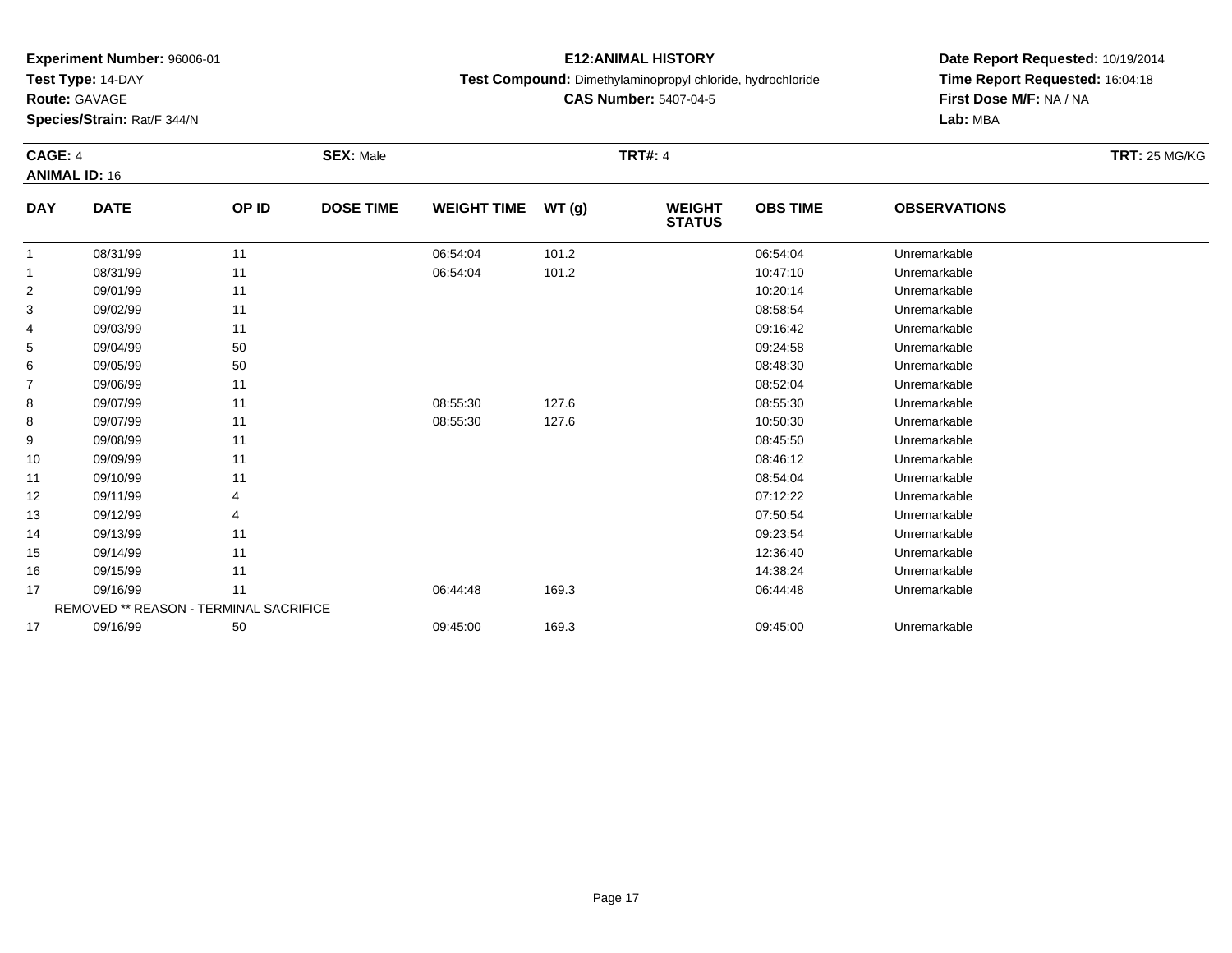**Test Type:** 14-DAY

**Route:** GAVAGE

**Species/Strain:** Rat/F 344/N

## **E12:ANIMAL HISTORY**

**Test Compound:** Dimethylaminopropyl chloride, hydrochloride

**CAS Number:** 5407-04-5

**Date Report Requested:** 10/19/2014 **Time Report Requested:** 16:04:18**First Dose M/F:** NA / NA**Lab:** MBA

#### **CAGE:** 4 **SEX:** Male **TRT#:** <sup>4</sup> **TRT:** 25 MG/KG**ANIMAL ID:** 17**DAY DATE OP IDDOSE TIME WEIGHT TIME WT** (g) **STATUSOBS TIME OBSERVATIONS** 11 08/31/99 11 1 06:54:04 92.2 06:54:04 06:54:04 Dhremarkable 11 08/31/99 11 1 06:54:04 92.2 10:47:10 Unremarkable 22 09/01/99 11 12 10:20:14 Unremarkable

|                | 08/31/99                               | 11 | 06:54:04 | 92.2  | 10:47:10 | Unremarkable |  |
|----------------|----------------------------------------|----|----------|-------|----------|--------------|--|
| $\overline{2}$ | 09/01/99                               | 11 |          |       | 10:20:14 | Unremarkable |  |
| 3              | 09/02/99                               | 11 |          |       | 08:58:54 | Unremarkable |  |
| 4              | 09/03/99                               | 11 |          |       | 09:16:42 | Unremarkable |  |
| 5              | 09/04/99                               | 50 |          |       | 09:24:58 | Unremarkable |  |
| 6              | 09/05/99                               | 50 |          |       | 08:48:30 | Unremarkable |  |
| 7              | 09/06/99                               | 11 |          |       | 08:52:04 | Unremarkable |  |
| 8              | 09/07/99                               | 11 | 08:55:30 | 119.7 | 08:55:30 | Unremarkable |  |
| 8              | 09/07/99                               | 11 | 08:55:30 | 119.7 | 10:50:30 | Unremarkable |  |
| 9              | 09/08/99                               | 11 |          |       | 08:45:50 | Unremarkable |  |
| 10             | 09/09/99                               | 11 |          |       | 08:46:12 | Unremarkable |  |
| 11             | 09/10/99                               | 11 |          |       | 08:54:04 | Unremarkable |  |
| 12             | 09/11/99                               |    |          |       | 07:12:22 | Unremarkable |  |
| 13             | 09/12/99                               |    |          |       | 07:50:54 | Unremarkable |  |
| 14             | 09/13/99                               | 11 |          |       | 09:23:54 | Unremarkable |  |
| 15             | 09/14/99                               | 11 |          |       | 12:36:40 | Unremarkable |  |
| 16             | 09/15/99                               | 11 |          |       | 14:38:24 | Unremarkable |  |
| 17             | 09/16/99                               | 11 | 06:44:48 | 159.1 | 06:44:48 | Unremarkable |  |
|                | REMOVED ** REASON - TERMINAL SACRIFICE |    |          |       |          |              |  |
| 17             | 09/16/99                               | 50 | 09:45:00 | 159.1 | 09:45:00 | Unremarkable |  |
|                |                                        |    |          |       |          |              |  |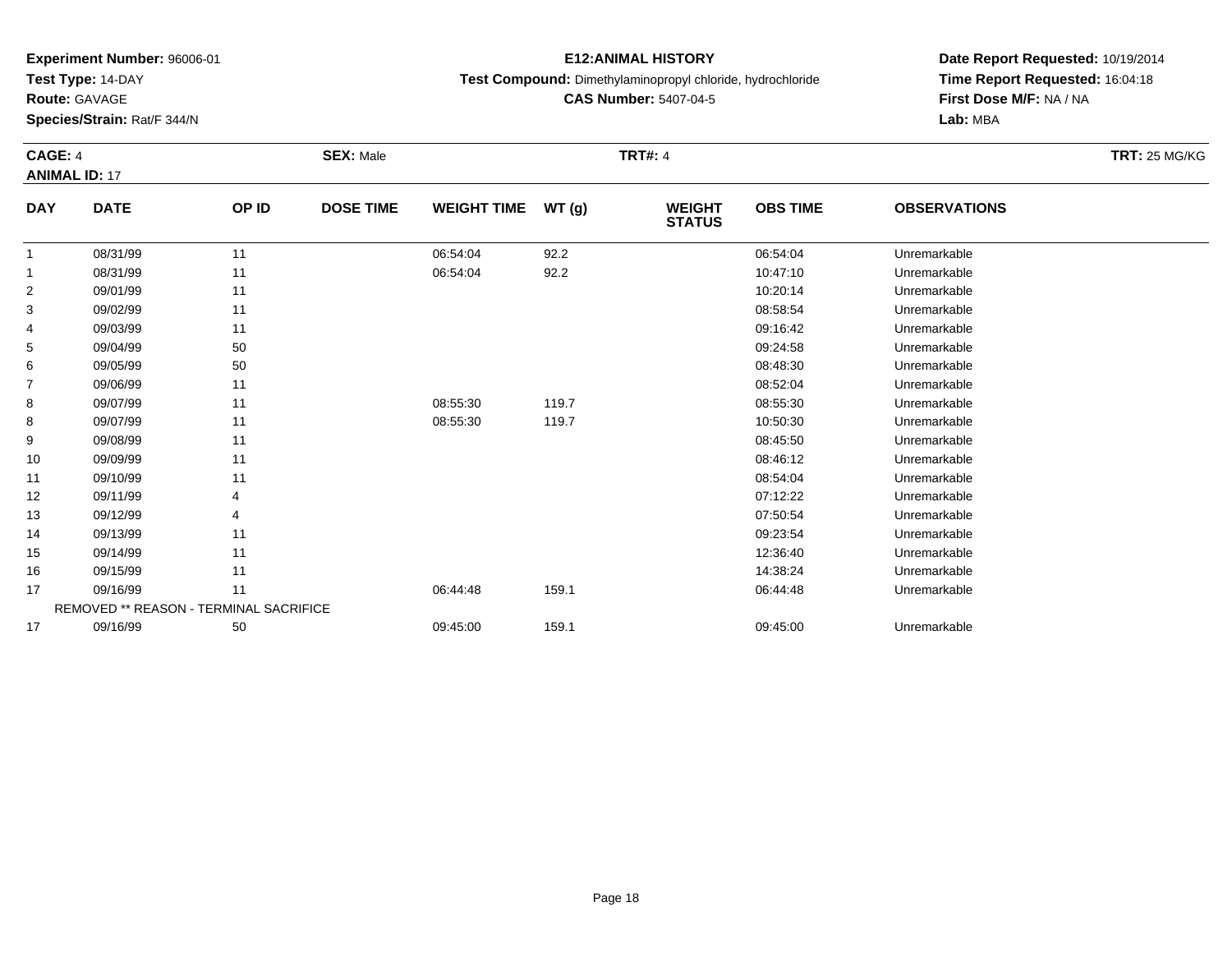**Test Type:** 14-DAY

**Route:** GAVAGE

**Species/Strain:** Rat/F 344/N

## **E12:ANIMAL HISTORY**

**Test Compound:** Dimethylaminopropyl chloride, hydrochloride

**CAS Number:** 5407-04-5

**Date Report Requested:** 10/19/2014**Time Report Requested:** 16:04:18**First Dose M/F:** NA / NA**Lab:** MBA

#### **CAGE:** 4 **SEX:** Male **TRT#:** <sup>4</sup> **TRT:** 25 MG/KG**ANIMAL ID:** 18**DAY DATE OP IDDOSE TIME WEIGHT TIME WT** (g) **STATUSOBS TIME OBSERVATIONS** 11 08/31/99 11 1 06:54:04 98.5 06:54:04 06:54:04 Dhremarkable 11 08/31/99 11 1 06:54:04 98.5 10:47:10 Unremarkable 22 09/01/99 11 12 10:20:14 Unremarkable 33 08:58:54 Unremarkable 11 2011 11 2012 12:00 12:00 12:00 12:00 12:00 13:00 13:00 14:00 14:00 14:00 14:00 14:0 4 09/03/99 <sup>11</sup> 09:16:42 Unremarkable 55 09:24:58 Unremarkable 50 50 09:24:58 Demography of the Unremarkable by the Unremarkable by the Unremarkable by the Unremarkable by the Unremarkable by the Unremarkable by the Unremarkable by the Unremarkable by the Unrem

| 3  | 09/02/99                                      | 11 |          |       | 08:58:54 | Unremarkable |  |
|----|-----------------------------------------------|----|----------|-------|----------|--------------|--|
| 4  | 09/03/99                                      | 11 |          |       | 09:16:42 | Unremarkable |  |
| 5  | 09/04/99                                      | 50 |          |       | 09:24:58 | Unremarkable |  |
| 6  | 09/05/99                                      | 50 |          |       | 08:48:30 | Unremarkable |  |
| 7  | 09/06/99                                      | 11 |          |       | 08:52:04 | Unremarkable |  |
| 8  | 09/07/99                                      | 11 | 08:55:30 | 128.4 | 08:55:30 | Unremarkable |  |
| 8  | 09/07/99                                      | 11 | 08:55:30 | 128.4 | 10:50:30 | Unremarkable |  |
| 9  | 09/08/99                                      | 11 |          |       | 08:45:50 | Unremarkable |  |
| 10 | 09/09/99                                      | 11 |          |       | 08:46:12 | Unremarkable |  |
| 11 | 09/10/99                                      | 11 |          |       | 08:54:04 | Unremarkable |  |
| 12 | 09/11/99                                      | 4  |          |       | 07:12:22 | Unremarkable |  |
| 13 | 09/12/99                                      | 4  |          |       | 07:50:54 | Unremarkable |  |
| 14 | 09/13/99                                      | 11 |          |       | 09:23:54 | Unremarkable |  |
| 15 | 09/14/99                                      | 11 |          |       | 12:36:40 | Unremarkable |  |
| 16 | 09/15/99                                      | 11 |          |       | 14:38:24 | Unremarkable |  |
| 17 | 09/16/99                                      | 11 | 06:44:48 | 166.0 | 06:44:48 | Unremarkable |  |
|    | <b>REMOVED ** REASON - TERMINAL SACRIFICE</b> |    |          |       |          |              |  |
| 17 | 09/16/99                                      | 50 | 09:45:00 | 166.0 | 09:45:00 | Unremarkable |  |
|    |                                               |    |          |       |          |              |  |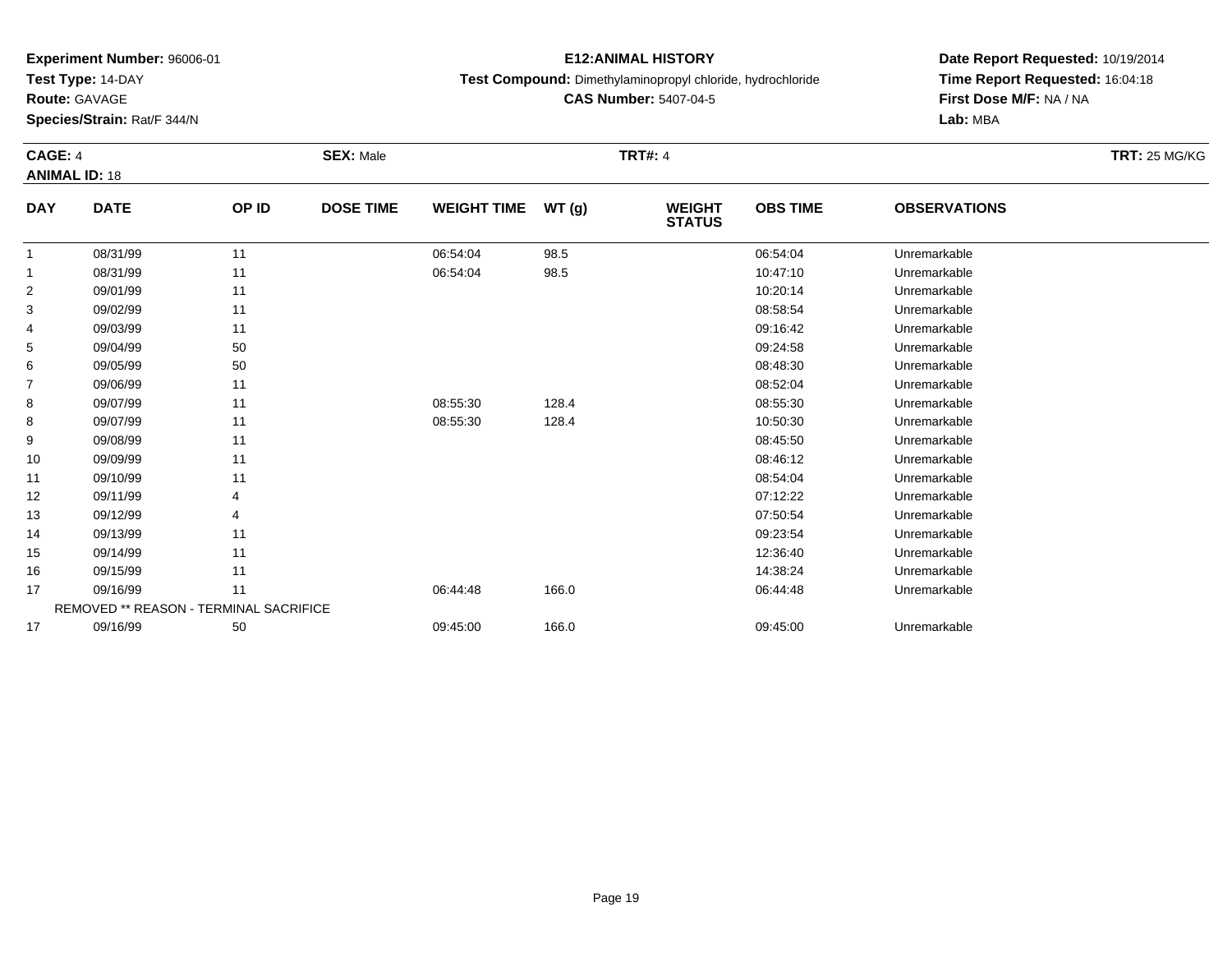**Test Type:** 14-DAY

**Route:** GAVAGE

12

13

14

15

16

17

17

REMOVED \*\* REASON - TERMINAL SACRIFICE

**Species/Strain:** Rat/F 344/N

## **E12:ANIMAL HISTORY**

**Test Compound:** Dimethylaminopropyl chloride, hydrochloride

**Date Report Requested:** 10/19/2014**Time Report Requested:** 16:04:18**First Dose M/F:** NA / NA**Lab:** MBA

#### **CAGE:** 4 **SEX:** Male **TRT#:** <sup>4</sup> **TRT:** 25 MG/KG**ANIMAL ID:** 19**DAY DATE OP ID DOSE TIME WEIGHT TIME WT (g) WEIGHT STATUSOBS TIME OBSERVATIONS** 11 08/31/99 11 1 06:54:04 93.1 93.1 06:54:04 Dhremarkable 11 08/31/99 11 1 06:54:04 93.1 10:47:10 Unremarkable 22 09/01/99 11 12 10:20:14 Unremarkable 33 08:58:54 Unremarkable 11 2011 11 2012 12:00 12:00 12:00 12:00 12:00 13:00 13:00 14:00 14:00 14:00 14:00 14:0 4 09/03/99 <sup>11</sup> 09:16:42 Unremarkable 55 09:24:58 Unremarkable 50 50 09:24:58 Demography of the Unremarkable by the Unremarkable by the Unremarkable by the Unremarkable by the Unremarkable by the Unremarkable by the Unremarkable by the Unremarkable by the Unrem 66 09/05/99 50 50 50 08:48:30 Dhremarkable 77 09/06/99 11 12 12 12 13 13 14 15 16 17 18 19 19 19 19 19 19 19 19 19 19 19 19 1 88 09/07/99 11 1 08:55:30 132.0 08:55:30 08:55:30 Unremarkable 88 09/07/99 11 1 08:55:30 132.0 132.0 10:50:30 Unremarkable 99 09/08/99 11 12 12 13 13 13 14 15:00 11 15:00 12:00 13:00 13:00 14:00 15:00 15:00 15:00 15:00 15:00 15:00 15:0 10 09/09/99 <sup>11</sup> 08:46:12 Unremarkable 1109/10/99 <sup>11</sup> 08:54:04 Unremarkable

09/11/99 <sup>4</sup> 07:12:22 Unremarkable

09/12/99 <sup>4</sup> 07:50:54 Unremarkable

09/13/99 <sup>11</sup> 09:23:54 Unremarkable

5 09/14/99 11 12:36:40 Unremarkable

6 09/15/99 11 1208:24 Unremarkable

7 09/16/99 11 1 06:44:48 181.6 06:44:48 06:44:48 Dhremarkable

09/16/99 <sup>50</sup> 09:45:00 181.6 09:45:00 Unremarkable

**CAS Number:** 5407-04-5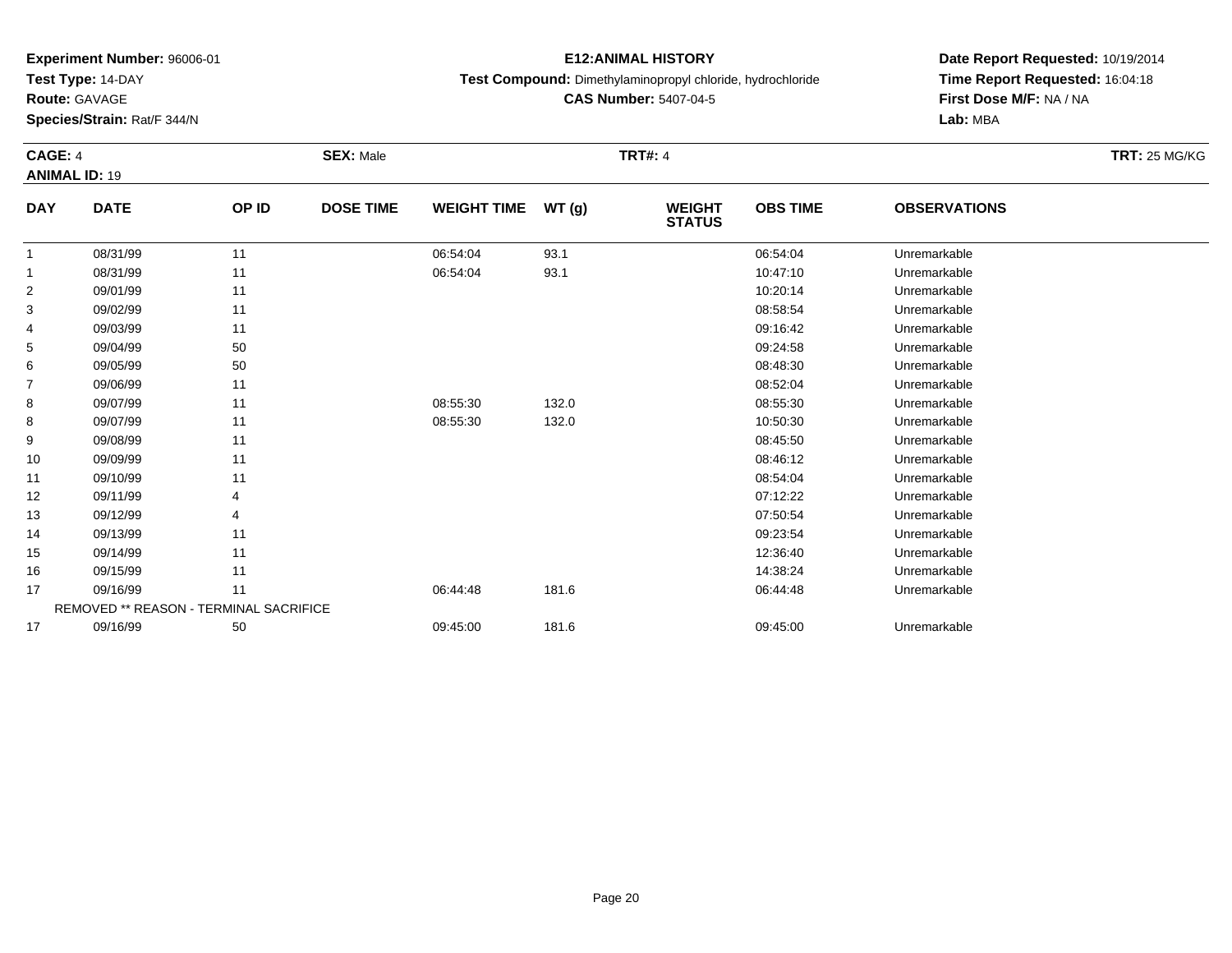**Test Type:** 14-DAY

**Route:** GAVAGE

**Species/Strain:** Rat/F 344/N

## **E12:ANIMAL HISTORY**

**Test Compound:** Dimethylaminopropyl chloride, hydrochloride

**CAS Number:** 5407-04-5

**Date Report Requested:** 10/19/2014**Time Report Requested:** 16:04:18**First Dose M/F:** NA / NA**Lab:** MBA

#### **CAGE:** 4 **SEX:** Male **TRT#:** <sup>4</sup> **TRT:** 25 MG/KG**ANIMAL ID:** 20**DAY DATE OP IDDOSE TIME WEIGHT TIME WT** (g) **STATUSOBS TIME OBSERVATIONS** 11 08/31/99 11 1 06:54:04 83.9 06:54:04 06:54:04 Dhremarkable 11 08/31/99 11 1 06:54:04 83.9 10:47:10 Unremarkable 22 09/01/99 11 12 10:20:14 Unremarkable 33 08:58:54 Unremarkable 11 2011 11 2012 12:00 12:00 12:00 12:00 12:00 13:00 13:00 14:00 14:00 14:00 14:00 14:0 4 09/03/99 <sup>11</sup> 09:16:42 Unremarkable 55 09:24:58 Unremarkable 50 50 09:24:58 Demand to the set of the set of the set of the set of the set of the set of the set of the set of the set of the set of the set of the set of the set of the set of the set of the set

| 3  | 09/02/99 | 11                                            |          |       | 08:58:54 | Unremarkable |  |
|----|----------|-----------------------------------------------|----------|-------|----------|--------------|--|
| 4  | 09/03/99 | 11                                            |          |       | 09:16:42 | Unremarkable |  |
| 5  | 09/04/99 | 50                                            |          |       | 09:24:58 | Unremarkable |  |
| 6  | 09/05/99 | 50                                            |          |       | 08:48:30 | Unremarkable |  |
|    | 09/06/99 | 11                                            |          |       | 08:52:04 | Unremarkable |  |
| 8  | 09/07/99 | 11                                            | 08:55:30 | 120.7 | 08:55:30 | Unremarkable |  |
| 8  | 09/07/99 | 11                                            | 08:55:30 | 120.7 | 10:50:30 | Unremarkable |  |
| 9  | 09/08/99 | 11                                            |          |       | 08:45:50 | Unremarkable |  |
| 10 | 09/09/99 | 11                                            |          |       | 08:46:12 | Unremarkable |  |
| 11 | 09/10/99 | 11                                            |          |       | 08:54:04 | Unremarkable |  |
| 12 | 09/11/99 | 4                                             |          |       | 07:12:22 | Unremarkable |  |
| 13 | 09/12/99 | 4                                             |          |       | 07:50:54 | Unremarkable |  |
| 14 | 09/13/99 | 11                                            |          |       | 09:23:54 | Unremarkable |  |
| 15 | 09/14/99 | 11                                            |          |       | 12:36:40 | Unremarkable |  |
| 16 | 09/15/99 | 11                                            |          |       | 14:38:24 | Unremarkable |  |
| 17 | 09/16/99 | 11                                            | 06:44:48 | 166.9 | 06:44:48 | Unremarkable |  |
|    |          | <b>REMOVED ** REASON - TERMINAL SACRIFICE</b> |          |       |          |              |  |
| 17 | 09/16/99 | 50                                            | 09:45:00 | 166.9 | 09:45:00 | Unremarkable |  |
|    |          |                                               |          |       |          |              |  |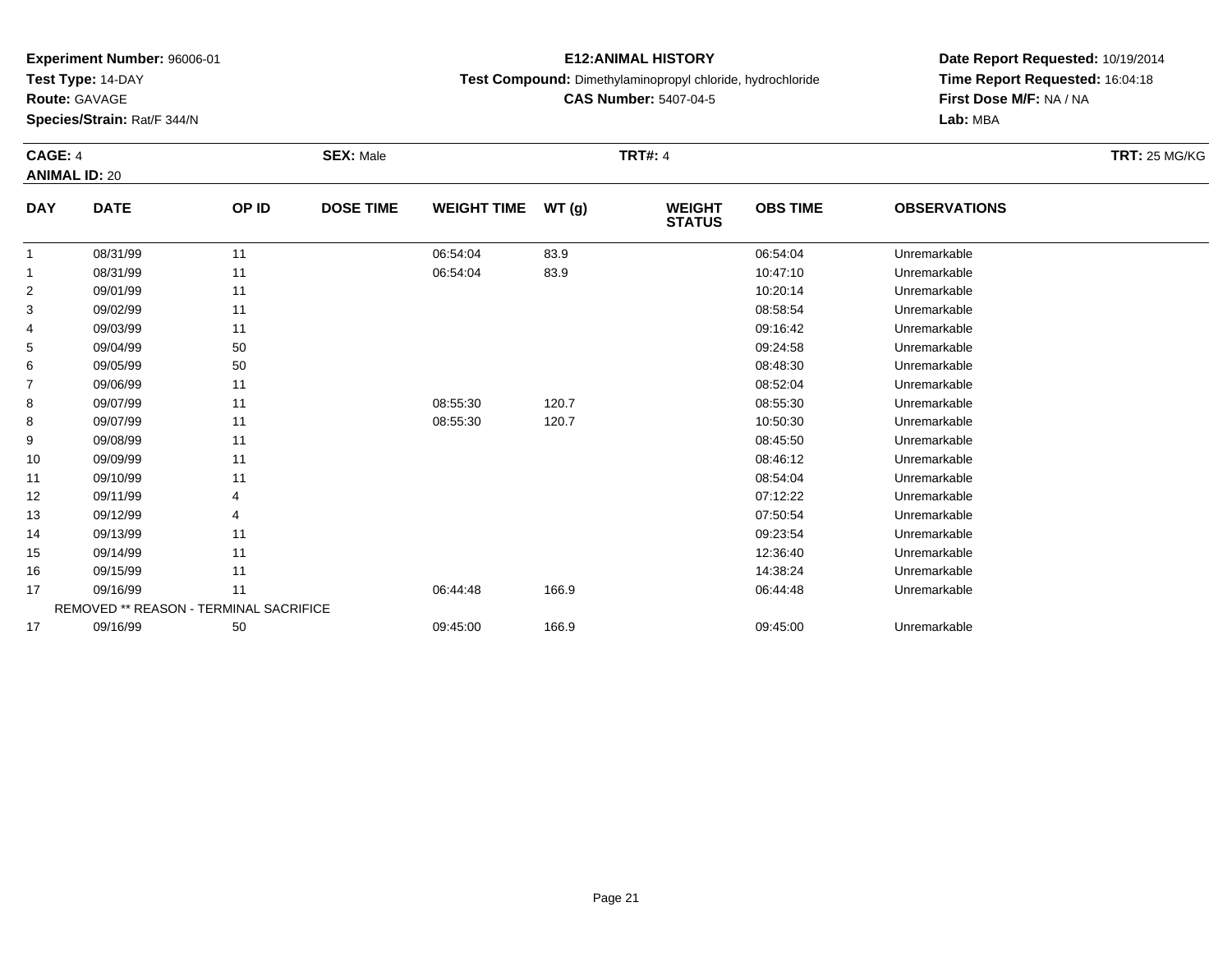**Test Type:** 14-DAY

**Route:** GAVAGE

10

11

12

13

14

15

16

17

17

REMOVED \*\* REASON - TERMINAL SACRIFICE

**Species/Strain:** Rat/F 344/N

### **E12:ANIMAL HISTORY**

**Test Compound:** Dimethylaminopropyl chloride, hydrochloride

**CAS Number:** 5407-04-5

**Date Report Requested:** 10/19/2014**Time Report Requested:** 16:04:18**First Dose M/F:** NA / NA**Lab:** MBA

#### **CAGE:** 5 **SEX:** Male **TRT#:** <sup>5</sup> **TRT:** 50 MG/KG**ANIMAL ID:** 21**DAY DATE OP ID DOSE TIME WEIGHT TIME WT (g) WEIGHT STATUSOBS TIME OBSERVATIONS** 11 08/31/99 11 1 06:56:16 93.1 06:56:16 08:56:16 Dhremarkable 11 08/31/99 11 1 06:56:16 93.1 1 0.47:58 Unremarkable 22 09/01/99 11 12 10:20:52 Unremarkable 33 08:59:32 Unremarkable 11 2011 11 2012 12:00 12:00 12:00 12:00 12:00 13:00 13:00 14:00 14:00 14:00 14:00 14:0 4 09/03/99 <sup>11</sup> 09:18:48 Unremarkable 55 09:25:48 Unremarkable 50 50 09:25:48 Unremarkable 5 09:25:48 Unremarkable 66 09/05/99 50 50 50 08:48:58 Unremarkable 77 09/06/99 11 12 12 12 13 13 14 15 16 17 18 19 19 19 19 19 19 19 19 19 19 19 19 1 88 09/07/99 11 1 08:58:14 123.9 08:58:14 08:58:14 Dhremarkable 88 09/07/99 11 1 08:58:14 123.9 10:51:00 Unremarkable 9

09/08/99 <sup>11</sup> 08:46:22 Unremarkable

09/09/99 <sup>11</sup> 08:46:44 Unremarkable

09/10/99 <sup>11</sup> 08:54:32 Unremarkable

09/11/99 <sup>4</sup> 07:12:50 Unremarkable

09/12/99 <sup>4</sup> 07:51:18 Unremarkable

09/13/99 <sup>11</sup> 09:24:30 Unremarkable

5 09/14/99 11 12:37:08 Unremarkable

6 09/15/99 11 12:39:00 Unremarkable

09/16/99 <sup>11</sup> 06:47:34 166.7 06:47:34 Unremarkable

09/16/99 <sup>50</sup> 09:47:00 166.7 09:47:00 Unremarkable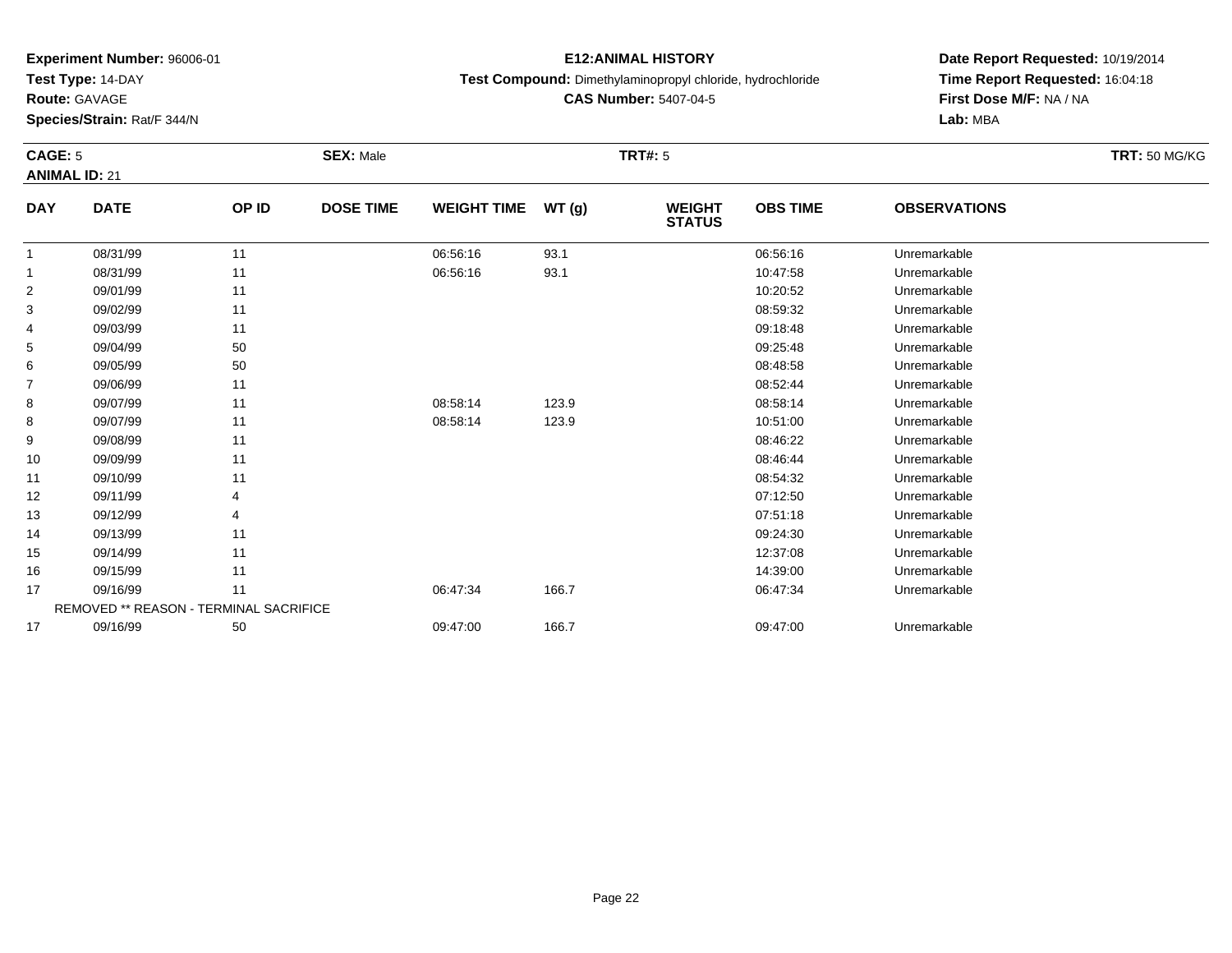**Test Type:** 14-DAY

**Route:** GAVAGE

15

16

17

17

REMOVED \*\* REASON - TERMINAL SACRIFICE

**Species/Strain:** Rat/F 344/N

### **E12:ANIMAL HISTORY**

### **Test Compound:** Dimethylaminopropyl chloride, hydrochloride

**CAS Number:** 5407-04-5

**Date Report Requested:** 10/19/2014**Time Report Requested:** 16:04:18**First Dose M/F:** NA / NA**Lab:** MBA

#### **CAGE:** 5 **SEX:** Male **TRT#:** <sup>5</sup> **TRT:** 50 MG/KG**ANIMAL ID:** 22**DAY DATE OP ID DOSE TIME WEIGHT TIME WT (g) WEIGHT STATUSOBS TIME OBSERVATIONS** 11 08/31/99 11 1 06:56:16 104.6 06:56:16 06:56:16 104.6 11 08/31/99 11 1 06:56:16 104.6 104.6 1047:58 Unremarkable 22 09/01/99 11 12 10:20:52 Unremarkable 33 08:59:32 Unremarkable 11 2011 11 2012 12:00 12:00 12:00 12:00 12:00 13:00 13:00 14:00 14:00 14:00 14:00 14:0 4 09/03/99 <sup>11</sup> 09:18:48 Unremarkable 55 09:25:48 Unremarkable 50 50 09:25:48 Unremarkable 5 09:25:48 Unremarkable 66 09/05/99 50 50 50 08:48:58 Unremarkable 77 09/06/99 11 12 12 12 13 13 14 15 16 17 18 19 19 19 19 19 19 19 19 19 19 19 19 1 88 09/07/99 11 1 08:58:14 139.6 08:58:14 08:58:14 Unremarkable 88 09/07/99 11 08:58:14 139.6 10:51:00 Unremarkable 9 09/08/99 <sup>11</sup> 08:46:22 Unremarkable 10 09/09/99 <sup>11</sup> 08:46:44 Unremarkable 11 09/10/99 <sup>11</sup> 08:54:32 Unremarkable 12 09/11/99 <sup>4</sup> 07:12:50 Unremarkable 13 09/12/99 <sup>4</sup> 07:51:18 Unremarkable 1409/13/99 <sup>11</sup> 09:24:30 Unremarkable

5 09/14/99 11 12:37:08 Unremarkable

6 09/15/99 11 12:39:00 Unremarkable

09/16/99 <sup>11</sup> 06:47:34 183.2 06:47:34 Unremarkable

09/16/99 <sup>50</sup> 09:47:00 183.2 09:47:00 Unremarkable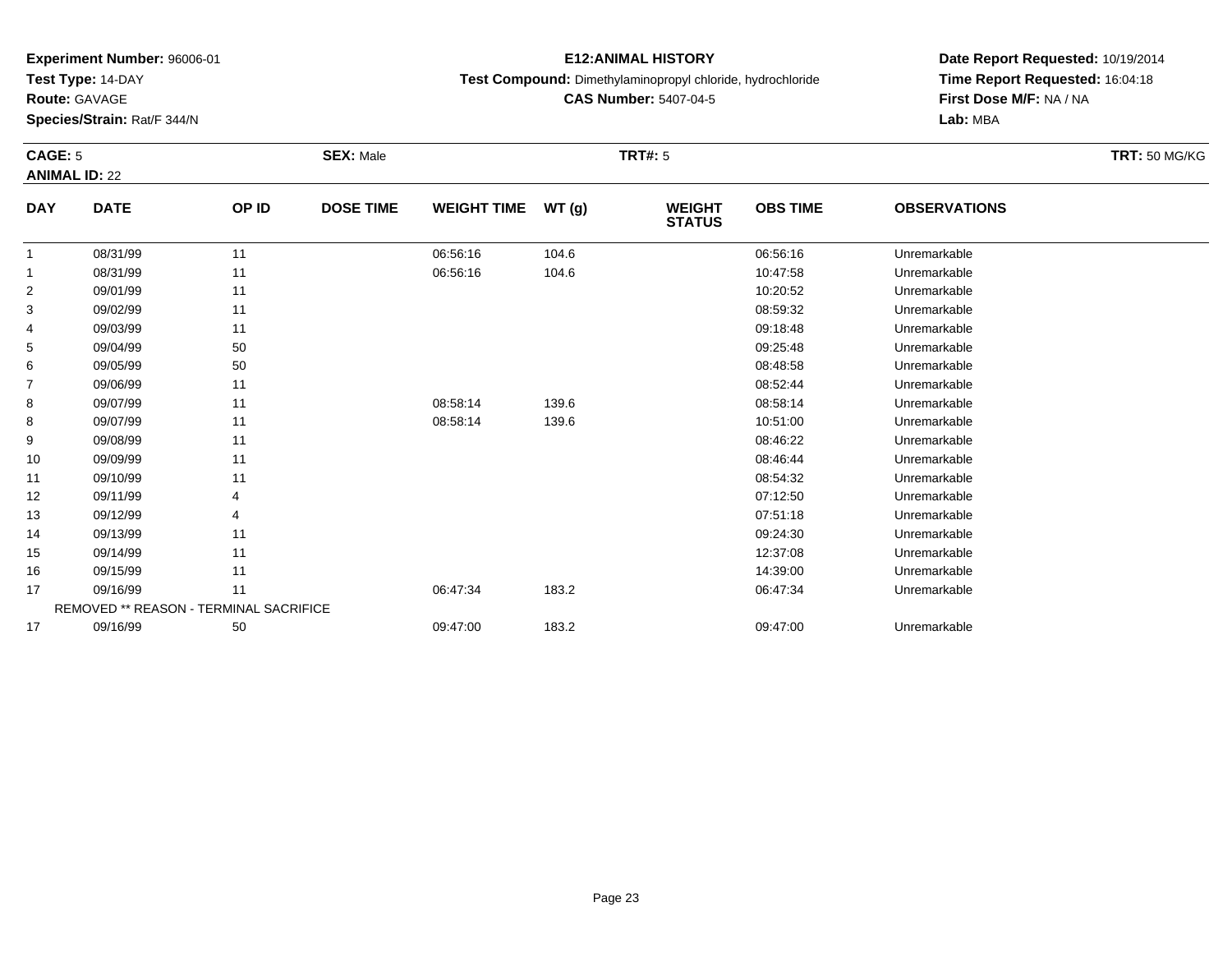**Test Type:** 14-DAY

**Route:** GAVAGE

17

17

REMOVED \*\* REASON - TERMINAL SACRIFICE

**Species/Strain:** Rat/F 344/N

### **E12:ANIMAL HISTORY**

**Test Compound:** Dimethylaminopropyl chloride, hydrochloride

**CAS Number:** 5407-04-5

**Date Report Requested:** 10/19/2014**Time Report Requested:** 16:04:18**First Dose M/F:** NA / NA**Lab:** MBA

#### **CAGE:** 5 **SEX:** Male **TRT#:** <sup>5</sup> **TRT:** 50 MG/KG**ANIMAL ID:** 23**DAY DATE OP ID DOSE TIME WEIGHT TIME WT (g) WEIGHT STATUSOBS TIME OBSERVATIONS** 11 08/31/99 11 1 06:56:16 97.8 06:56:16 06:56:16 Dhremarkable 11 08/31/99 11 1 06:56:16 97.8 10:47:58 Unremarkable 22 09/01/99 11 12 10:20:52 Unremarkable 33 08:59:32 Unremarkable 11 2011 11 2012 12:00 12:00 12:00 12:00 12:00 13:00 13:00 14:00 14:00 14:00 14:00 14:0 4 09/03/99 <sup>11</sup> 09:18:48 Unremarkable 55 09:25:48 Unremarkable 50 50 09:25:48 Unremarkable 5 09:25:48 Unremarkable 66 09/05/99 50 50 50 08:48:58 Unremarkable 77 09/06/99 11 12 12 12 13 13 14 15 16 17 18 19 19 19 19 19 19 19 19 19 19 19 19 1 88 09/07/99 11 1 08:58:14 126.7 126.7 08:58:14 08:58:14 Dhremarkable 88 09/07/99 11 08:58:14 126.7 10:51:00 Unremarkable 9 09/08/99 <sup>11</sup> 08:46:22 Unremarkable 10 09/09/99 <sup>11</sup> 08:46:44 Unremarkable 11 09/10/99 <sup>11</sup> 08:54:32 Unremarkable 12 09/11/99 <sup>4</sup> 07:12:50 Unremarkable 13 09/12/99 <sup>4</sup> 07:51:18 Unremarkable 14 09/13/99 <sup>11</sup> 09:24:30 Unremarkable 155 09/14/99 11 12:37:08 Unremarkable 166 09/15/99 11 12:39:00 Unremarkable

09/16/99 <sup>11</sup> 06:47:34 167.8 06:47:34 Unremarkable

09/16/99 <sup>50</sup> 09:47:00 167.8 09:47:00 Unremarkable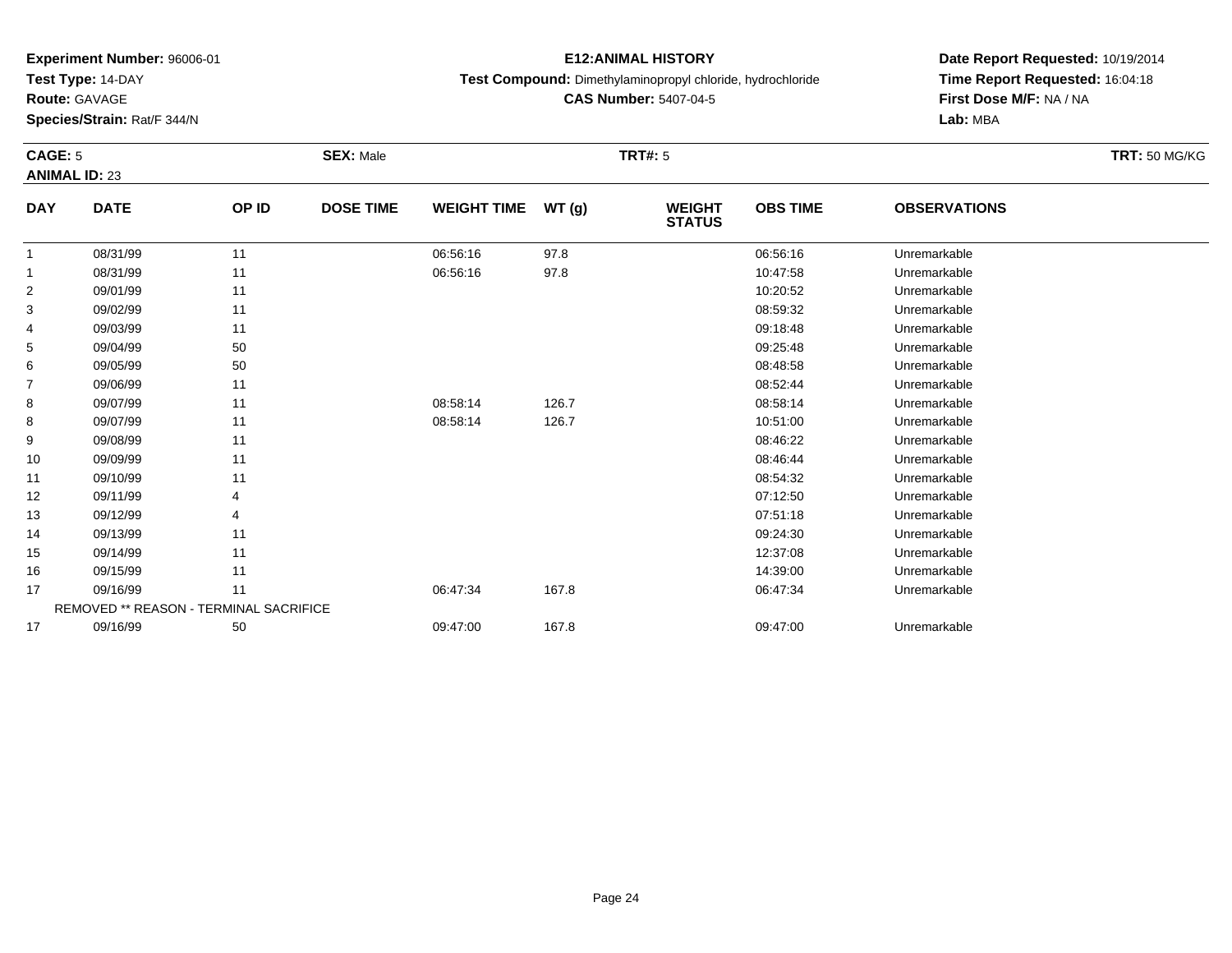**Test Type:** 14-DAY

**Route:** GAVAGE

11

12

13

14

15

16

17

17

**Species/Strain:** Rat/F 344/N

## **E12:ANIMAL HISTORY**

**Test Compound:** Dimethylaminopropyl chloride, hydrochloride

**CAS Number:** 5407-04-5

**Date Report Requested:** 10/19/2014**Time Report Requested:** 16:04:18**First Dose M/F:** NA / NA**Lab:** MBA

#### **CAGE:** 5 **SEX:** Male **TRT#:** <sup>5</sup> **TRT:** 50 MG/KG**ANIMAL ID:** 24**DAY DATE OP ID DOSE TIME WEIGHT TIME WT (g) WEIGHT STATUSOBS TIME OBSERVATIONS** 11 08/31/99 11 1 06:56:16 83.7 06:56:16 08:56:16 1 06:56:16 08:31/99 11 08/31/99 11 1 06:56:16 83.7 10:47:58 Unremarkable 22 09/01/99 11 12 10:20:52 Unremarkable 33 08:59:32 Unremarkable 11 2011 11 2012 12:00 12:00 12:00 12:00 12:00 13:00 13:00 14:00 14:00 14:00 14:00 14:0 4 09/03/99 <sup>11</sup> 09:18:48 Unremarkable 55 09:25:48 Unremarkable 50 50 09:25:48 Unremarkable 5 09:25:48 Unremarkable 66 09/05/99 50 50 50 08:48:58 Unremarkable 77 09/06/99 11 12 12 12 13 13 14 15 16 17 18 19 19 19 19 19 19 19 19 19 19 19 19 1 88 09/07/99 11 1 08:58:14 114.9 08:58 08:58:14 Unremarkable 88 09/07/99 11 1 08:58:14 114.9 10:51:00 Unremarkable 9 09/08/99 <sup>11</sup> 08:46:22 Unremarkable 10

09/09/99 <sup>11</sup> 08:46:44 Unremarkable

09/10/99 <sup>11</sup> 08:54:32 Unremarkable

09/11/99 <sup>4</sup> 07:12:50 Unremarkable

09/12/99 <sup>4</sup> 07:51:18 Unremarkable

09/13/99 <sup>11</sup> 09:24:30 Unremarkable

5 09/14/99 11 12:37:08 Unremarkable

6 09/15/99 11 12:39:00 Unremarkable

09/16/99 <sup>11</sup> 06:47:34 151.2 06:47:34 Unremarkable

09/16/99 <sup>50</sup> 09:47:00 151.2 09:47:00 Unremarkable

REMOVED \*\* REASON - TERMINAL SACRIFICE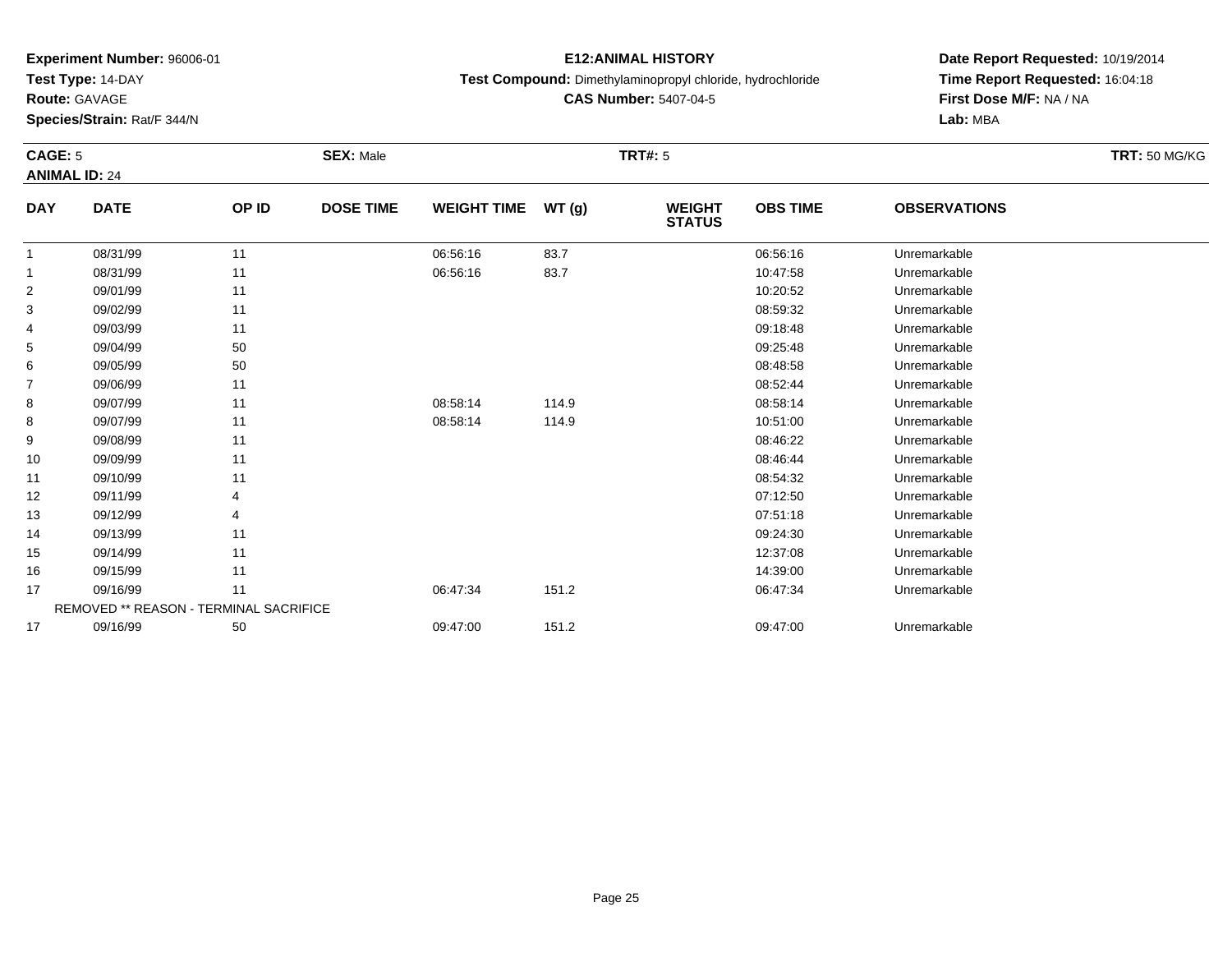**Test Type:** 14-DAY

**Route:** GAVAGE

16

17

17

REMOVED \*\* REASON - TERMINAL SACRIFICE

**Species/Strain:** Rat/F 344/N

## **E12:ANIMAL HISTORY**

**Test Compound:** Dimethylaminopropyl chloride, hydrochloride

**CAS Number:** 5407-04-5

**Date Report Requested:** 10/19/2014**Time Report Requested:** 16:04:18**First Dose M/F:** NA / NA**Lab:** MBA

#### **CAGE:** 5 **SEX:** Male **TRT#:** <sup>5</sup> **TRT:** 50 MG/KG**ANIMAL ID:** 25**DAY DATE OP ID DOSE TIME WEIGHT TIME WT (g) WEIGHT STATUSOBS TIME OBSERVATIONS** 11 08/31/99 11 1 06:56:16 95.5 06:56:16 06:56:16 Dhremarkable 11 08/31/99 11 1 06:56:16 95.5 16 10:47:58 Unremarkable 22 09/01/99 11 12 10:20:52 Unremarkable 33 08:59:32 Unremarkable 11 2011 11 2012 12:00 12:00 12:00 12:00 12:00 13:00 13:00 14:00 14:00 14:00 14:00 14:0 4 09/03/99 <sup>11</sup> 09:18:48 Unremarkable 55 09:25:48 Unremarkable 50 50 09:25:48 Unremarkable 5 09:25:48 Unremarkable 66 09/05/99 50 50 50 08:48:58 Unremarkable 77 09/06/99 11 12 12 12 13 13 14 15 16 17 18 19 19 19 19 19 19 19 19 19 19 19 19 1 88 09/07/99 11 1 08:58:14 131.8 08:58:14 08:58:14 Unremarkable 88 09/07/99 11 08:58:14 131.8 10:51:00 Unremarkable 9 09/08/99 <sup>11</sup> 08:46:22 Unremarkable 10 09/09/99 <sup>11</sup> 08:46:44 Unremarkable 11 09/10/99 <sup>11</sup> 08:54:32 Unremarkable 12 09/11/99 <sup>4</sup> 07:12:50 Unremarkable 13 09/12/99 <sup>4</sup> 07:51:18 Unremarkable 14 09/13/99 <sup>11</sup> 09:24:30 Unremarkable 155 09/14/99 11 12:37:08 Unremarkable

6 09/15/99 11 12:39:00 Unremarkable

09/16/99 <sup>11</sup> 06:47:34 176.4 06:47:34 Unremarkable

09/16/99 <sup>50</sup> 09:47:00 176.4 09:47:00 Unremarkable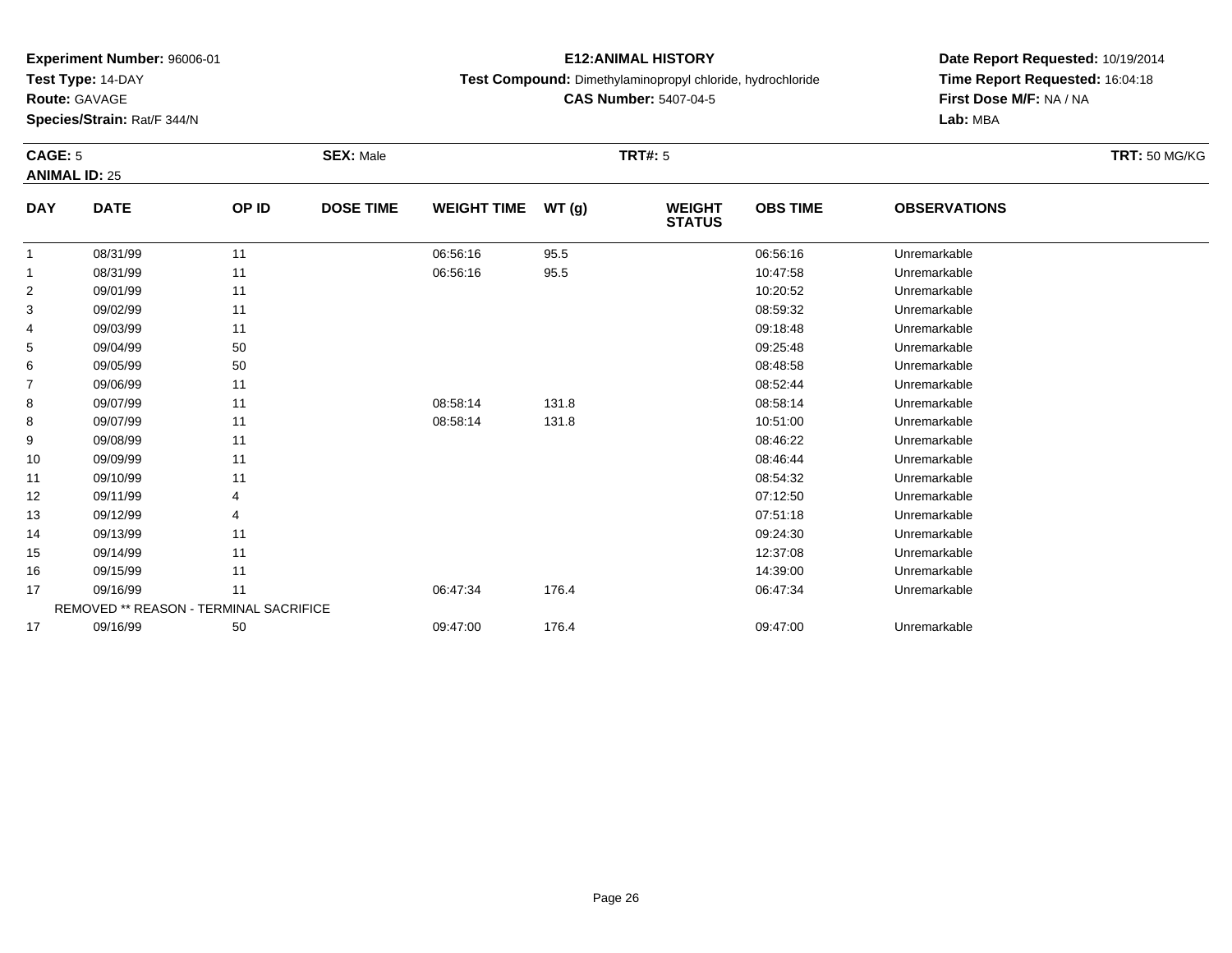**Test Type:** 14-DAY

**Route:** GAVAGE

17

**Species/Strain:** Rat/F 344/N

## **E12:ANIMAL HISTORY**

**Test Compound:** Dimethylaminopropyl chloride, hydrochloride

**CAS Number:** 5407-04-5

**Date Report Requested:** 10/19/2014**Time Report Requested:** 16:04:18**First Dose M/F:** NA / NA**Lab:** MBA

#### **CAGE:** 6 **SEX:** Male **TRT#:** <sup>6</sup> **TRT:** 100 MG/KG**ANIMAL ID:** 26**DAY DATE OP ID DOSE TIME WEIGHT TIME WT (g) WEIGHT STATUSOBS TIME OBSERVATIONS** 11 08/31/99 11 1 06:46:10 86.2 06:46:10 08:46:10 06:46:10 11 08/31/99 11 1 06:46:10 86.2 10:48:36 Unremarkable 22 09/01/99 11 12 10:21:32 Unremarkable 33 09:00:10 Unremarkable 11 11 11 12 12 13 13 14 15 16 17 18 19 19 10 11 11 12 13 14 15 16 17 17 18 19 10 11 11 4 09/03/99 <sup>11</sup> 09:19:28 Unremarkable 55 09:26:50 Unremarkable 50 50 09:26:50 09:26:50 Unremarkable 66 09/05/99 50 50 08:49:30 Unremarkable 77 09/06/99 11 12 12 13 13 13 14 15 16 17 18 19 19 19 19 19 19 19 19 19 19 19 19 1 88 09/07/99 11 09:00:56 114.7 09:00:56 Unremarkable 88 09/07/99 11 09:00:56 114.7 10:51:30 Unremarkable 99 09/08/99 11 12 12 13 13 13 14 15 16 17 18 19 19 19 19 19 19 19 19 19 19 19 19 1 10 09/09/99 <sup>11</sup> 08:47:16 Unremarkable 11 09/10/99 <sup>11</sup> 08:55:00 Unremarkable 122 09/11/99 4 9 07:13:16 Unremarkable 13 09/12/99 <sup>4</sup> 07:51:44 Unremarkable 14 09/13/99 <sup>11</sup> 09:25:08 Unremarkable 155 09/14/99 11 12:37:34 Unremarkable 16 09/15/99 <sup>11</sup> 14:39:38 Unremarkable 177 09/16/99 11 1 06:49:50 147.6 06:49.50 06:49.50 06:49:50 Diremarkable REMOVED \*\* REASON - TERMINAL SACRIFICE

09/16/99 <sup>50</sup> 09:49:00 147.6 09:49:00 Unremarkable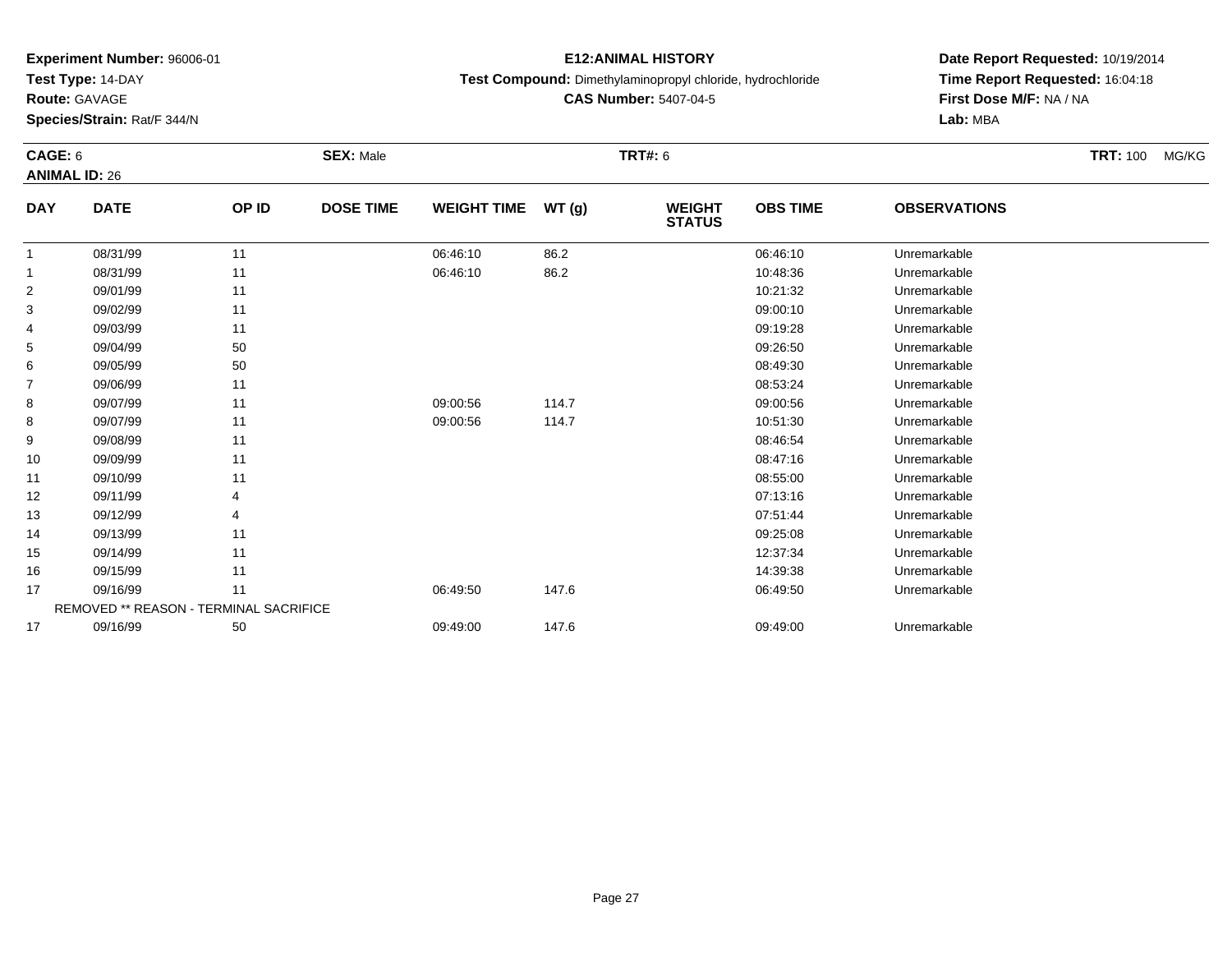**Test Type:** 14-DAY

**Route:** GAVAGE

16

17

17

REMOVED \*\* REASON - TERMINAL SACRIFICE

**Species/Strain:** Rat/F 344/N

### **E12:ANIMAL HISTORY**

**Test Compound:** Dimethylaminopropyl chloride, hydrochloride

**CAS Number:** 5407-04-5

**Date Report Requested:** 10/19/2014**Time Report Requested:** 16:04:18**First Dose M/F:** NA / NA**Lab:** MBA

#### **CAGE:** 6 **SEX:** Male **TRT#:** <sup>6</sup> **TRT:** 100 MG/KG**ANIMAL ID:** 27**DAY DATE OP ID DOSE TIME WEIGHT TIME WT (g) WEIGHT STATUSOBS TIME OBSERVATIONS** 11 08/31/99 11 1 06:46:10 96.3 06:46:10 08:46:10 06:46:10 11 08/31/99 11 1 06:46:10 96.3 10:48:36 Unremarkable 22 09/01/99 11 12 10:21:32 Unremarkable 33 09:00:10 Unremarkable 11 11 11 12 12 13 13 14 15 16 17 18 19 19 10 11 11 12 13 14 15 16 17 17 18 19 10 11 11 4 09/03/99 <sup>11</sup> 09:19:28 Unremarkable 55 09:26:50 Unremarkable 50 50 09:26:50 09:26:50 Unremarkable 66 09/05/99 50 50 08:49:30 Unremarkable 77 09/06/99 11 12 12 13 13 13 14 15 16 17 18 19 19 19 19 19 19 19 19 19 19 19 19 1 88 09/07/99 11 1 09:00:56 131.5 09:00:56 09:00:56 Unremarkable 88 09/07/99 11 09:00:56 131.5 10:51:30 Unremarkable 99 09/08/99 11 12 12 13 13 13 14 15 16 17 18 19 19 19 19 19 19 19 19 19 19 19 19 1 10 09/09/99 <sup>11</sup> 08:47:16 Unremarkable 11 09/10/99 <sup>11</sup> 08:55:00 Unremarkable 122 09/11/99 4 9 07:13:16 Unremarkable 13 09/12/99 <sup>4</sup> 07:51:44 Unremarkable 14 09/13/99 <sup>11</sup> 09:25:08 Unremarkable 155 09/14/99 11 12:37:34 Unremarkable

09/15/99 <sup>11</sup> 14:39:38 Unremarkable

09/16/99 <sup>11</sup> 06:49:50 177.0 06:49:50 Unremarkable

09/16/99 <sup>50</sup> 09:49:00 177.0 09:49:00 Unremarkable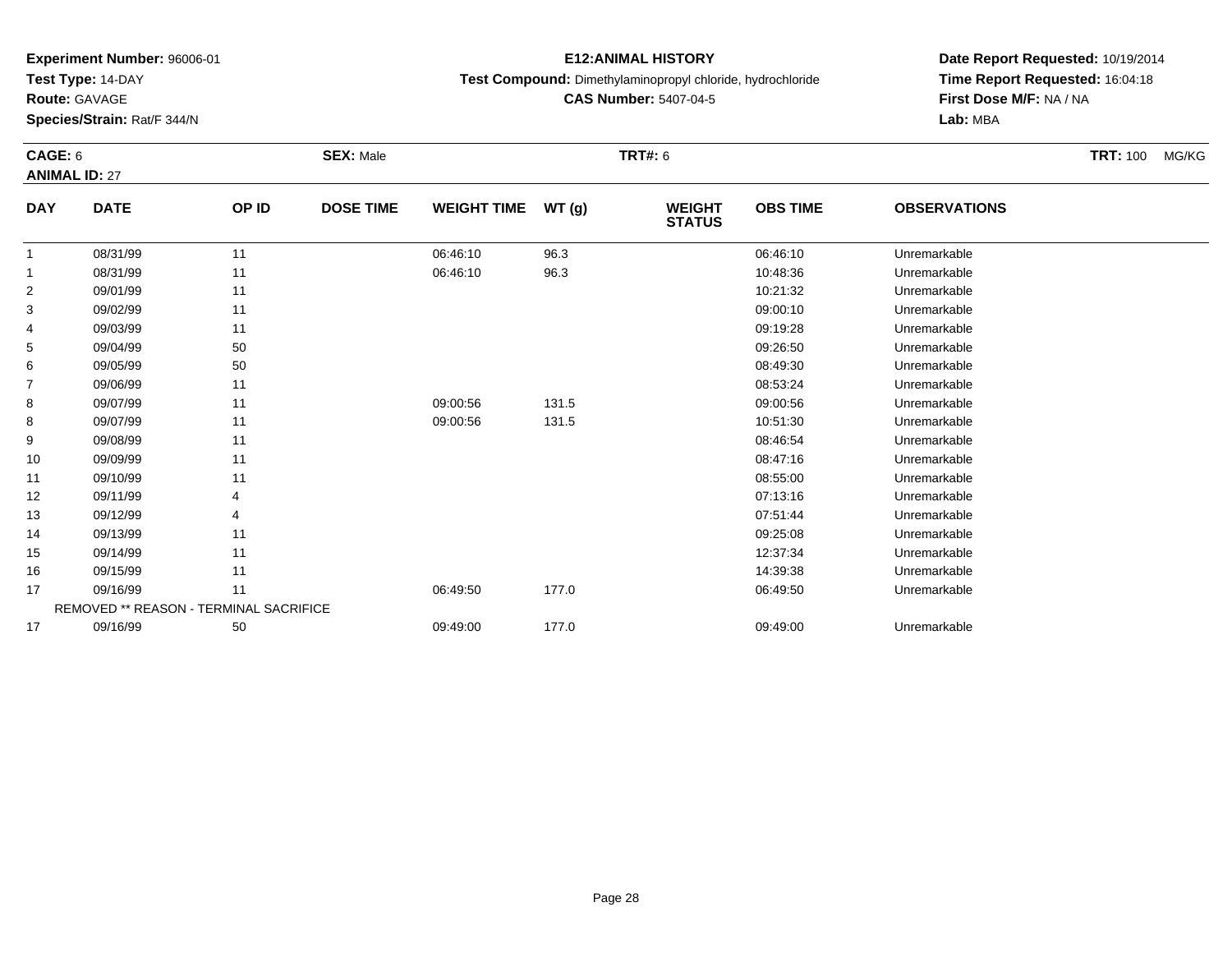**Test Type:** 14-DAY

**Route:** GAVAGE

**Species/Strain:** Rat/F 344/N

### **E12:ANIMAL HISTORY**

**Test Compound:** Dimethylaminopropyl chloride, hydrochloride

**CAS Number:** 5407-04-5

**Date Report Requested:** 10/19/2014**Time Report Requested:** 16:04:18**First Dose M/F:** NA / NA**Lab:** MBA

#### **CAGE:** 6 **SEX:** Male **TRT#:** <sup>6</sup> **TRT:** 100 MG/KG**ANIMAL ID:** 28**DAY DATE OP ID DOSE TIME WEIGHT TIME WT (g) WEIGHT STATUSOBS TIME OBSERVATIONS** 11 08/31/99 11 1 06:46:10 96.0 06:46:10 06:46:10 06:46:10 06:46:10 06:46:10 11 08/31/99 11 1 06:46:10 96.0 10:48:36 Unremarkable 22 09/01/99 11 12 10:21:32 Unremarkable 33 09:00:10 Unremarkable 11 11 11 12 12 13 13 14 15 16 17 18 19 19 10 11 11 12 13 14 15 16 17 17 18 19 10 11 11 4 09/03/99 <sup>11</sup> 09:19:28 Unremarkable 55 09:26:50 Unremarkable 50 50 09:26:50 09:26:50 Unremarkable 66 09/05/99 50 50 08:49:30 Unremarkable 77 09/06/99 11 12 12 13 13 13 14 15 16 17 18 19 19 19 19 19 19 19 19 19 19 19 19 1 88 09/07/99 11 1 09:00:56 124.1 09:00:56 09:00:56 Dhremarkable 88 09/07/99 11 1 09:00:56 124.1 1 10:51:30 Unremarkable 99 09/08/99 11 12 12 13 13 13 14 15 16 17 18 19 19 19 19 19 19 19 19 19 19 19 19 1 10 09/09/99 <sup>11</sup> 08:47:16 Unremarkable 11 09/10/99 <sup>11</sup> 08:55:00 Unremarkable 122 09/11/99 4 9 07:13:16 Unremarkable 13 09/12/99 <sup>4</sup> 07:51:44 Unremarkable 14 09/13/99 <sup>11</sup> 09:25:08 Unremarkable 155 09/14/99 11 12:37:34 Unremarkable 16 09/15/99 <sup>11</sup> 14:39:38 Unremarkable 177 09/16/99 11 1 06:49:50 164.0 06:49.50 06:49:50 164.0 06:49:50 Diremarkable REMOVED \*\* REASON - TERMINAL SACRIFICE1709/16/99 <sup>50</sup> 09:49:00 164.0 09:49:00 Unremarkable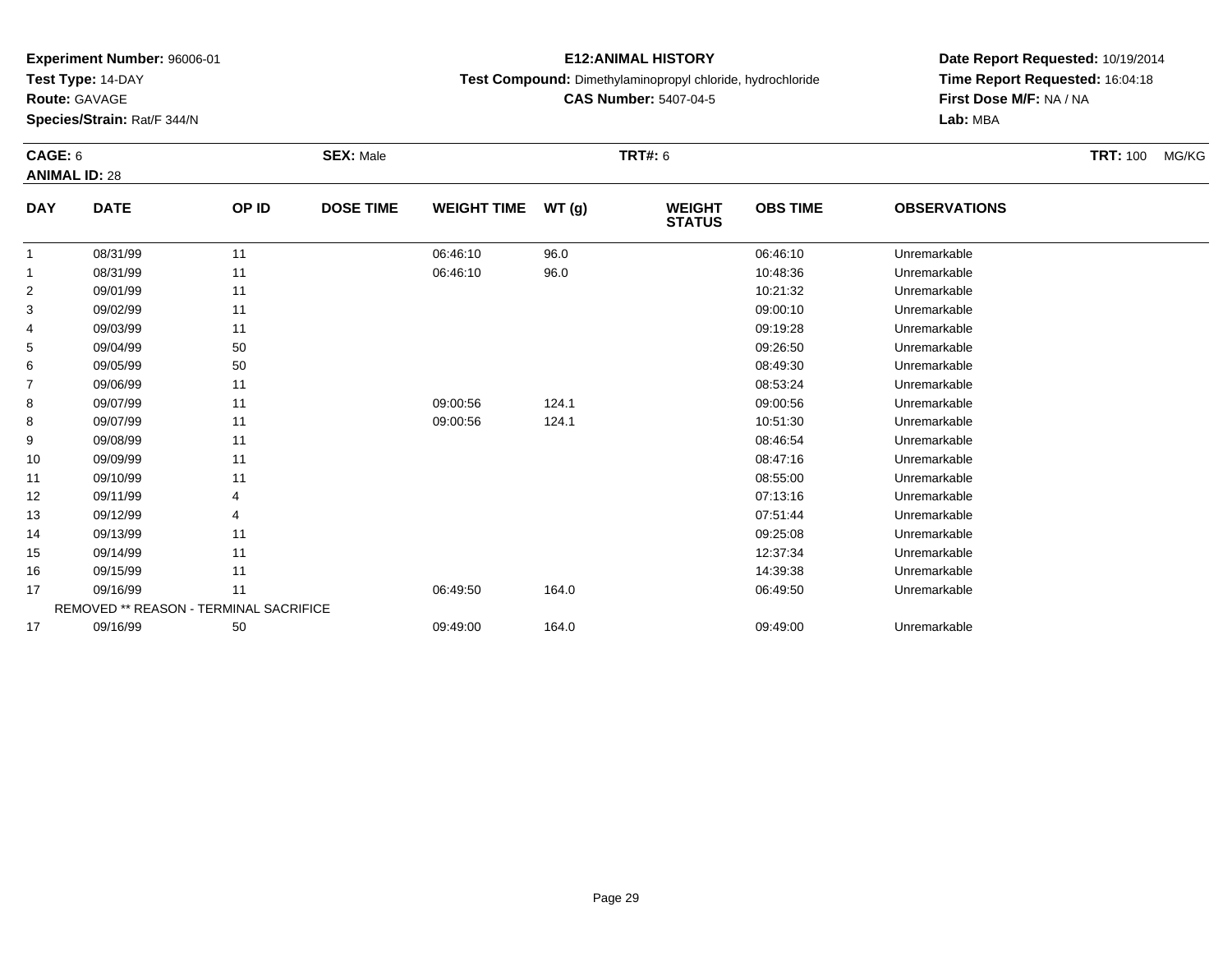**Test Type:** 14-DAY

**Route:** GAVAGE

**Species/Strain:** Rat/F 344/N

### **E12:ANIMAL HISTORY**

**Test Compound:** Dimethylaminopropyl chloride, hydrochloride

**CAS Number:** 5407-04-5

**Date Report Requested:** 10/19/2014**Time Report Requested:** 16:04:18**First Dose M/F:** NA / NA**Lab:** MBA

#### **CAGE:** 6 **SEX:** Male **TRT#:** <sup>6</sup> **TRT:** 100 MG/KG**ANIMAL ID:** 29**DAY DATE OP ID DOSE TIME WEIGHT TIME WT (g) WEIGHT STATUSOBS TIME OBSERVATIONS** 11 08/31/99 11 1 06:46:10 106.9 106.9 06:46:10 06:46:10 106.9 11 08/31/99 11 1 06:46:10 106.9 106.9 10:48:36 Unremarkable 22 09/01/99 11 12 10:21:32 Unremarkable 33 09:00:10 Unremarkable 11 11 11 12 12 13 13 14 15 16 17 18 19 19 10 11 11 12 13 14 15 16 17 17 18 19 10 11 11 4 09/03/99 <sup>11</sup> 09:19:28 Unremarkable 55 09:26:50 Unremarkable 50 50 09:26:50 09:26:50 Unremarkable 66 09/05/99 50 50 08:49:30 Unremarkable 77 09/06/99 11 12 12 13 13 13 14 15 16 17 18 19 19 19 19 19 19 19 19 19 19 19 19 1 88 09/07/99 11 1 09:00:56 142.3 09:00:56 09:00:56 Unremarkable 88 09/07/99 11 1 09:00:56 142.3 10:51:30 Unremarkable 99 09/08/99 11 12 12 13 13 13 14 15 16 17 18 19 19 19 19 19 19 19 19 19 19 19 19 1 10 09/09/99 <sup>11</sup> 08:47:16 Unremarkable 11 09/10/99 <sup>11</sup> 08:55:00 Unremarkable 122 09/11/99 4 9 07:13:16 Unremarkable 13 09/12/99 <sup>4</sup> 07:51:44 Unremarkable 14 09/13/99 <sup>11</sup> 09:25:08 Unremarkable 155 09/14/99 11 12:37:34 Unremarkable 16 09/15/99 <sup>11</sup> 14:39:38 Unremarkable 177 09/16/99 11 1 06:49:50 189.4 06:49:50 06:49:50 06:49:50 06:49:50 Diremarkable REMOVED \*\* REASON - TERMINAL SACRIFICE1709/16/99 <sup>50</sup> 09:49:00 189.4 09:49:00 Unremarkable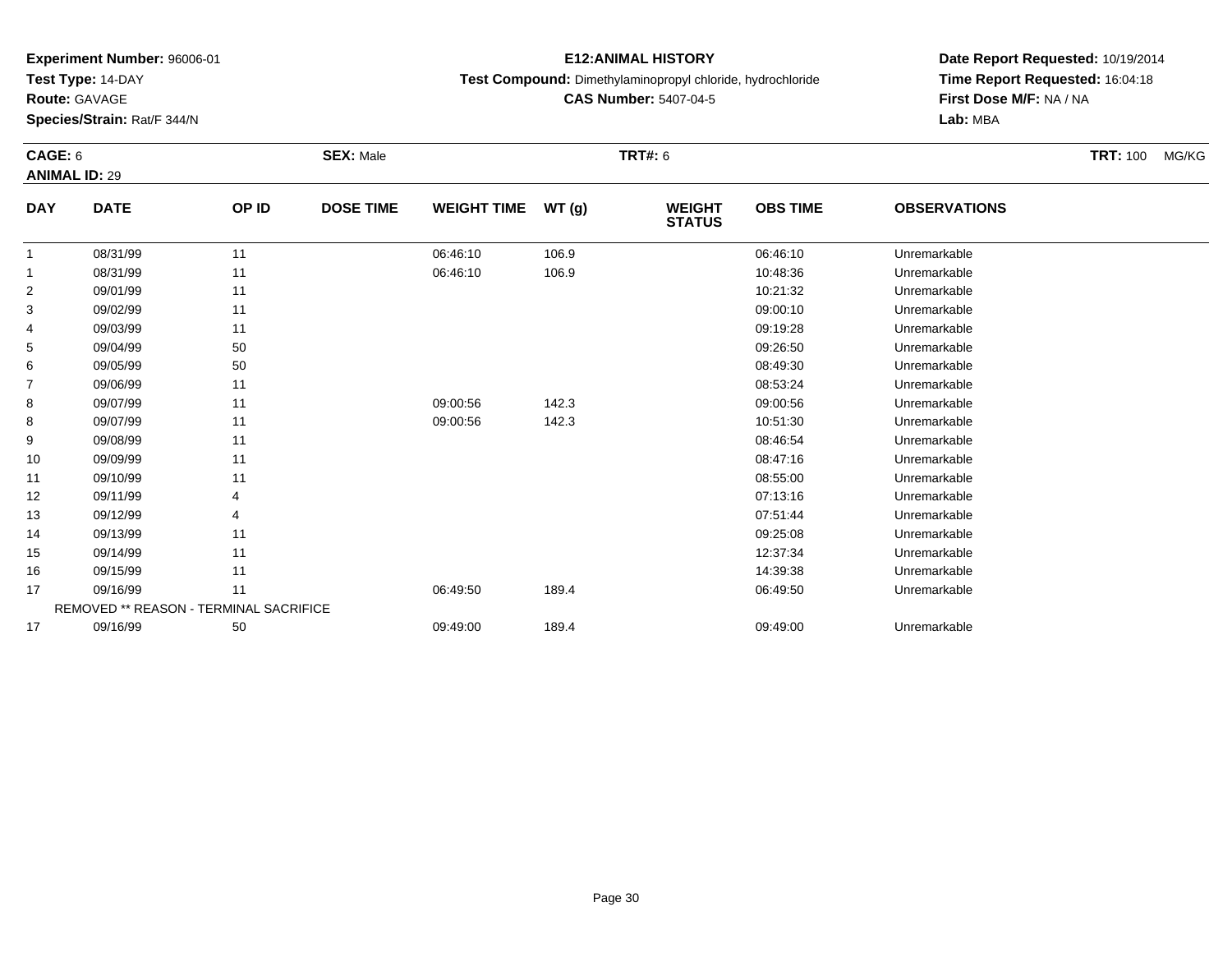**Test Type:** 14-DAY

**Route:** GAVAGE

**Species/Strain:** Rat/F 344/N

## **E12:ANIMAL HISTORY**

**Test Compound:** Dimethylaminopropyl chloride, hydrochloride

**CAS Number:** 5407-04-5

**Date Report Requested:** 10/19/2014**Time Report Requested:** 16:04:18**First Dose M/F:** NA / NA**Lab:** MBA

#### **CAGE:** 6 **SEX:** Male **TRT#:** <sup>6</sup> **TRT:** 100 MG/KG**ANIMAL ID:** 30**DAY DATE OP ID DOSE TIME WEIGHT TIME WT (g) WEIGHT STATUSOBS TIME OBSERVATIONS** 1 08/31/99 <sup>11</sup> 06:46:10 81.9 06:46:10 Unremarkable 11 08/31/99 11 1 06:46:10 81.9 10:48:36 Unremarkable 22 09/01/99 11 12 10:21:32 Unremarkable 33 09:00:10 Unremarkable 11 11 11 12 12 13 13 14 15 16 17 18 19 19 10 11 11 12 13 14 15 16 17 17 18 19 10 11 11 4 09/03/99 <sup>11</sup> 09:19:28 Unremarkable 55 09:26:50 Unremarkable 50 50 09:26:50 09:26:50 Unremarkable 66 09/05/99 50 50 08:49:30 Unremarkable 77 09/06/99 11 12 12 13 13 13 14 15 16 17 18 19 19 19 19 19 19 19 19 19 19 19 19 1 88 09/07/99 11 09:00:56 108.8 09:00:56 Unremarkable 88 09/07/99 11 09:00:56 108.8 10:51:30 Unremarkable 99 09/08/99 11 12 12 13 13 13 14 15 16 17 18 19 19 19 19 19 19 19 19 19 19 19 19 1 10 09/09/99 <sup>11</sup> 08:47:16 Unremarkable 11 09/10/99 <sup>11</sup> 08:55:00 Unremarkable 122 09/11/99 4 9 07:13:16 Unremarkable 13 09/12/99 <sup>4</sup> 07:51:44 Unremarkable 14 09/13/99 <sup>11</sup> 09:25:08 Unremarkable 155 09/14/99 11 12:37:34 Unremarkable 16 09/15/99 <sup>11</sup> 14:39:38 Unremarkable 177 09/16/99 11 1 06:49:50 144.7 06:49.50 06:49:50 15 06:49:50 Unremarkable REMOVED \*\* REASON - TERMINAL SACRIFICE177 09/16/99 50 50 09:49:00 144.7 09:49 09:49:00 09:49:00 09:49:00 Dhremarkable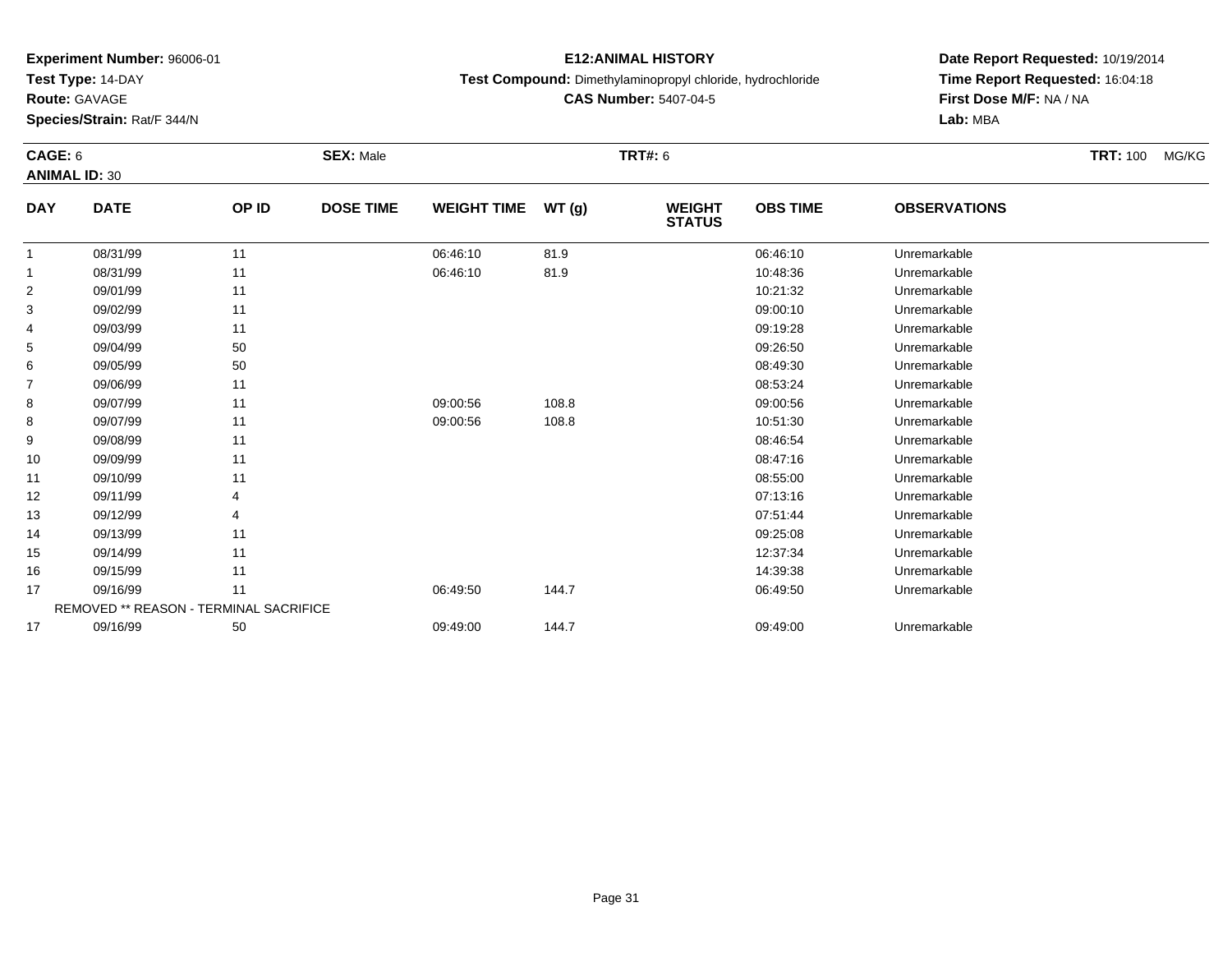**Test Type:** 14-DAY

**Route:** GAVAGE

11

12

13

14

15

16

17

17

REMOVED \*\* REASON - TERMINAL SACRIFICE

**Species/Strain:** Rat/F 344/N

### **E12:ANIMAL HISTORY**

**Test Compound:** Dimethylaminopropyl chloride, hydrochloride

**CAS Number:** 5407-04-5

**Date Report Requested:** 10/19/2014**Time Report Requested:** 16:04:18**Lab:** MBA

#### **CAGE:** 7 **SEX:** Female **TRT#:** <sup>7</sup> **TRT:** VEHICLE CONTROL **ANIMAL ID:** 31**DAY DATE OP ID DOSE TIME WEIGHT TIME WT (g) WEIGHT STATUSOBS TIME OBSERVATIONS** 1 08/31/99 <sup>11</sup> 06:58:44 97.2 06:58:44 Unremarkable 11 08/31/99 11 1 06:58:44 97.2 10:49:16 Unremarkable 22 09/01/99 11 12 10:22:10 Unremarkable 33 09:00:46 Unremarkable 11 2010 11 2010 12:00:46 09:00:46 Unremarkable 4 09/03/99 <sup>11</sup> 09:20:04 Unremarkable 55 09:28:22 Unremarkable 50 50 09:28:22 Unremarkable 5 09:28:22 Unremarkable 66 09/05/99 50 50 08:50:00 Unremarkable 77 09/06/99 11 12 12 12 13 13 14 15 16 17 18 19 19 19 19 19 19 19 19 19 19 19 19 1 88 09/07/99 11 1 09:03:18 103.0 09:03:18 09:03:18 Dhremarkable 88 09/07/99 11 1 09:03:18 103.0 103.0 10:52:04 Unremarkable 99 09/08/99 11 12 12 13 13 13 14 15 16 17 18 19 19 19 19 19 19 19 19 19 19 19 19 1 1009/09/99 <sup>11</sup> 08:47:50 Unremarkable

09/10/99 <sup>11</sup> 08:55:36 Unremarkable

09/11/99 <sup>4</sup> 07:13:42 Unremarkable

09/12/99 <sup>4</sup> 07:52:14 Unremarkable

09/13/99 <sup>11</sup> 09:25:40 Unremarkable

5 09/14/99 11 12:38:02 Unremarkable

09/15/99 <sup>11</sup> 14:40:16 Unremarkable

09/16/99 <sup>11</sup> 06:52:04 138.2 06:52:04 Unremarkable

09/16/99 <sup>50</sup> 09:51:00 138.2 09:51:00 Unremarkable

**First Dose M/F:** NA / NA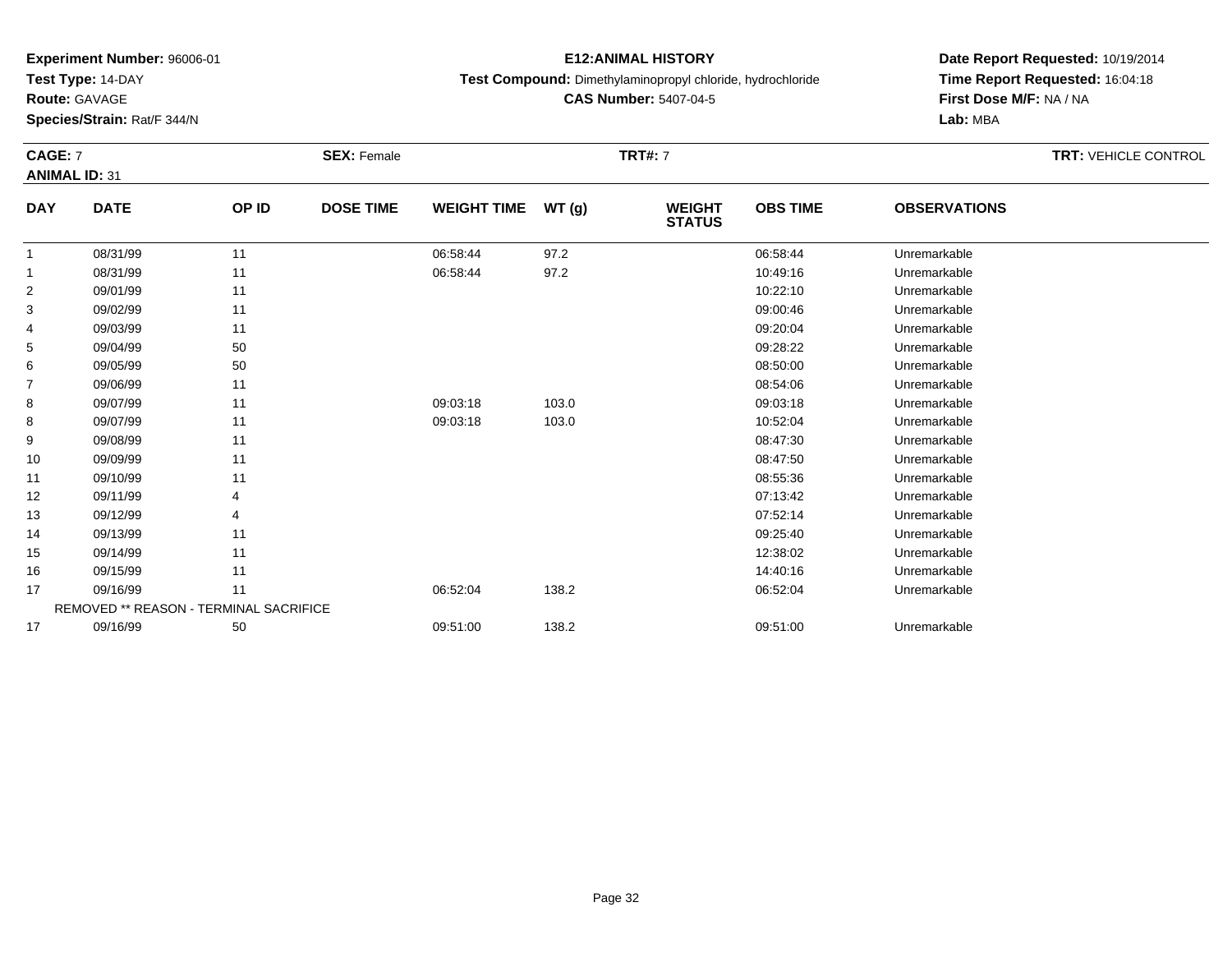**Test Type:** 14-DAY

**Route:** GAVAGE

**Species/Strain:** Rat/F 344/N

## **E12:ANIMAL HISTORY**

**Test Compound:** Dimethylaminopropyl chloride, hydrochloride

**CAS Number:** 5407-04-5

# **Date Report Requested:** 10/19/2014 **Time Report Requested:** 16:04:18**First Dose M/F:** NA / NA**Lab:** MBA

#### **CAGE:** 7 **SEX:** Female **TRT#:** <sup>7</sup> **TRT:** VEHICLE CONTROL **ANIMAL ID:** 32**DAY DATE OP IDDOSE TIME WEIGHT TIME WT** (g) **STATUSOBS TIME OBSERVATIONS** 11 08/31/99 11 1 06:58:44 75.4 75.4 06:58:44 Unremarkable 1

|    | 08/31/99 | 11                                            | 06:58:44 | 75.4  | 10:49:16 | Unremarkable |  |
|----|----------|-----------------------------------------------|----------|-------|----------|--------------|--|
| 2  | 09/01/99 | 11                                            |          |       | 10:22:10 | Unremarkable |  |
| 3  | 09/02/99 | 11                                            |          |       | 09:00:46 | Unremarkable |  |
| 4  | 09/03/99 | 11                                            |          |       | 09:20:04 | Unremarkable |  |
| 5  | 09/04/99 | 50                                            |          |       | 09:28:22 | Unremarkable |  |
| 6  | 09/05/99 | 50                                            |          |       | 08:50:00 | Unremarkable |  |
|    | 09/06/99 | 11                                            |          |       | 08:54:06 | Unremarkable |  |
| 8  | 09/07/99 | 11                                            | 09:03:18 | 102.1 | 09:03:18 | Unremarkable |  |
| 8  | 09/07/99 | 11                                            | 09:03:18 | 102.1 | 10:52:04 | Unremarkable |  |
| 9  | 09/08/99 | 11                                            |          |       | 08:47:30 | Unremarkable |  |
| 10 | 09/09/99 | 11                                            |          |       | 08:47:50 | Unremarkable |  |
| 11 | 09/10/99 | 11                                            |          |       | 08:55:36 | Unremarkable |  |
| 12 | 09/11/99 | 4                                             |          |       | 07:13:42 | Unremarkable |  |
| 13 | 09/12/99 | 4                                             |          |       | 07:52:14 | Unremarkable |  |
| 14 | 09/13/99 | 11                                            |          |       | 09:25:40 | Unremarkable |  |
| 15 | 09/14/99 | 11                                            |          |       | 12:38:02 | Unremarkable |  |
| 16 | 09/15/99 | 11                                            |          |       | 14:40:16 | Unremarkable |  |
| 17 | 09/16/99 | 11                                            | 06:52:04 | 126.5 | 06:52:04 | Unremarkable |  |
|    |          | <b>REMOVED ** REASON - TERMINAL SACRIFICE</b> |          |       |          |              |  |
| 17 | 09/16/99 | 50                                            | 09:51:00 | 126.5 | 09:51:00 | Unremarkable |  |
|    |          |                                               |          |       |          |              |  |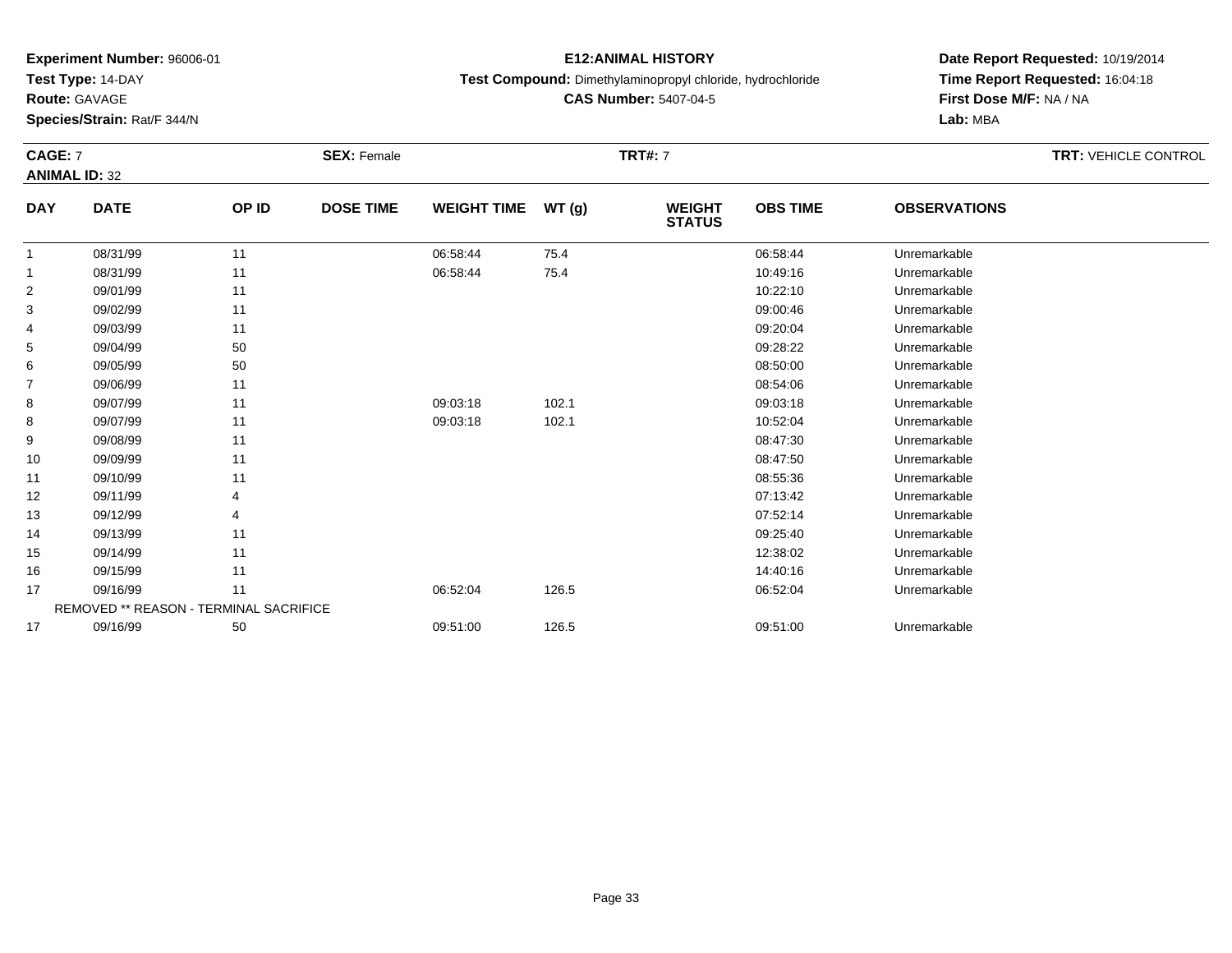**Test Type:** 14-DAY

**Route:** GAVAGE

15

16

17

17

REMOVED \*\* REASON - TERMINAL SACRIFICE

**Species/Strain:** Rat/F 344/N

### **E12:ANIMAL HISTORY**

**Test Compound:** Dimethylaminopropyl chloride, hydrochloride

**CAS Number:** 5407-04-5

**Date Report Requested:** 10/19/2014**Time Report Requested:** 16:04:18**First Dose M/F:** NA / NA**Lab:** MBA

#### **CAGE:** 7 **SEX:** Female **TRT#:** <sup>7</sup> **TRT:** VEHICLE CONTROL **ANIMAL ID:** 33**DAY DATE OP ID DOSE TIME WEIGHT TIME WT (g) WEIGHT STATUSOBS TIME OBSERVATIONS** 11 08/31/99 11 1 06:58:44 91.2 06:58:44 06:58:44 Unremarkable 11 08/31/99 11 1 06:58:44 91.2 10:49:16 Unremarkable 22 09/01/99 11 12 10:22:10 Unremarkable 33 09:00:46 Unremarkable 11 2010 11 2010 12:00:46 09:00:46 Unremarkable 4 09/03/99 <sup>11</sup> 09:20:04 Unremarkable 55 09:28:22 Unremarkable 50 50 09:28:22 Unremarkable 5 09:28:22 Unremarkable 66 09/05/99 50 50 08:50:00 Unremarkable 77 09/06/99 11 12 12 12 13 13 14 15 16 17 18 19 19 19 19 19 19 19 19 19 19 19 19 1 88 09/07/99 11 1 09:03:18 112.0 09:03:18 09:03:18 Unremarkable 88 09/07/99 11 1 09:03:18 112.0 10:52:04 Unremarkable 99 09/08/99 11 12 12 13 13 13 14 15 16 17 18 19 19 19 19 19 19 19 19 19 19 19 19 1 10 09/09/99 <sup>11</sup> 08:47:50 Unremarkable 11 09/10/99 <sup>11</sup> 08:55:36 Unremarkable 12 09/11/99 <sup>4</sup> 07:13:42 Unremarkable 13 09/12/99 <sup>4</sup> 07:52:14 Unremarkable 1409/13/99 <sup>11</sup> 09:25:40 Unremarkable

5 09/14/99 11 12:38:02 Unremarkable

09/15/99 <sup>11</sup> 14:40:16 Unremarkable

09/16/99 <sup>11</sup> 06:52:04 135.4 06:52:04 Unremarkable

09/16/99 <sup>50</sup> 09:51:00 135.4 09:51:00 Unremarkable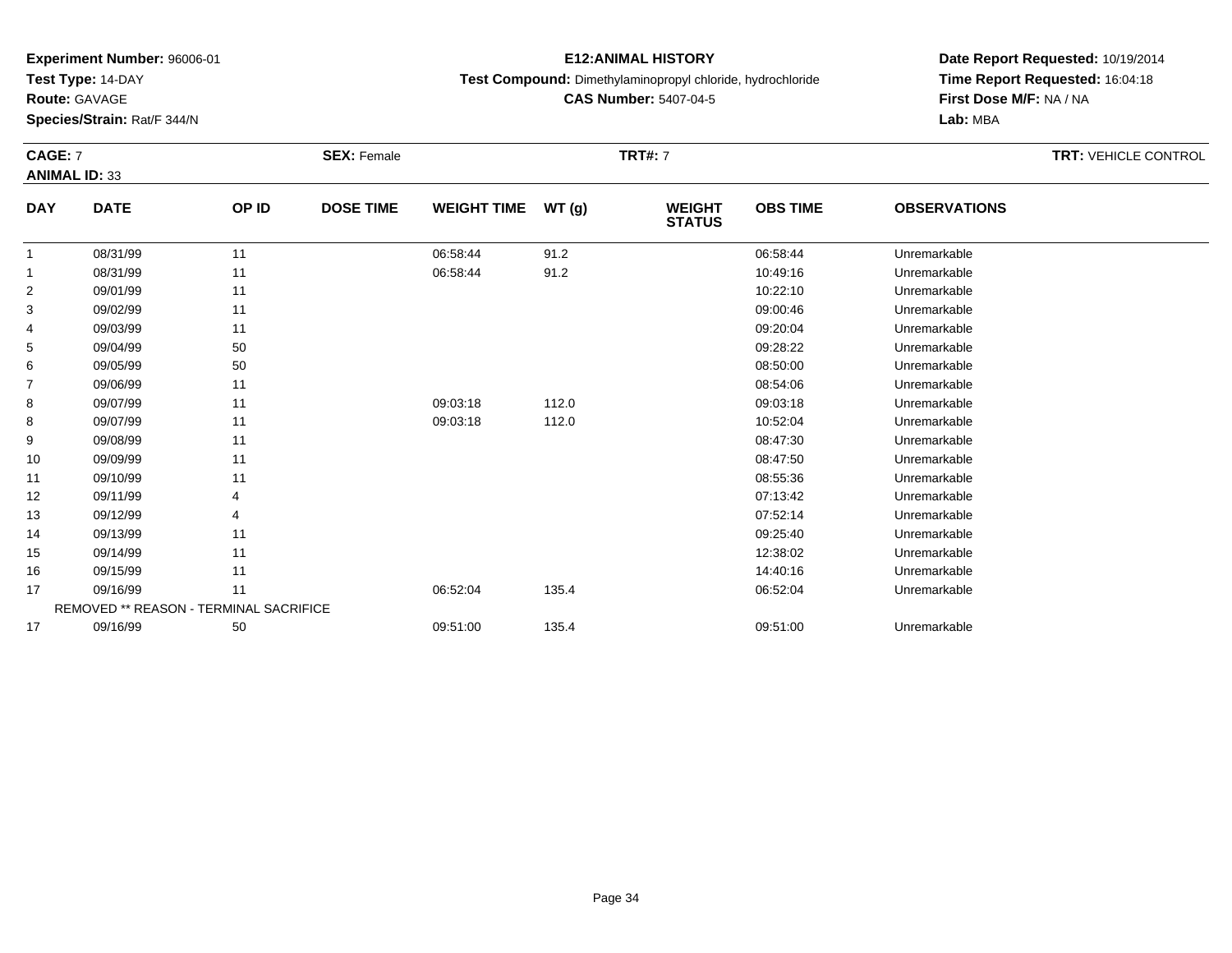**Test Type:** 14-DAY

**Route:** GAVAGE

16

17

17

**Species/Strain:** Rat/F 344/N

### **E12:ANIMAL HISTORY**

**Test Compound:** Dimethylaminopropyl chloride, hydrochloride

**CAS Number:** 5407-04-5

**Date Report Requested:** 10/19/2014**Time Report Requested:** 16:04:19**First Dose M/F:** NA / NA**Lab:** MBA

#### **CAGE:** 7 **SEX:** Female **TRT#:** <sup>7</sup> **TRT:** VEHICLE CONTROL **ANIMAL ID:** 34**DAY DATE OP ID DOSE TIME WEIGHT TIME WT (g) WEIGHT STATUSOBS TIME OBSERVATIONS** 11 08/31/99 11 1 06:58:44 90.2 06:58:44 06:58:44 Dhremarkable 11 08/31/99 11 1 06:58:44 90.2 10:49:16 Unremarkable 22 09/01/99 11 12 10:22:10 Unremarkable 33 09:00:46 Unremarkable 11 2010 11 2010 12:00:46 09:00:46 Unremarkable 4 09/03/99 <sup>11</sup> 09:20:04 Unremarkable 55 09:28:22 Unremarkable 50 50 09:28:22 Unremarkable 5 09:28:22 Unremarkable 66 09/05/99 50 50 08:50:00 Unremarkable 77 09/06/99 11 12 12 12 13 13 14 15 16 17 18 19 19 19 19 19 19 19 19 19 19 19 19 1 88 09/07/99 11 1 09:03:18 109.3 09:03:18 09:03:18 Dhremarkable 88 09/07/99 11 1 09:03:18 109.3 109.3 109.3 109.3 1052:04 Dhremarkable 99 09/08/99 11 12 12 13 13 13 14 15 16 17 18 19 19 19 19 19 19 19 19 19 19 19 19 1 10 09/09/99 <sup>11</sup> 08:47:50 Unremarkable 11 09/10/99 <sup>11</sup> 08:55:36 Unremarkable 12 09/11/99 <sup>4</sup> 07:13:42 Unremarkable 13 09/12/99 <sup>4</sup> 07:52:14 Unremarkable 14 09/13/99 <sup>11</sup> 09:25:40 Unremarkable 155 09/14/99 11 12:38:02 Unremarkable

09/15/99 <sup>11</sup> 14:40:16 Unremarkable

09/16/99 <sup>11</sup> 06:52:04 131.7 06:52:04 Unremarkable

09/16/99 <sup>50</sup> 09:51:00 131.7 09:51:00 Unremarkable

REMOVED \*\* REASON - TERMINAL SACRIFICE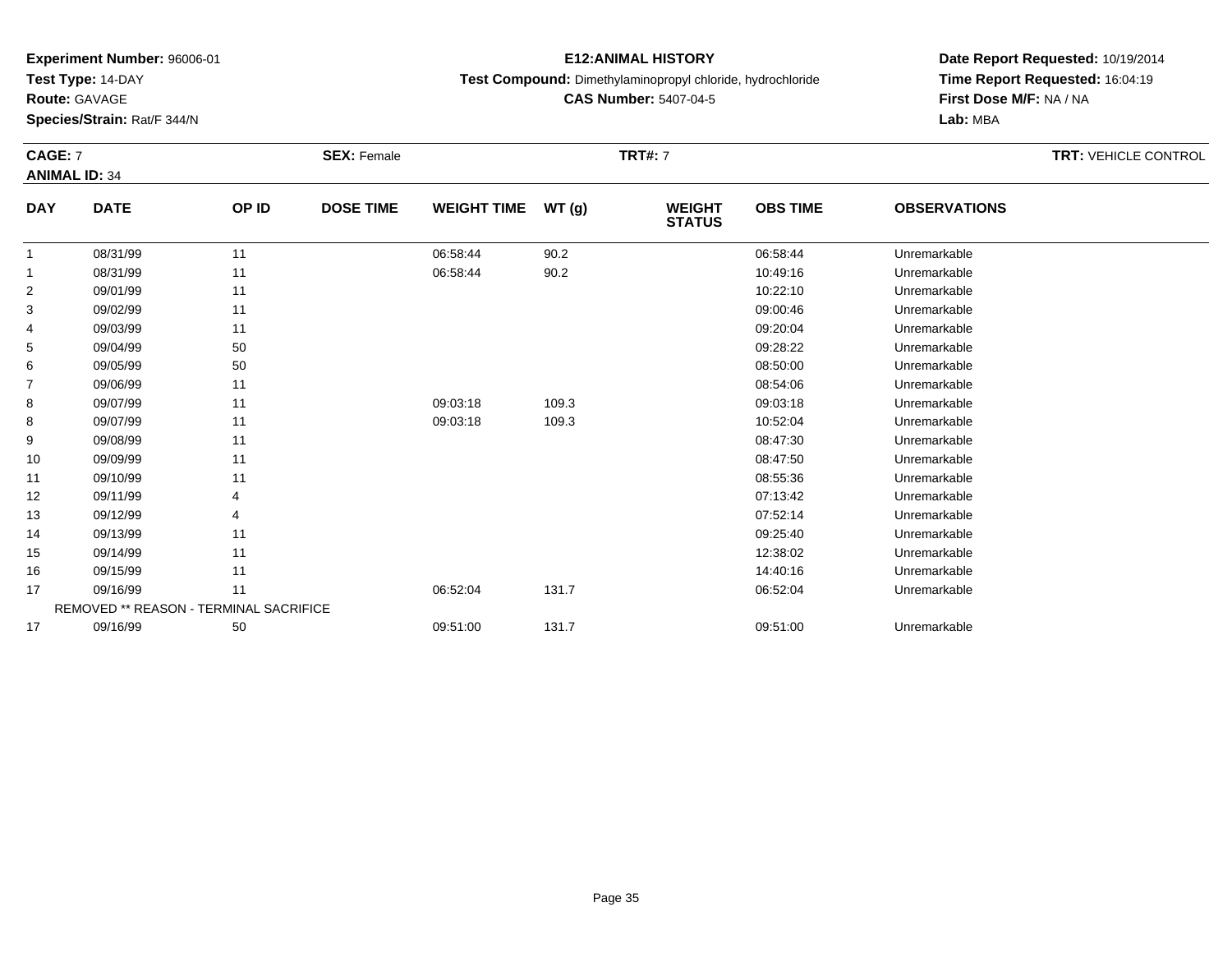**Test Type:** 14-DAY

**Route:** GAVAGE

17

**Species/Strain:** Rat/F 344/N

REMOVED \*\* REASON - TERMINAL SACRIFICE

### **E12:ANIMAL HISTORY**

**Test Compound:** Dimethylaminopropyl chloride, hydrochloride

**CAS Number:** 5407-04-5

**Date Report Requested:** 10/19/2014**Time Report Requested:** 16:04:19**First Dose M/F:** NA / NA**Lab:** MBA

#### **CAGE:** 7 **SEX:** Female **TRT#:** <sup>7</sup> **TRT:** VEHICLE CONTROL **ANIMAL ID:** 35**DAY DATE OP ID DOSE TIME WEIGHT TIME WT (g) WEIGHT STATUSOBS TIME OBSERVATIONS** 11 08/31/99 11 1 06:58:44 97.8 06:58:44 06:58:44 Dhremarkable 11 08/31/99 11 1 06:58:44 97.8 10:49:16 Unremarkable 22 09/01/99 11 12 10:22:10 Unremarkable 33 09:00:46 Unremarkable 11 2010 11 2010 12:00:46 09:00:46 Unremarkable 4 09/03/99 <sup>11</sup> 09:20:04 Unremarkable 55 09:28:22 Unremarkable 50 50 09:28:22 Unremarkable 5 09:28:22 Unremarkable 66 09/05/99 50 50 08:50:00 Unremarkable 77 09/06/99 11 12 12 12 13 13 14 15 16 17 18 19 19 19 19 19 19 19 19 19 19 19 19 1 88 09/07/99 11 1 09:03:18 120.7 120.7 09:03:18 09:03:18 Unremarkable 88 09/07/99 11 1 09:03:18 120.7 120.7 10:52:04 Unremarkable 99 09/08/99 11 12 12 13 13 13 14 15 16 17 18 19 19 19 19 19 19 19 19 19 19 19 19 1 10 09/09/99 <sup>11</sup> 08:47:50 Unremarkable 11 09/10/99 <sup>11</sup> 08:55:36 Unremarkable 12 09/11/99 <sup>4</sup> 07:13:42 Unremarkable 13 09/12/99 <sup>4</sup> 07:52:14 Unremarkable 14 09/13/99 <sup>11</sup> 09:25:40 Unremarkable 155 09/14/99 11 12:38:02 Unremarkable 16 09/15/99 <sup>11</sup> 14:40:16 Unremarkable 1709/16/99 <sup>11</sup> 06:52:04 138.3 06:52:04 Unremarkable

09/16/99 <sup>50</sup> 09:51:00 138.3 09:51:00 Unremarkable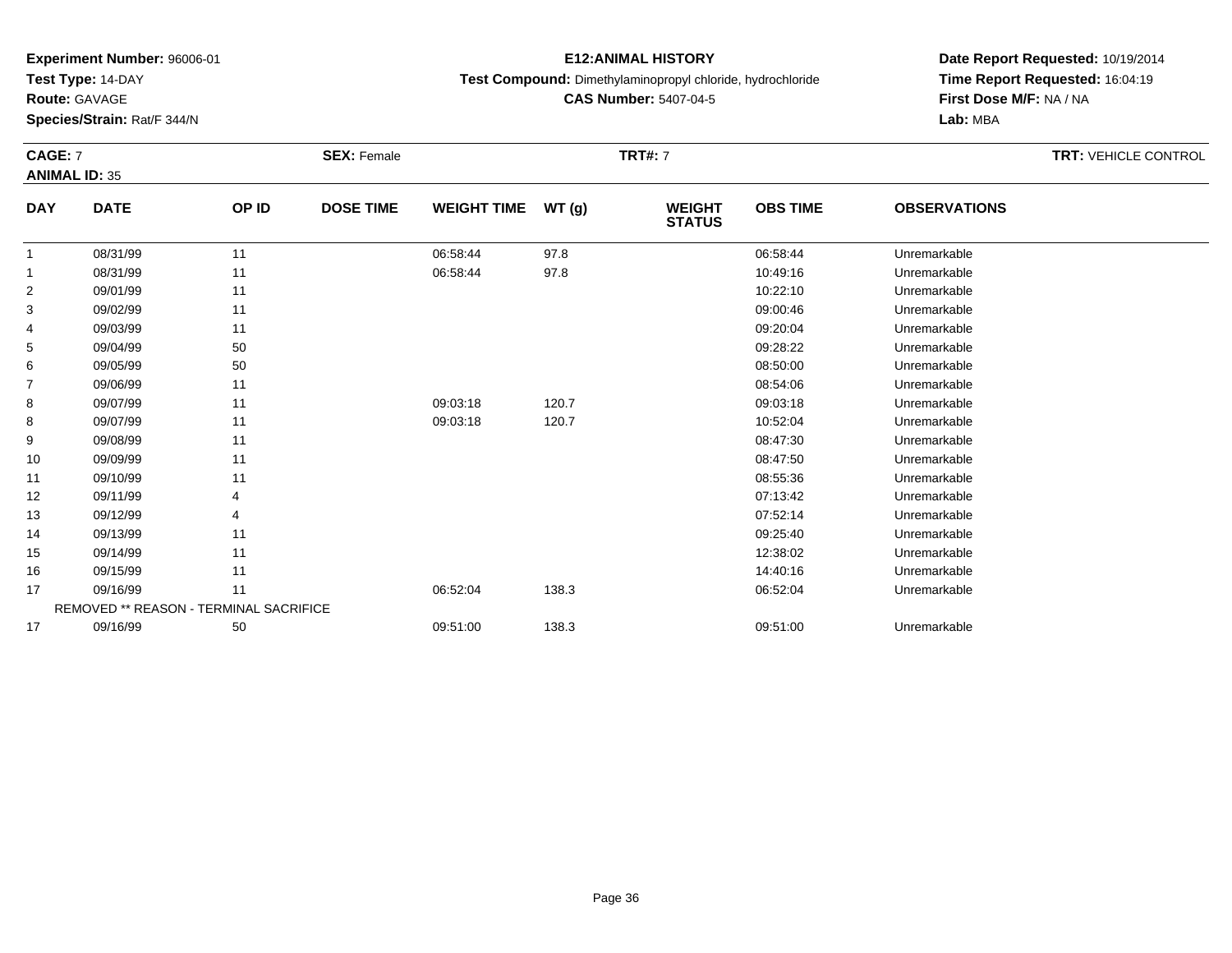**Test Type:** 14-DAY

**Route:** GAVAGE

**Species/Strain:** Rat/F 344/N

## **E12:ANIMAL HISTORY**

**Test Compound:** Dimethylaminopropyl chloride, hydrochloride

**CAS Number:** 5407-04-5

| CAGE: 8    |                                               |       | <b>SEX: Female</b> |                    |       | <b>TRT#: 8</b>                 |                 |                     | TRT: 6.25 MG/KG |
|------------|-----------------------------------------------|-------|--------------------|--------------------|-------|--------------------------------|-----------------|---------------------|-----------------|
|            | <b>ANIMAL ID: 36</b>                          |       |                    |                    |       |                                |                 |                     |                 |
| <b>DAY</b> | <b>DATE</b>                                   | OP ID | <b>DOSE TIME</b>   | <b>WEIGHT TIME</b> | WT(g) | <b>WEIGHT</b><br><b>STATUS</b> | <b>OBS TIME</b> | <b>OBSERVATIONS</b> |                 |
| 1          | 08/31/99                                      | 11    |                    | 07:01:00           | 97.0  |                                | 07:01:00        | Unremarkable        |                 |
| 1          | 08/31/99                                      | 11    |                    | 07:01:00           | 97.0  |                                | 10:49:54        | Unremarkable        |                 |
| 2          | 09/01/99                                      | 11    |                    |                    |       |                                | 10:22:50        | Unremarkable        |                 |
| 3          | 09/02/99                                      | 11    |                    |                    |       |                                | 09:01:46        | Unremarkable        |                 |
| 4          | 09/03/99                                      | 11    |                    |                    |       |                                | 09:20:40        | Unremarkable        |                 |
| 5          | 09/04/99                                      | 50    |                    |                    |       |                                | 09:29:20        | Unremarkable        |                 |
| 6          | 09/05/99                                      | 50    |                    |                    |       |                                | 08:50:38        | Unremarkable        |                 |
| 7          | 09/06/99                                      | 11    |                    |                    |       |                                | 08:54:46        | Unremarkable        |                 |
| 8          | 09/07/99                                      | 11    |                    | 09:09:38           | 113.4 |                                | 09:09:38        | Unremarkable        |                 |
| 8          | 09/07/99                                      | 11    |                    | 09:09:38           | 113.4 |                                | 10:52:32        | Unremarkable        |                 |
| 9          | 09/08/99                                      | 11    |                    |                    |       |                                | 08:48:06        | Unremarkable        |                 |
| 10         | 09/09/99                                      | 11    |                    |                    |       |                                | 08:48:26        | Unremarkable        |                 |
| 11         | 09/10/99                                      | 11    |                    |                    |       |                                | 08:56:06        | Unremarkable        |                 |
| 12         | 09/11/99                                      | 4     |                    |                    |       |                                | 07:14:04        | Unremarkable        |                 |
| 13         | 09/12/99                                      | 4     |                    |                    |       |                                | 07:52:40        | Unremarkable        |                 |
| 14         | 09/13/99                                      | 11    |                    |                    |       |                                | 09:26:14        | Unremarkable        |                 |
| 15         | 09/14/99                                      | 11    |                    |                    |       |                                | 12:38:28        | Unremarkable        |                 |
| 16         | 09/15/99                                      | 11    |                    |                    |       |                                | 14:40:52        | Unremarkable        |                 |
| 17         | 09/16/99                                      | 11    |                    | 06:55:14           | 131.8 |                                | 06:55:14        | Unremarkable        |                 |
|            | <b>REMOVED ** REASON - TERMINAL SACRIFICE</b> |       |                    |                    |       |                                |                 |                     |                 |
| 17         | 09/16/99                                      | 50    |                    | 09:53:00           | 131.8 |                                | 09:53:00        | Unremarkable        |                 |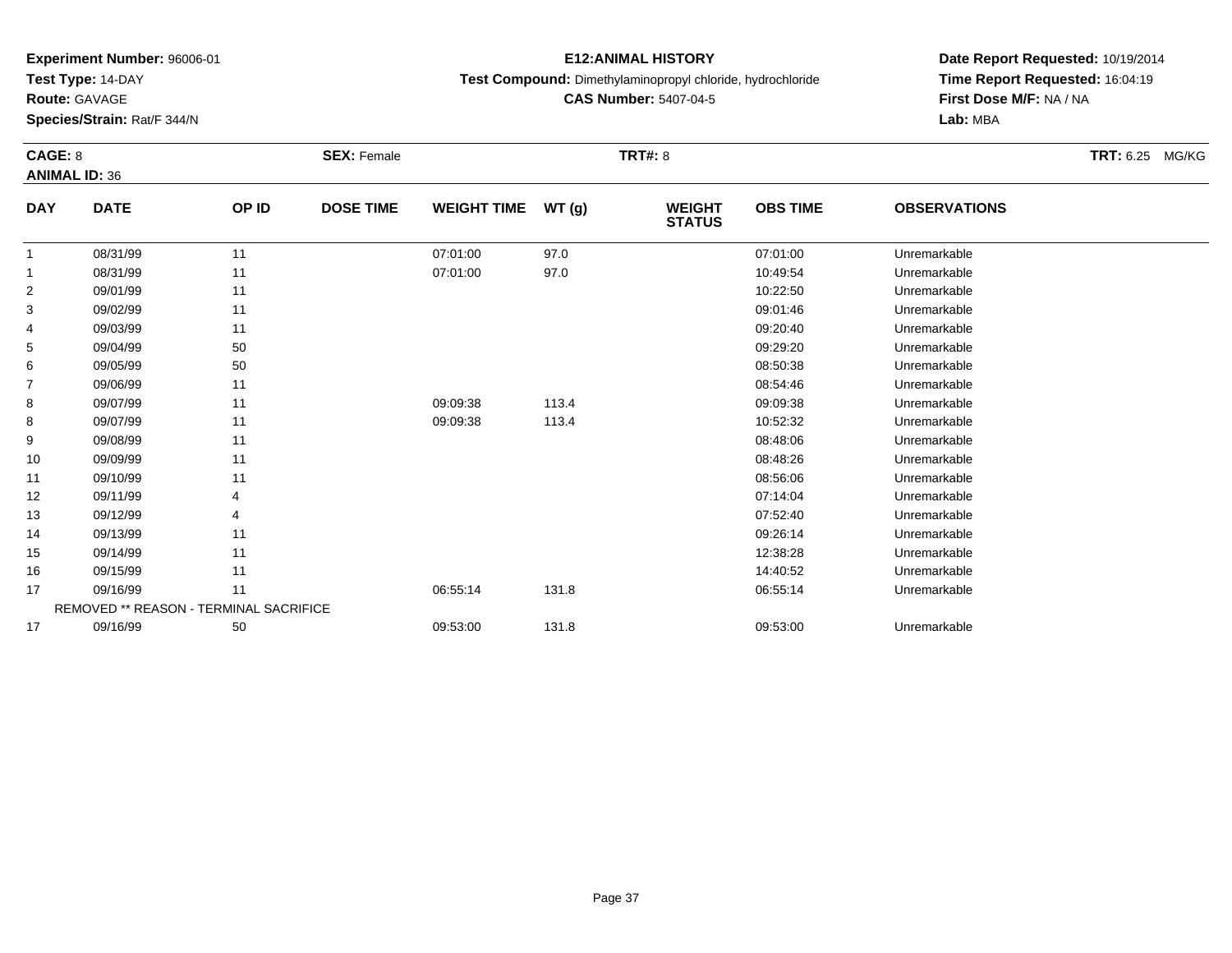**Test Type:** 14-DAY

**Route:** GAVAGE

**Species/Strain:** Rat/F 344/N

## **E12:ANIMAL HISTORY**

**Test Compound:** Dimethylaminopropyl chloride, hydrochloride

**CAS Number:** 5407-04-5

| CAGE: 8        |                                        |       | <b>SEX: Female</b> |                    |       | <b>TRT#: 8</b>                 |                 |                     | <b>TRT: 6.25 MG/KG</b> |
|----------------|----------------------------------------|-------|--------------------|--------------------|-------|--------------------------------|-----------------|---------------------|------------------------|
|                | <b>ANIMAL ID: 37</b>                   |       |                    |                    |       |                                |                 |                     |                        |
| <b>DAY</b>     | <b>DATE</b>                            | OP ID | <b>DOSE TIME</b>   | <b>WEIGHT TIME</b> | WT(g) | <b>WEIGHT</b><br><b>STATUS</b> | <b>OBS TIME</b> | <b>OBSERVATIONS</b> |                        |
| 1              | 08/31/99                               | 11    |                    | 07:01:00           | 93.3  |                                | 07:01:00        | Unremarkable        |                        |
|                | 08/31/99                               | 11    |                    | 07:01:00           | 93.3  |                                | 10:49:54        | Unremarkable        |                        |
| $\overline{2}$ | 09/01/99                               | 11    |                    |                    |       |                                | 10:22:50        | Unremarkable        |                        |
| 3              | 09/02/99                               | 11    |                    |                    |       |                                | 09:01:46        | Unremarkable        |                        |
| 4              | 09/03/99                               | 11    |                    |                    |       |                                | 09:20:40        | Unremarkable        |                        |
| 5              | 09/04/99                               | 50    |                    |                    |       |                                | 09:29:20        | Unremarkable        |                        |
| 6              | 09/05/99                               | 50    |                    |                    |       |                                | 08:50:38        | Unremarkable        |                        |
| $\overline{7}$ | 09/06/99                               | 11    |                    |                    |       |                                | 08:54:46        | Unremarkable        |                        |
| 8              | 09/07/99                               | 11    |                    | 09:09:38           | 109.9 |                                | 09:09:38        | Unremarkable        |                        |
| 8              | 09/07/99                               | 11    |                    | 09:09:38           | 109.9 |                                | 10:52:32        | Unremarkable        |                        |
| 9              | 09/08/99                               | 11    |                    |                    |       |                                | 08:48:06        | Unremarkable        |                        |
| 10             | 09/09/99                               | 11    |                    |                    |       |                                | 08:48:26        | Unremarkable        |                        |
| 11             | 09/10/99                               | 11    |                    |                    |       |                                | 08:56:06        | Unremarkable        |                        |
| 12             | 09/11/99                               | 4     |                    |                    |       |                                | 07:14:04        | Unremarkable        |                        |
| 13             | 09/12/99                               | 4     |                    |                    |       |                                | 07:52:40        | Unremarkable        |                        |
| 14             | 09/13/99                               | 11    |                    |                    |       |                                | 09:26:14        | Unremarkable        |                        |
| 15             | 09/14/99                               | 11    |                    |                    |       |                                | 12:38:28        | Unremarkable        |                        |
| 16             | 09/15/99                               | 11    |                    |                    |       |                                | 14:40:52        | Unremarkable        |                        |
| 17             | 09/16/99                               | 11    |                    | 06:55:14           | 135.9 |                                | 06:55:14        | Unremarkable        |                        |
|                | REMOVED ** REASON - TERMINAL SACRIFICE |       |                    |                    |       |                                |                 |                     |                        |
| 17             | 09/16/99                               | 50    |                    | 09:53:00           | 135.9 |                                | 09:53:00        | Unremarkable        |                        |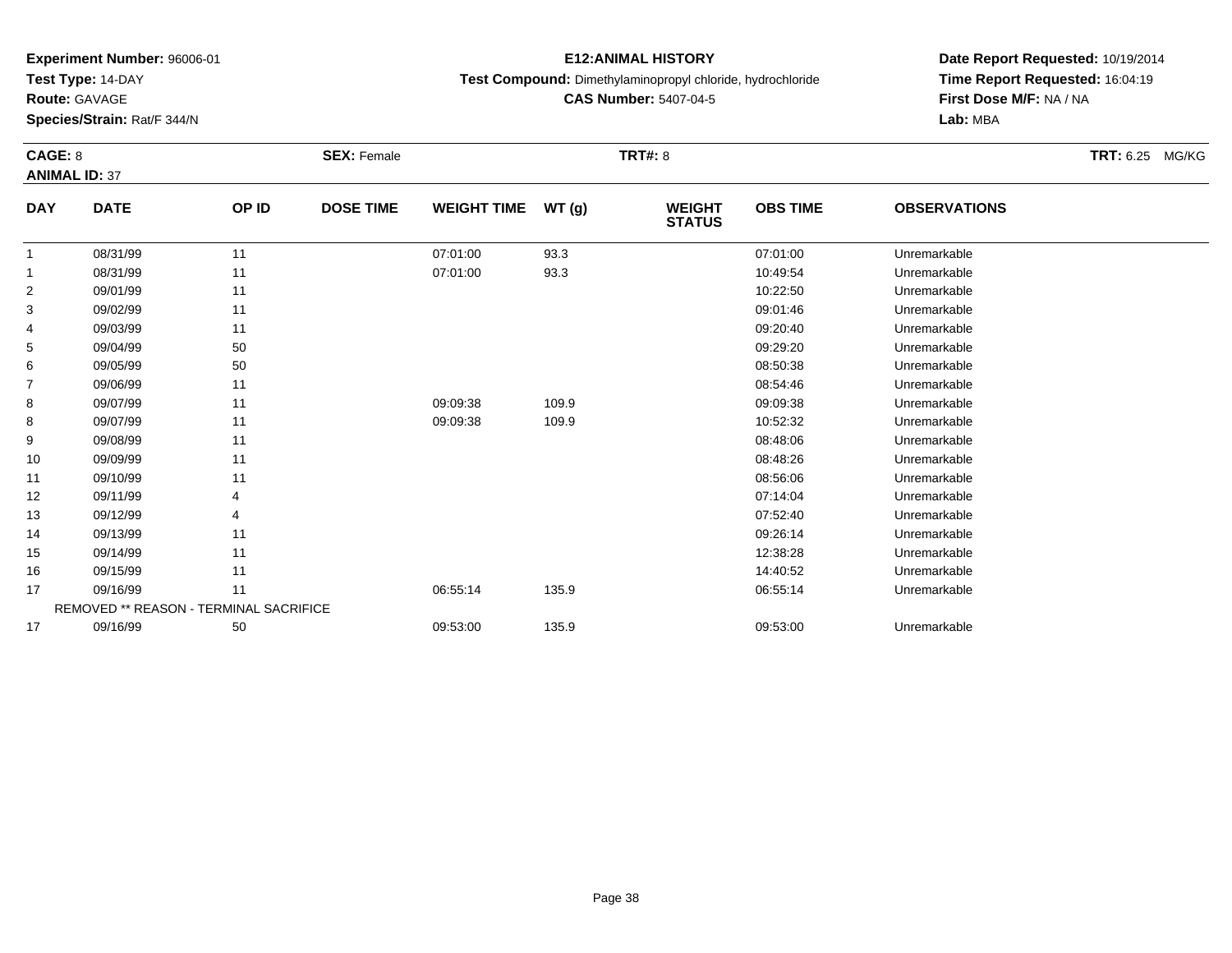**Test Type:** 14-DAY

**Route:** GAVAGE

**Species/Strain:** Rat/F 344/N

## **E12:ANIMAL HISTORY**

**Test Compound:** Dimethylaminopropyl chloride, hydrochloride

**CAS Number:** 5407-04-5

| CAGE: 8        |                                        |       | <b>SEX: Female</b> |                    |       | <b>TRT#: 8</b>                 |                 |                     | TRT: 6.25 MG/KG |
|----------------|----------------------------------------|-------|--------------------|--------------------|-------|--------------------------------|-----------------|---------------------|-----------------|
|                | <b>ANIMAL ID: 38</b>                   |       |                    |                    |       |                                |                 |                     |                 |
| <b>DAY</b>     | <b>DATE</b>                            | OP ID | <b>DOSE TIME</b>   | <b>WEIGHT TIME</b> | WT(g) | <b>WEIGHT</b><br><b>STATUS</b> | <b>OBS TIME</b> | <b>OBSERVATIONS</b> |                 |
| 1              | 08/31/99                               | 11    |                    | 07:01:00           | 81.5  |                                | 07:01:00        | Unremarkable        |                 |
| 1              | 08/31/99                               | 11    |                    | 07:01:00           | 81.5  |                                | 10:49:54        | Unremarkable        |                 |
| $\overline{c}$ | 09/01/99                               | 11    |                    |                    |       |                                | 10:22:50        | Unremarkable        |                 |
| 3              | 09/02/99                               | 11    |                    |                    |       |                                | 09:01:46        | Unremarkable        |                 |
| 4              | 09/03/99                               | 11    |                    |                    |       |                                | 09:20:40        | Unremarkable        |                 |
| 5              | 09/04/99                               | 50    |                    |                    |       |                                | 09:29:20        | Unremarkable        |                 |
| 6              | 09/05/99                               | 50    |                    |                    |       |                                | 08:50:38        | Unremarkable        |                 |
| 7              | 09/06/99                               | 11    |                    |                    |       |                                | 08:54:46        | Unremarkable        |                 |
| 8              | 09/07/99                               | 11    |                    | 09:09:38           | 100.9 |                                | 09:09:38        | Unremarkable        |                 |
| 8              | 09/07/99                               | 11    |                    | 09:09:38           | 100.9 |                                | 10:52:32        | Unremarkable        |                 |
| 9              | 09/08/99                               | 11    |                    |                    |       |                                | 08:48:06        | Unremarkable        |                 |
| 10             | 09/09/99                               | 11    |                    |                    |       |                                | 08:48:26        | Unremarkable        |                 |
| 11             | 09/10/99                               | 11    |                    |                    |       |                                | 08:56:06        | Unremarkable        |                 |
| 12             | 09/11/99                               | 4     |                    |                    |       |                                | 07:14:04        | Unremarkable        |                 |
| 13             | 09/12/99                               | 4     |                    |                    |       |                                | 07:52:40        | Unremarkable        |                 |
| 14             | 09/13/99                               | 11    |                    |                    |       |                                | 09:26:14        | Unremarkable        |                 |
| 15             | 09/14/99                               | 11    |                    |                    |       |                                | 12:38:28        | Unremarkable        |                 |
| 16             | 09/15/99                               | 11    |                    |                    |       |                                | 14:40:52        | Unremarkable        |                 |
| 17             | 09/16/99                               | 11    |                    | 06:55:14           | 123.2 |                                | 06:55:14        | Unremarkable        |                 |
|                | REMOVED ** REASON - TERMINAL SACRIFICE |       |                    |                    |       |                                |                 |                     |                 |
| 17             | 09/16/99                               | 50    |                    | 09:53:00           | 123.2 |                                | 09:53:00        | Unremarkable        |                 |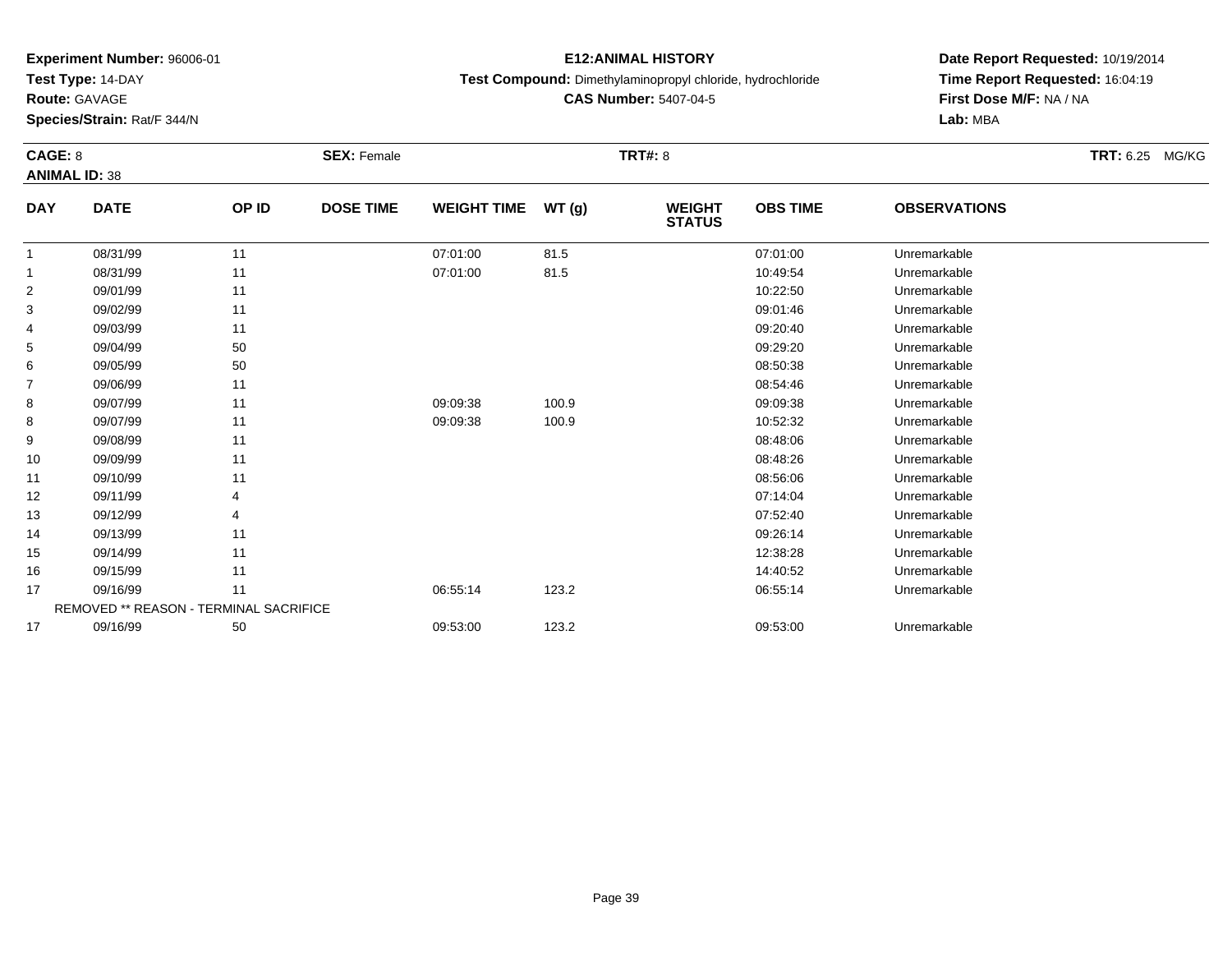**Test Type:** 14-DAY

**Route:** GAVAGE

**Species/Strain:** Rat/F 344/N

## **E12:ANIMAL HISTORY**

**Test Compound:** Dimethylaminopropyl chloride, hydrochloride

**CAS Number:** 5407-04-5

| CAGE: 8    |                                               |       | <b>SEX: Female</b> |                    |       | <b>TRT#: 8</b>                 |                 |                     | TRT: 6.25 MG/KG |
|------------|-----------------------------------------------|-------|--------------------|--------------------|-------|--------------------------------|-----------------|---------------------|-----------------|
|            | <b>ANIMAL ID: 39</b>                          |       |                    |                    |       |                                |                 |                     |                 |
| <b>DAY</b> | <b>DATE</b>                                   | OP ID | <b>DOSE TIME</b>   | <b>WEIGHT TIME</b> | WT(g) | <b>WEIGHT</b><br><b>STATUS</b> | <b>OBS TIME</b> | <b>OBSERVATIONS</b> |                 |
| 1          | 08/31/99                                      | 11    |                    | 07:01:00           | 93.8  |                                | 07:01:00        | Unremarkable        |                 |
| 1          | 08/31/99                                      | 11    |                    | 07:01:00           | 93.8  |                                | 10:49:54        | Unremarkable        |                 |
| 2          | 09/01/99                                      | 11    |                    |                    |       |                                | 10:22:50        | Unremarkable        |                 |
| 3          | 09/02/99                                      | 11    |                    |                    |       |                                | 09:01:46        | Unremarkable        |                 |
| 4          | 09/03/99                                      | 11    |                    |                    |       |                                | 09:20:40        | Unremarkable        |                 |
| 5          | 09/04/99                                      | 50    |                    |                    |       |                                | 09:29:20        | Unremarkable        |                 |
| 6          | 09/05/99                                      | 50    |                    |                    |       |                                | 08:50:38        | Unremarkable        |                 |
| 7          | 09/06/99                                      | 11    |                    |                    |       |                                | 08:54:46        | Unremarkable        |                 |
| 8          | 09/07/99                                      | 11    |                    | 09:09:38           | 116.8 |                                | 09:09:38        | Unremarkable        |                 |
| 8          | 09/07/99                                      | 11    |                    | 09:09:38           | 116.8 |                                | 10:52:32        | Unremarkable        |                 |
| 9          | 09/08/99                                      | 11    |                    |                    |       |                                | 08:48:06        | Unremarkable        |                 |
| 10         | 09/09/99                                      | 11    |                    |                    |       |                                | 08:48:26        | Unremarkable        |                 |
| 11         | 09/10/99                                      | 11    |                    |                    |       |                                | 08:56:06        | Unremarkable        |                 |
| 12         | 09/11/99                                      | 4     |                    |                    |       |                                | 07:14:04        | Unremarkable        |                 |
| 13         | 09/12/99                                      | 4     |                    |                    |       |                                | 07:52:40        | Unremarkable        |                 |
| 14         | 09/13/99                                      | 11    |                    |                    |       |                                | 09:26:14        | Unremarkable        |                 |
| 15         | 09/14/99                                      | 11    |                    |                    |       |                                | 12:38:28        | Unremarkable        |                 |
| 16         | 09/15/99                                      | 11    |                    |                    |       |                                | 14:40:52        | Unremarkable        |                 |
| 17         | 09/16/99                                      | 11    |                    | 06:55:14           | 142.4 |                                | 06:55:14        | Unremarkable        |                 |
|            | <b>REMOVED ** REASON - TERMINAL SACRIFICE</b> |       |                    |                    |       |                                |                 |                     |                 |
| 17         | 09/16/99                                      | 50    |                    | 09:53:00           | 142.4 |                                | 09:53:00        | Unremarkable        |                 |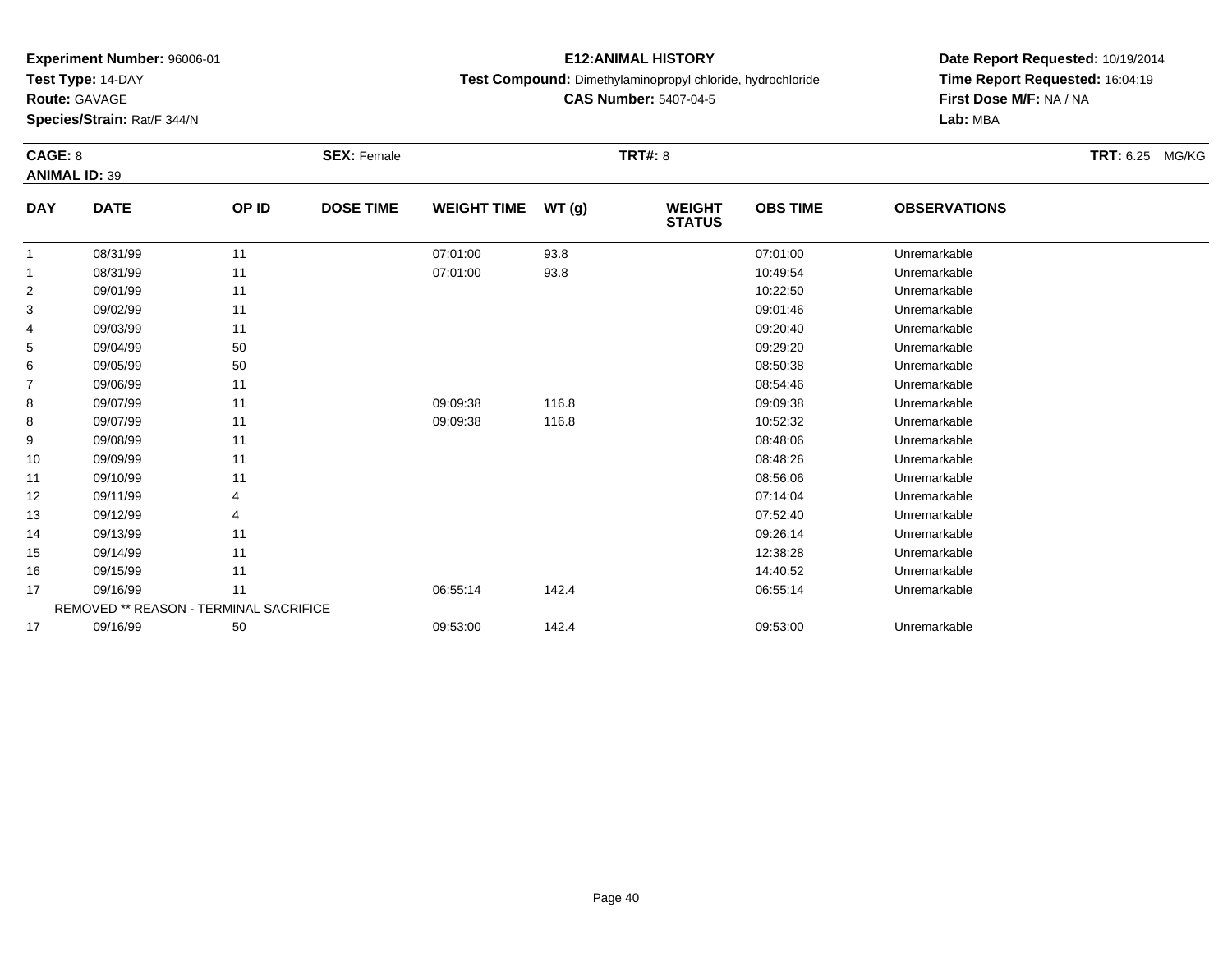**Test Type:** 14-DAY

**Route:** GAVAGE

**Species/Strain:** Rat/F 344/N

## **E12:ANIMAL HISTORY**

**Test Compound:** Dimethylaminopropyl chloride, hydrochloride

**CAS Number:** 5407-04-5

| CAGE: 8        | <b>ANIMAL ID: 40</b>                          |       | <b>SEX: Female</b> |                    |       | <b>TRT#: 8</b>                 |                 |                     | TRT: 6.25 MG/KG |
|----------------|-----------------------------------------------|-------|--------------------|--------------------|-------|--------------------------------|-----------------|---------------------|-----------------|
| <b>DAY</b>     | <b>DATE</b>                                   | OP ID | <b>DOSE TIME</b>   | <b>WEIGHT TIME</b> | WT(g) | <b>WEIGHT</b><br><b>STATUS</b> | <b>OBS TIME</b> | <b>OBSERVATIONS</b> |                 |
| 1              | 08/31/99                                      | 11    |                    | 07:01:00           | 89.6  |                                | 07:01:00        | Unremarkable        |                 |
| 1              | 08/31/99                                      | 11    |                    | 07:01:00           | 89.6  |                                | 10:49:54        | Unremarkable        |                 |
| $\overline{c}$ | 09/01/99                                      | 11    |                    |                    |       |                                | 10:22:50        | Unremarkable        |                 |
| 3              | 09/02/99                                      | 11    |                    |                    |       |                                | 09:01:46        | Unremarkable        |                 |
| 4              | 09/03/99                                      | 11    |                    |                    |       |                                | 09:20:40        | Unremarkable        |                 |
| 5              | 09/04/99                                      | 50    |                    |                    |       |                                | 09:29:20        | Unremarkable        |                 |
| 6              | 09/05/99                                      | 50    |                    |                    |       |                                | 08:50:38        | Unremarkable        |                 |
| 7              | 09/06/99                                      | 11    |                    |                    |       |                                | 08:54:46        | Unremarkable        |                 |
| 8              | 09/07/99                                      | 11    |                    | 09:09:38           | 107.0 |                                | 09:09:38        | Unremarkable        |                 |
| 8              | 09/07/99                                      | 11    |                    | 09:09:38           | 107.0 |                                | 10:52:32        | Unremarkable        |                 |
| 9              | 09/08/99                                      | 11    |                    |                    |       |                                | 08:48:06        | Unremarkable        |                 |
| 10             | 09/09/99                                      | 11    |                    |                    |       |                                | 08:48:26        | Unremarkable        |                 |
| 11             | 09/10/99                                      | 11    |                    |                    |       |                                | 08:56:06        | Unremarkable        |                 |
| 12             | 09/11/99                                      | 4     |                    |                    |       |                                | 07:14:04        | Unremarkable        |                 |
| 13             | 09/12/99                                      | 4     |                    |                    |       |                                | 07:52:40        | Unremarkable        |                 |
| 14             | 09/13/99                                      | 11    |                    |                    |       |                                | 09:26:14        | Unremarkable        |                 |
| 15             | 09/14/99                                      | 11    |                    |                    |       |                                | 12:38:28        | Unremarkable        |                 |
| 16             | 09/15/99                                      | 11    |                    |                    |       |                                | 14:40:52        | Unremarkable        |                 |
| 17             | 09/16/99                                      | 11    |                    | 06:55:14           | 128.6 |                                | 06:55:14        | Unremarkable        |                 |
|                | <b>REMOVED ** REASON - TERMINAL SACRIFICE</b> |       |                    |                    |       |                                |                 |                     |                 |
| 17             | 09/16/99                                      | 50    |                    | 09:53:00           | 128.6 |                                | 09:53:00        | Unremarkable        |                 |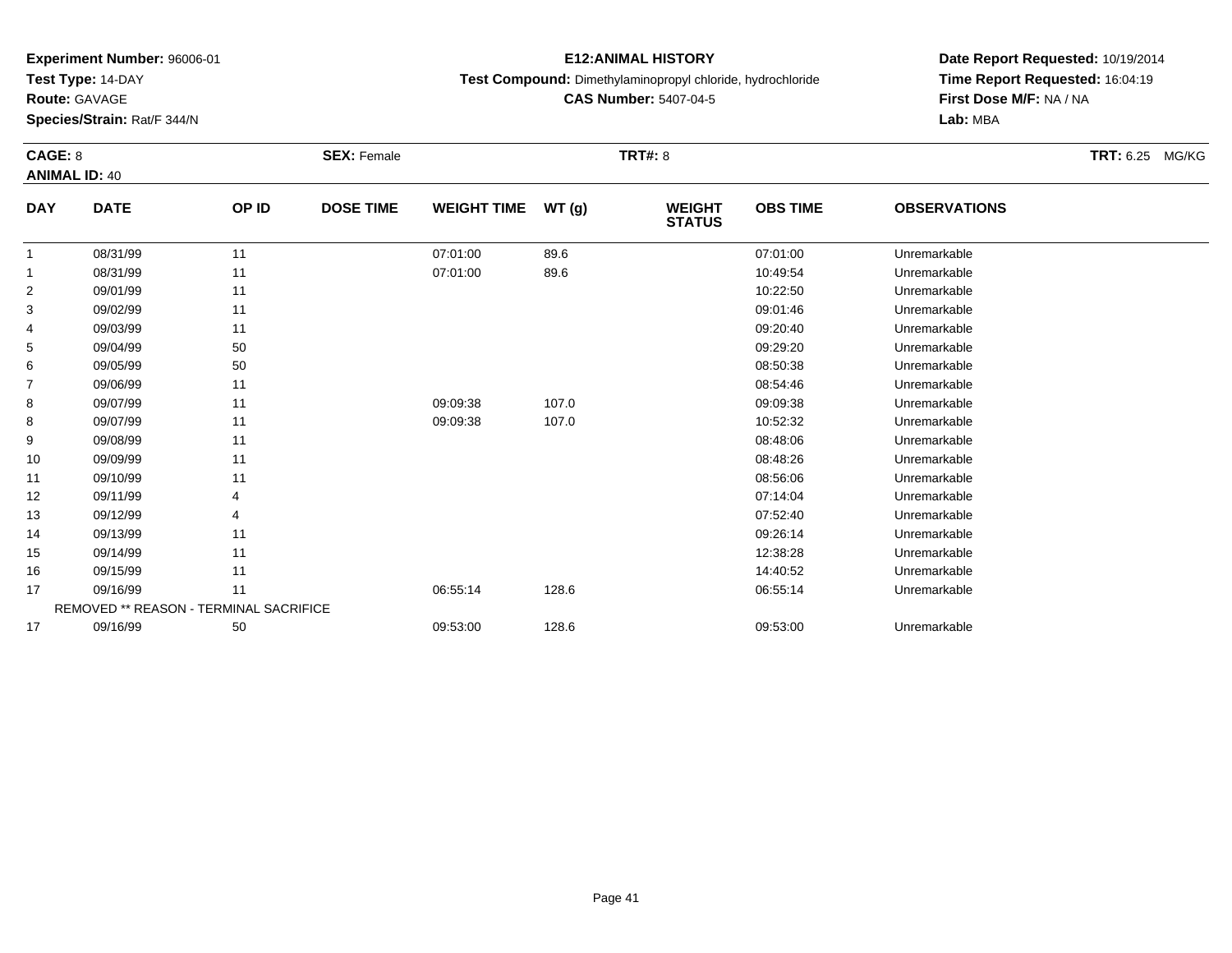**Test Type:** 14-DAY

**Route:** GAVAGE

**Species/Strain:** Rat/F 344/N

## **E12:ANIMAL HISTORY**

**Test Compound:** Dimethylaminopropyl chloride, hydrochloride

**CAS Number:** 5407-04-5

| <b>CAGE: 9</b> | <b>ANIMAL ID: 41</b>                          |       | <b>SEX: Female</b> |                    |       | <b>TRT#: 9</b>                 |                 |                     | TRT: 12.5 MG/KG |
|----------------|-----------------------------------------------|-------|--------------------|--------------------|-------|--------------------------------|-----------------|---------------------|-----------------|
| <b>DAY</b>     | <b>DATE</b>                                   | OP ID | <b>DOSE TIME</b>   | <b>WEIGHT TIME</b> | WT(g) | <b>WEIGHT</b><br><b>STATUS</b> | <b>OBS TIME</b> | <b>OBSERVATIONS</b> |                 |
| $\mathbf{1}$   | 08/31/99                                      | 11    |                    | 07:04:06           | 92.9  |                                | 07:04:06        | Unremarkable        |                 |
| 1              | 08/31/99                                      | 11    |                    | 07:04:06           | 92.9  |                                | 10:50:34        | Unremarkable        |                 |
| 2              | 09/01/99                                      | 11    |                    |                    |       |                                | 10:23:30        | Unremarkable        |                 |
| 3              | 09/02/99                                      | 11    |                    |                    |       |                                | 09:02:28        | Unremarkable        |                 |
| 4              | 09/03/99                                      | 11    |                    |                    |       |                                | 09:21:14        | Unremarkable        |                 |
| 5              | 09/04/99                                      | 50    |                    |                    |       |                                | 09:30:34        | Unremarkable        |                 |
| 6              | 09/05/99                                      | 50    |                    |                    |       |                                | 08:51:10        | Unremarkable        |                 |
| $\overline{7}$ | 09/06/99                                      | 11    |                    |                    |       |                                | 08:55:26        | Unremarkable        |                 |
| 8              | 09/07/99                                      | 11    |                    | 09:12:56           | 110.0 |                                | 09:12:56        | Unremarkable        |                 |
| 8              | 09/07/99                                      | 11    |                    | 09:12:56           | 110.0 |                                | 10:53:02        | Unremarkable        |                 |
| 9              | 09/08/99                                      | 11    |                    |                    |       |                                | 08:48:40        | Unremarkable        |                 |
| 10             | 09/09/99                                      | 11    |                    |                    |       |                                | 08:49:00        | Unremarkable        |                 |
| 11             | 09/10/99                                      | 11    |                    |                    |       |                                | 08:56:32        | Unremarkable        |                 |
| 12             | 09/11/99                                      |       |                    |                    |       |                                | 07:14:28        | Unremarkable        |                 |
| 13             | 09/12/99                                      |       |                    |                    |       |                                | 07:53:06        | Unremarkable        |                 |
| 14             | 09/13/99                                      | 11    |                    |                    |       |                                | 09:27:12        | Unremarkable        |                 |
| 15             | 09/14/99                                      | 11    |                    |                    |       |                                | 12:38:54        | Unremarkable        |                 |
| 16             | 09/15/99                                      | 11    |                    |                    |       |                                | 14:41:28        | Unremarkable        |                 |
| 17             | 09/16/99                                      | 11    |                    | 06:58:16           | 132.2 |                                | 06:58:16        | Unremarkable        |                 |
|                | <b>REMOVED ** REASON - TERMINAL SACRIFICE</b> |       |                    |                    |       |                                |                 |                     |                 |
| 17             | 09/16/99                                      | 50    |                    | 09:55:00           | 132.2 |                                | 09:55:00        | Unremarkable        |                 |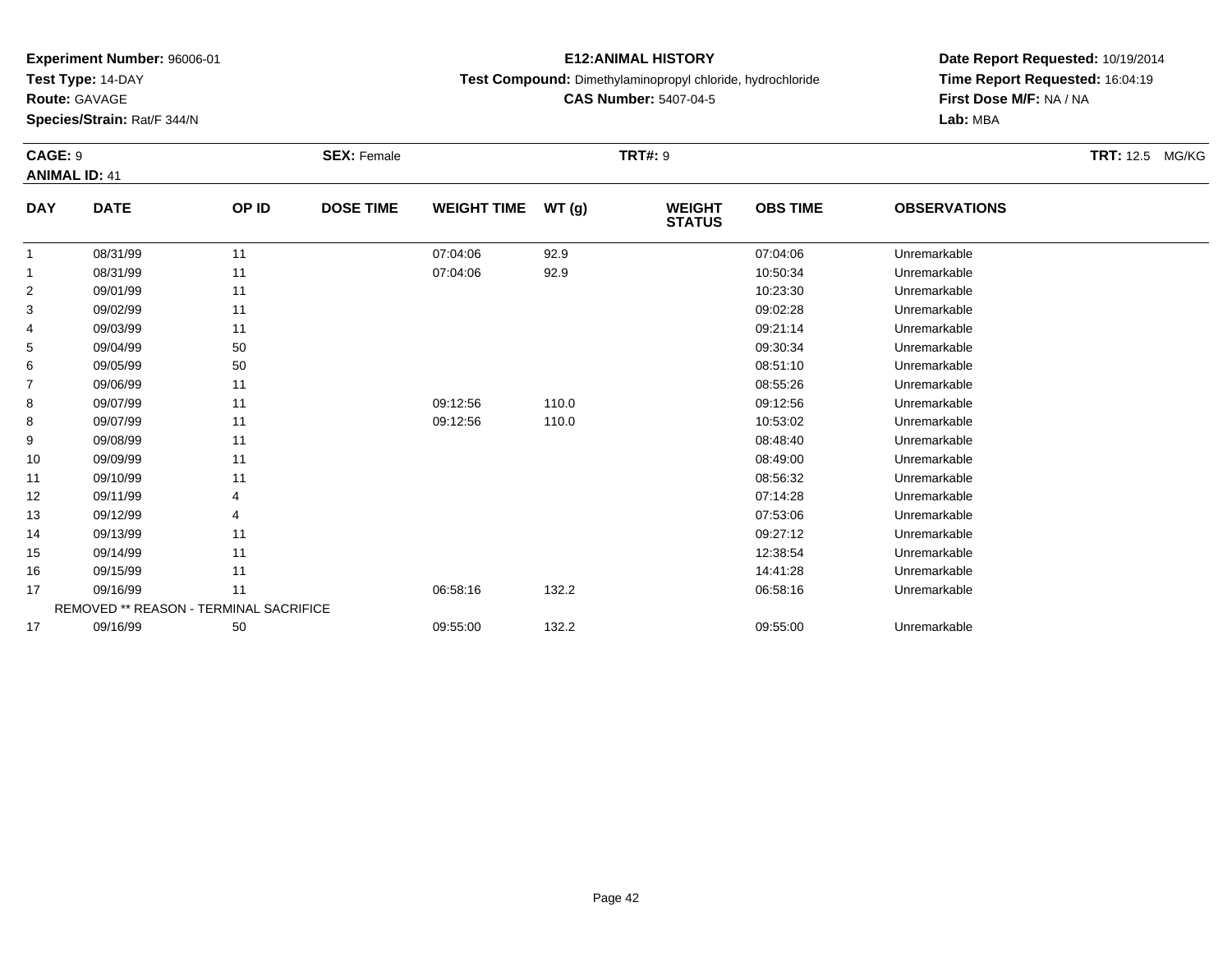**Test Type:** 14-DAY

**Route:** GAVAGE

**Species/Strain:** Rat/F 344/N

## **E12:ANIMAL HISTORY**

**Test Compound:** Dimethylaminopropyl chloride, hydrochloride

**CAS Number:** 5407-04-5

| CAGE: 9        |                                               |                | <b>SEX: Female</b> |                    |       | <b>TRT#: 9</b>                 |                 |                     | TRT: 12.5 MG/KG |
|----------------|-----------------------------------------------|----------------|--------------------|--------------------|-------|--------------------------------|-----------------|---------------------|-----------------|
|                | <b>ANIMAL ID: 42</b>                          |                |                    |                    |       |                                |                 |                     |                 |
| <b>DAY</b>     | <b>DATE</b>                                   | OP ID          | <b>DOSE TIME</b>   | <b>WEIGHT TIME</b> | WT(g) | <b>WEIGHT</b><br><b>STATUS</b> | <b>OBS TIME</b> | <b>OBSERVATIONS</b> |                 |
| 1              | 08/31/99                                      | 11             |                    | 07:04:06           | 101.0 |                                | 07:04:06        | Unremarkable        |                 |
| 1              | 08/31/99                                      | 11             |                    | 07:04:06           | 101.0 |                                | 10:50:34        | Unremarkable        |                 |
| $\overline{c}$ | 09/01/99                                      | 11             |                    |                    |       |                                | 10:23:30        | Unremarkable        |                 |
| 3              | 09/02/99                                      | 11             |                    |                    |       |                                | 09:02:28        | Unremarkable        |                 |
| 4              | 09/03/99                                      | 11             |                    |                    |       |                                | 09:21:14        | Unremarkable        |                 |
| 5              | 09/04/99                                      | 50             |                    |                    |       |                                | 09:30:34        | Unremarkable        |                 |
| 6              | 09/05/99                                      | 50             |                    |                    |       |                                | 08:51:10        | Unremarkable        |                 |
| $\overline{7}$ | 09/06/99                                      | 11             |                    |                    |       |                                | 08:55:26        | Unremarkable        |                 |
| 8              | 09/07/99                                      | 11             |                    | 09:12:56           | 113.4 |                                | 09:12:56        | Unremarkable        |                 |
| 8              | 09/07/99                                      | 11             |                    | 09:12:56           | 113.4 |                                | 10:53:02        | Unremarkable        |                 |
| 9              | 09/08/99                                      | 11             |                    |                    |       |                                | 08:48:40        | Unremarkable        |                 |
| 10             | 09/09/99                                      | 11             |                    |                    |       |                                | 08:49:00        | Unremarkable        |                 |
| 11             | 09/10/99                                      | 11             |                    |                    |       |                                | 08:56:32        | Unremarkable        |                 |
| 12             | 09/11/99                                      | 4              |                    |                    |       |                                | 07:14:28        | Unremarkable        |                 |
| 13             | 09/12/99                                      | $\overline{4}$ |                    |                    |       |                                | 07:53:06        | Unremarkable        |                 |
| 14             | 09/13/99                                      | 11             |                    |                    |       |                                | 09:27:12        | Unremarkable        |                 |
| 15             | 09/14/99                                      | 11             |                    |                    |       |                                | 12:38:54        | Unremarkable        |                 |
| 16             | 09/15/99                                      | 11             |                    |                    |       |                                | 14:41:28        | Unremarkable        |                 |
| 17             | 09/16/99                                      | 11             |                    | 06:58:16           | 134.3 |                                | 06:58:16        | Unremarkable        |                 |
|                | <b>REMOVED ** REASON - TERMINAL SACRIFICE</b> |                |                    |                    |       |                                |                 |                     |                 |
| 17             | 09/16/99                                      | 50             |                    | 09:55:00           | 134.3 |                                | 09:55:00        | Unremarkable        |                 |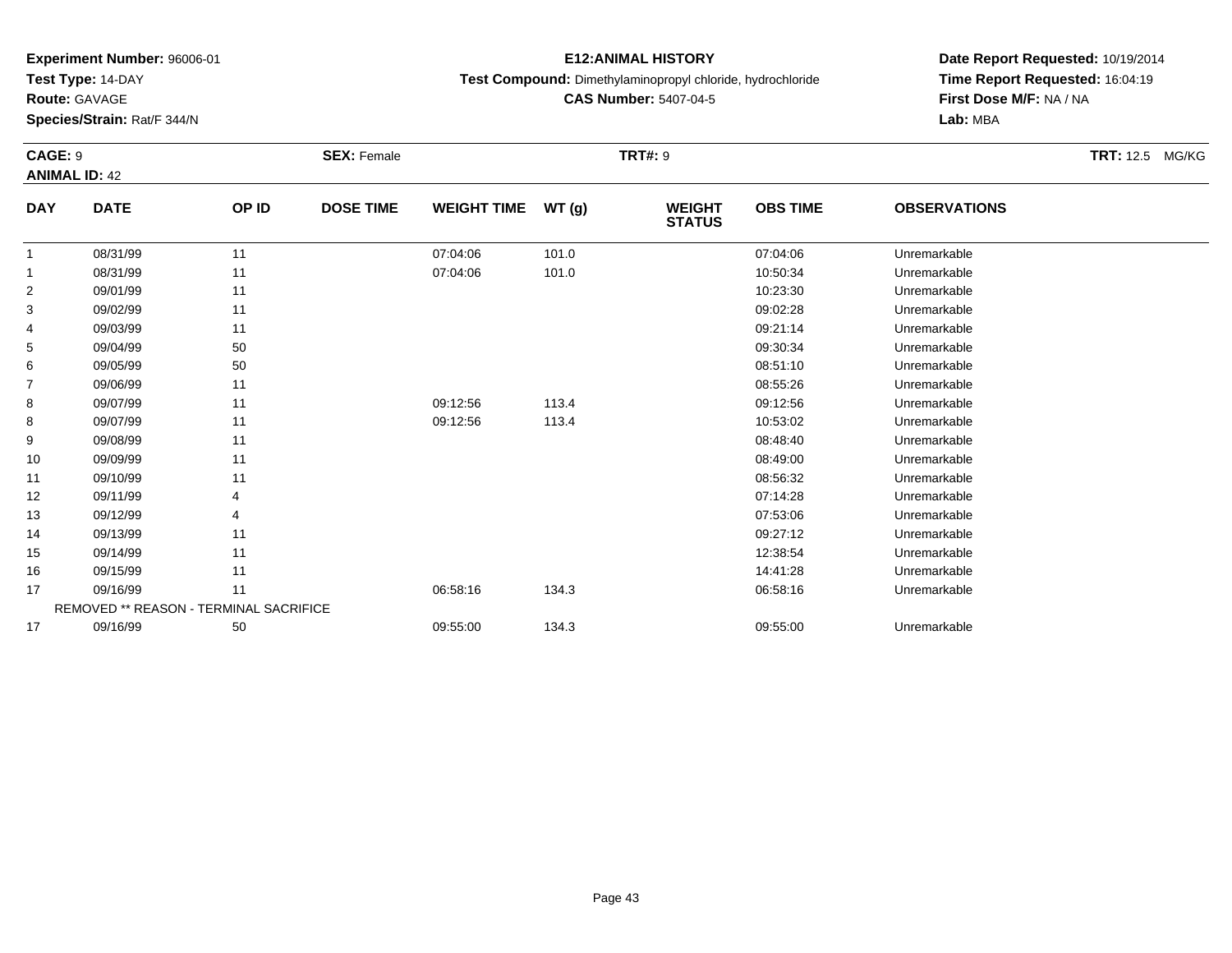**Test Type:** 14-DAY

**Route:** GAVAGE

**Species/Strain:** Rat/F 344/N

## **E12:ANIMAL HISTORY**

**Test Compound:** Dimethylaminopropyl chloride, hydrochloride

**CAS Number:** 5407-04-5

**Date Report Requested:** 10/19/2014**Time Report Requested:** 16:04:19**Lab:** MBA

| CAGE: 9        | <b>ANIMAL ID: 43</b>                   |       | <b>SEX: Female</b>         |                    |       | <b>TRT#: 9</b>                 |                 |                     | <b>TRT: 12.5 MG/KG</b> |
|----------------|----------------------------------------|-------|----------------------------|--------------------|-------|--------------------------------|-----------------|---------------------|------------------------|
| <b>DAY</b>     | <b>DATE</b>                            | OP ID | <b>DOSE TIME</b>           | <b>WEIGHT TIME</b> | WT(g) | <b>WEIGHT</b><br><b>STATUS</b> | <b>OBS TIME</b> | <b>OBSERVATIONS</b> |                        |
| -1             | 08/31/99                               | 11    |                            | 07:04:06           | 88.6  |                                | 07:04:06        | Unremarkable        |                        |
| 1              | 08/31/99                               | 11    |                            | 07:04:06           | 88.6  |                                | 10:50:34        | Eye Abnormality     |                        |
| $\overline{2}$ | 09/01/99                               | 11    |                            |                    |       |                                | 10:23:30        | Eye Abnormality     |                        |
| 3              | 09/02/99                               | 11    |                            |                    |       |                                | 09:02:28        | Eye Abnormality     |                        |
| 4              | 09/03/99                               | 11    |                            |                    |       |                                | 09:21:14        | Eye Abnormality     |                        |
| 5              | 09/04/99                               | 50    |                            |                    |       |                                | 09:30:34        | Eye Abnormality     |                        |
| 5              | 09/04/99                               | 50    | **NOTE-Right eye abnormal. |                    |       |                                | 09:32:12        |                     |                        |
| 6              | 09/05/99                               | 50    |                            |                    |       |                                | 08:51:10        | Eye Abnormality     |                        |
| 6              | 09/05/99                               | 50    | **NOTE-Right eye abnormal. |                    |       |                                | 08:53:38        |                     |                        |
| $\overline{7}$ | 09/06/99                               | 11    |                            |                    |       |                                | 08:55:26        | Eye Abnormality     |                        |
| 8              | 09/07/99                               | 11    |                            | 09:12:56           | 107.8 |                                | 09:12:56        | Eye Abnormality     |                        |
| 8              | 09/07/99                               | 11    |                            | 09:12:56           | 107.8 |                                | 10:53:02        | Eye Abnormality     |                        |
| 9              | 09/08/99                               | 11    |                            |                    |       |                                | 08:48:40        | Eye Abnormality     |                        |
| 10             | 09/09/99                               | 11    |                            |                    |       |                                | 08:49:00        | Eye Abnormality     |                        |
| 11             | 09/10/99                               | 11    |                            |                    |       |                                | 08:56:32        | Eye Abnormality     |                        |
| 12             | 09/11/99                               | 4     |                            |                    |       |                                | 07:14:28        | Eye Abnormality     |                        |
| 13             | 09/12/99                               | 4     |                            |                    |       |                                | 07:53:06        | Eye Abnormality     |                        |
| 14             | 09/13/99                               | 11    |                            |                    |       |                                | 09:27:12        | Eye Abnormality     |                        |
| 15             | 09/14/99                               | 11    |                            |                    |       |                                | 12:38:54        | Eye Abnormality     |                        |
| 16             | 09/15/99                               | 11    |                            |                    |       |                                | 14:41:28        | Eye Abnormality     |                        |
| 17             | 09/16/99                               | 11    |                            | 06:58:16           | 131.9 |                                | 06:58:16        | Eye Abnormality     |                        |
|                | REMOVED ** REASON - TERMINAL SACRIFICE |       |                            |                    |       |                                |                 |                     |                        |
| 17             | 09/16/99                               | 50    |                            | 09:55:00           | 131.9 |                                | 09:55:00        | Eye Abnormality     |                        |

**First Dose M/F:** NA / NA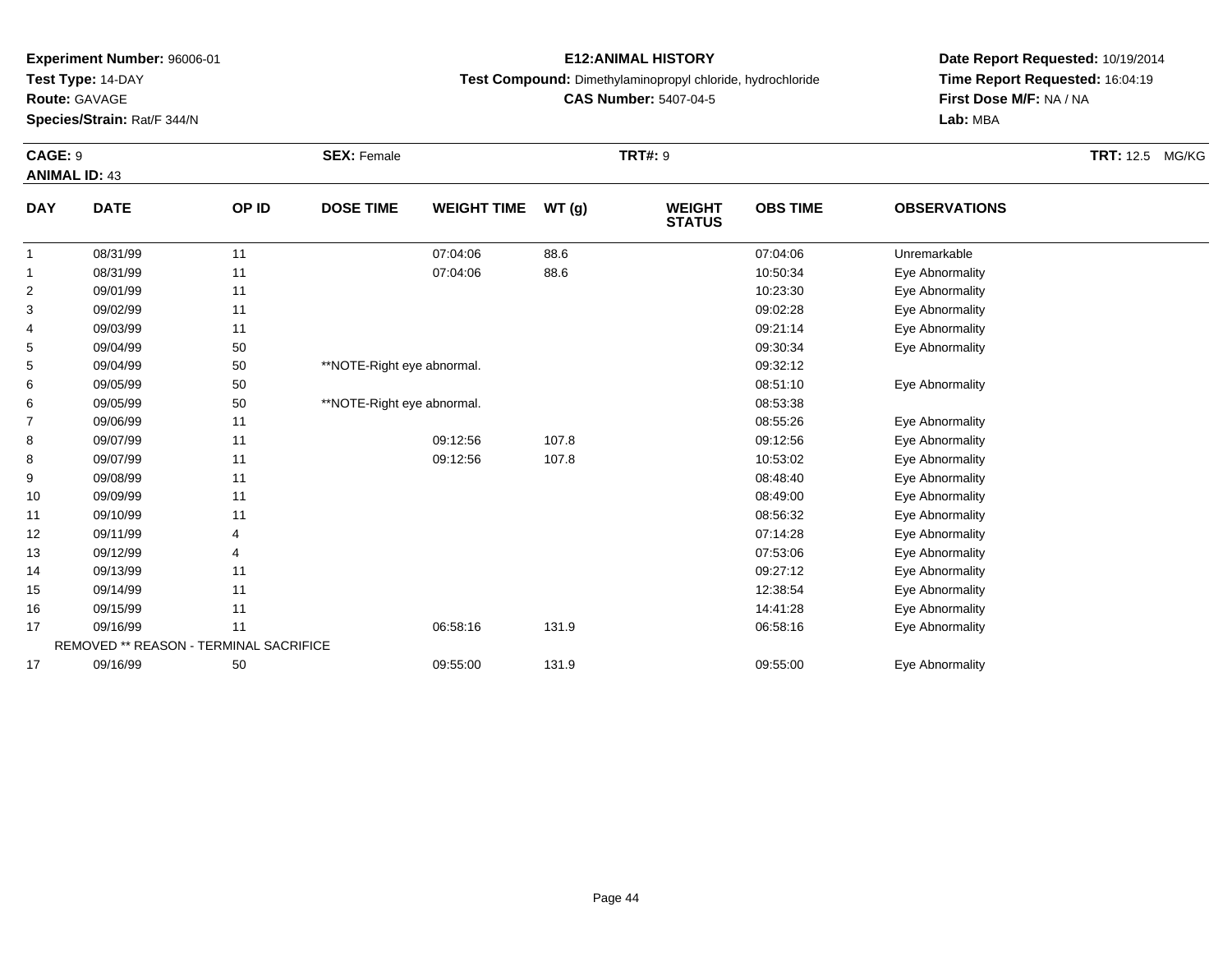**Test Type:** 14-DAY

**Route:** GAVAGE

**Species/Strain:** Rat/F 344/N

## **E12:ANIMAL HISTORY**

**Test Compound:** Dimethylaminopropyl chloride, hydrochloride

**CAS Number:** 5407-04-5

| <b>CAGE: 9</b> |                                               |       | <b>SEX: Female</b> |                    |       | <b>TRT#: 9</b>                 |                 |                     | TRT: 12.5 MG/KG |
|----------------|-----------------------------------------------|-------|--------------------|--------------------|-------|--------------------------------|-----------------|---------------------|-----------------|
|                | <b>ANIMAL ID: 44</b>                          |       |                    |                    |       |                                |                 |                     |                 |
| <b>DAY</b>     | <b>DATE</b>                                   | OP ID | <b>DOSE TIME</b>   | <b>WEIGHT TIME</b> | WT(g) | <b>WEIGHT</b><br><b>STATUS</b> | <b>OBS TIME</b> | <b>OBSERVATIONS</b> |                 |
| $\mathbf{1}$   | 08/31/99                                      | 11    |                    | 07:04:06           | 77.9  |                                | 07:04:06        | Unremarkable        |                 |
| 1              | 08/31/99                                      | 11    |                    | 07:04:06           | 77.9  |                                | 10:50:34        | Unremarkable        |                 |
| 2              | 09/01/99                                      | 11    |                    |                    |       |                                | 10:23:30        | Unremarkable        |                 |
| 3              | 09/02/99                                      | 11    |                    |                    |       |                                | 09:02:28        | Unremarkable        |                 |
| 4              | 09/03/99                                      | 11    |                    |                    |       |                                | 09:21:14        | Unremarkable        |                 |
| 5              | 09/04/99                                      | 50    |                    |                    |       |                                | 09:30:34        | Unremarkable        |                 |
| 6              | 09/05/99                                      | 50    |                    |                    |       |                                | 08:51:10        | Unremarkable        |                 |
| 7              | 09/06/99                                      | 11    |                    |                    |       |                                | 08:55:26        | Unremarkable        |                 |
| 8              | 09/07/99                                      | 11    |                    | 09:12:56           | 95.9  |                                | 09:12:56        | Unremarkable        |                 |
| 8              | 09/07/99                                      | 11    |                    | 09:12:56           | 95.9  |                                | 10:53:02        | Unremarkable        |                 |
| 9              | 09/08/99                                      | 11    |                    |                    |       |                                | 08:48:40        | Unremarkable        |                 |
| 10             | 09/09/99                                      | 11    |                    |                    |       |                                | 08:49:00        | Unremarkable        |                 |
| 11             | 09/10/99                                      | 11    |                    |                    |       |                                | 08:56:32        | Unremarkable        |                 |
| 12             | 09/11/99                                      |       |                    |                    |       |                                | 07:14:28        | Unremarkable        |                 |
| 13             | 09/12/99                                      | 4     |                    |                    |       |                                | 07:53:06        | Unremarkable        |                 |
| 14             | 09/13/99                                      | 11    |                    |                    |       |                                | 09:27:12        | Unremarkable        |                 |
| 15             | 09/14/99                                      | 11    |                    |                    |       |                                | 12:38:54        | Unremarkable        |                 |
| 16             | 09/15/99                                      | 11    |                    |                    |       |                                | 14:41:28        | Unremarkable        |                 |
| 17             | 09/16/99                                      | 11    |                    | 06:58:16           | 121.1 |                                | 06:58:16        | Unremarkable        |                 |
|                | <b>REMOVED ** REASON - TERMINAL SACRIFICE</b> |       |                    |                    |       |                                |                 |                     |                 |
| 17             | 09/16/99                                      | 50    |                    | 09:55:00           | 121.1 |                                | 09:55:00        | Unremarkable        |                 |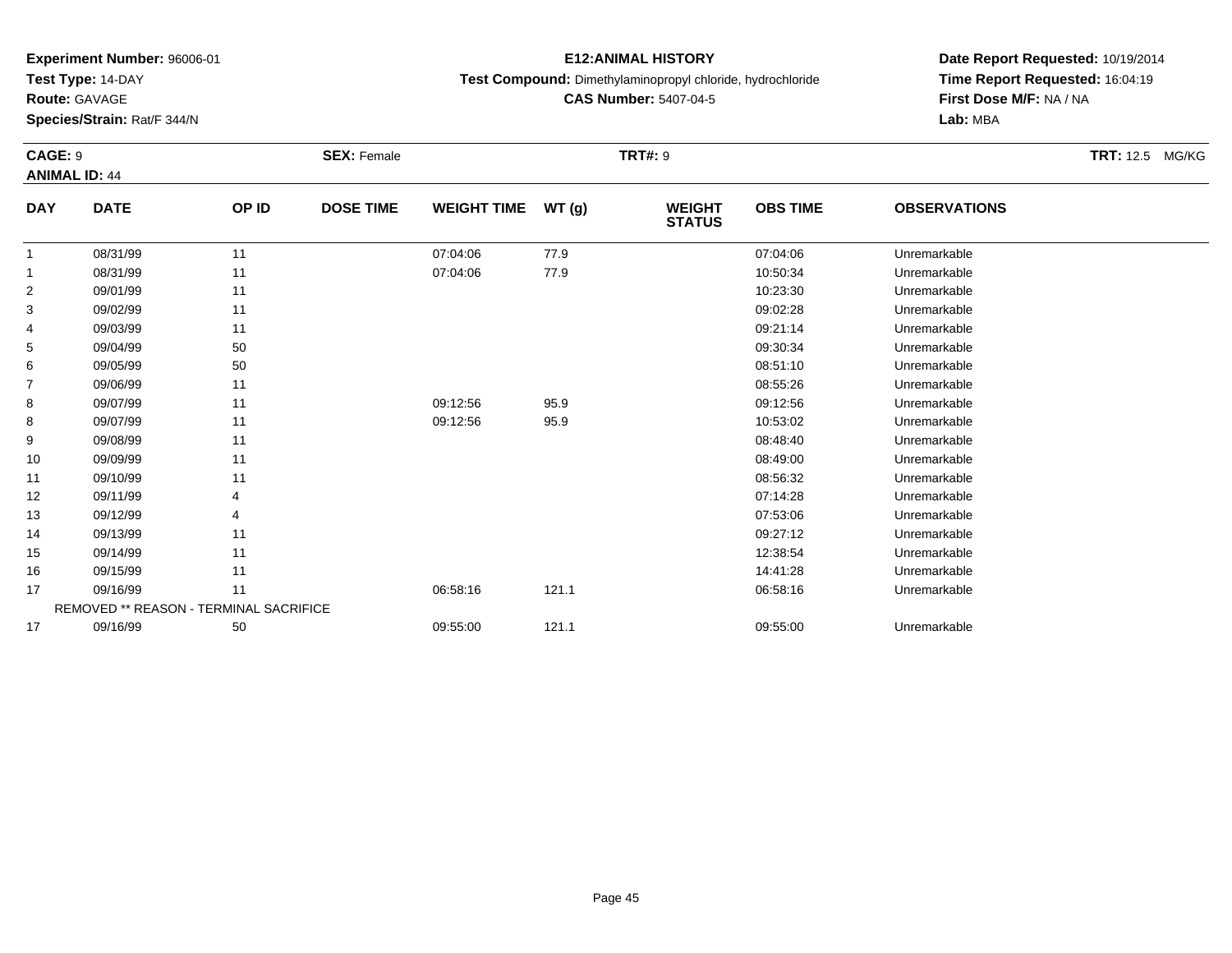**Test Type:** 14-DAY

**Route:** GAVAGE

**Species/Strain:** Rat/F 344/N

## **E12:ANIMAL HISTORY**

**Test Compound:** Dimethylaminopropyl chloride, hydrochloride

**CAS Number:** 5407-04-5

| CAGE: 9        |                                               |       | <b>SEX: Female</b> |                    |        | <b>TRT#: 9</b>                 |                 |                     | <b>TRT:</b> 12.5 MG/KG |
|----------------|-----------------------------------------------|-------|--------------------|--------------------|--------|--------------------------------|-----------------|---------------------|------------------------|
|                | <b>ANIMAL ID: 45</b>                          |       |                    |                    |        |                                |                 |                     |                        |
| <b>DAY</b>     | <b>DATE</b>                                   | OP ID | <b>DOSE TIME</b>   | <b>WEIGHT TIME</b> | WT (g) | <b>WEIGHT</b><br><b>STATUS</b> | <b>OBS TIME</b> | <b>OBSERVATIONS</b> |                        |
| 1              | 08/31/99                                      | 11    |                    | 07:04:06           | 96.9   |                                | 07:04:06        | Unremarkable        |                        |
| 1              | 08/31/99                                      | 11    |                    | 07:04:06           | 96.9   |                                | 10:50:34        | Unremarkable        |                        |
| $\overline{2}$ | 09/01/99                                      | 11    |                    |                    |        |                                | 10:23:30        | Unremarkable        |                        |
| 3              | 09/02/99                                      | 11    |                    |                    |        |                                | 09:02:28        | Unremarkable        |                        |
| 4              | 09/03/99                                      | 11    |                    |                    |        |                                | 09:21:14        | Unremarkable        |                        |
| 5              | 09/04/99                                      | 50    |                    |                    |        |                                | 09:30:34        | Unremarkable        |                        |
| 6              | 09/05/99                                      | 50    |                    |                    |        |                                | 08:51:10        | Unremarkable        |                        |
| $\overline{7}$ | 09/06/99                                      | 11    |                    |                    |        |                                | 08:55:26        | Unremarkable        |                        |
| 8              | 09/07/99                                      | 11    |                    | 09:12:56           | 119.0  |                                | 09:12:56        | Unremarkable        |                        |
| 8              | 09/07/99                                      | 11    |                    | 09:12:56           | 119.0  |                                | 10:53:02        | Unremarkable        |                        |
| 9              | 09/08/99                                      | 11    |                    |                    |        |                                | 08:48:40        | Unremarkable        |                        |
| 10             | 09/09/99                                      | 11    |                    |                    |        |                                | 08:49:00        | Unremarkable        |                        |
| 11             | 09/10/99                                      | 11    |                    |                    |        |                                | 08:56:32        | Unremarkable        |                        |
| 12             | 09/11/99                                      | 4     |                    |                    |        |                                | 07:14:28        | Unremarkable        |                        |
| 13             | 09/12/99                                      | 4     |                    |                    |        |                                | 07:53:06        | Unremarkable        |                        |
| 14             | 09/13/99                                      | 11    |                    |                    |        |                                | 09:27:12        | Unremarkable        |                        |
| 15             | 09/14/99                                      | 11    |                    |                    |        |                                | 12:38:54        | Unremarkable        |                        |
| 16             | 09/15/99                                      | 11    |                    |                    |        |                                | 14:41:28        | Unremarkable        |                        |
| 17             | 09/16/99                                      | 11    |                    | 06:58:16           | 138.0  |                                | 06:58:16        | Unremarkable        |                        |
|                | <b>REMOVED ** REASON - TERMINAL SACRIFICE</b> |       |                    |                    |        |                                |                 |                     |                        |
| 17             | 09/16/99                                      | 50    |                    | 09:55:00           | 138.0  |                                | 09:55:00        | Unremarkable        |                        |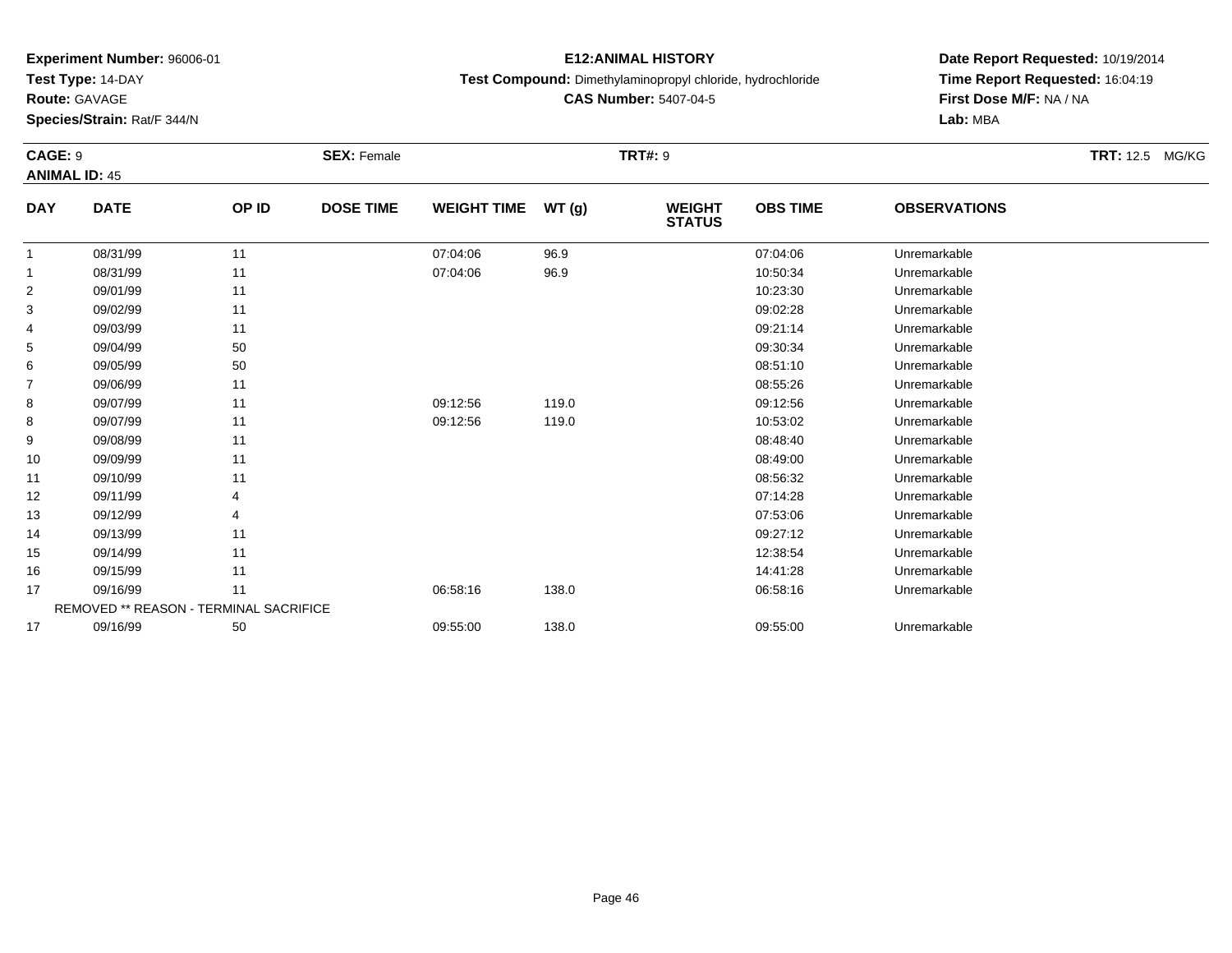**Test Type:** 14-DAY

**Route:** GAVAGE

**Species/Strain:** Rat/F 344/N

## **E12:ANIMAL HISTORY**

**Test Compound:** Dimethylaminopropyl chloride, hydrochloride

**CAS Number:** 5407-04-5

| <b>CAGE: 10</b> | <b>ANIMAL ID: 46</b>                   |       | <b>SEX: Female</b> |                    |       | <b>TRT#: 10</b>                |                 |                     | <b>TRT: 25 MG/KG</b> |
|-----------------|----------------------------------------|-------|--------------------|--------------------|-------|--------------------------------|-----------------|---------------------|----------------------|
| <b>DAY</b>      | <b>DATE</b>                            | OP ID | <b>DOSE TIME</b>   | <b>WEIGHT TIME</b> | WT(g) | <b>WEIGHT</b><br><b>STATUS</b> | <b>OBS TIME</b> | <b>OBSERVATIONS</b> |                      |
| 1               | 08/31/99                               | 11    |                    | 07:06:52           | 100.0 |                                | 07:06:52        | Unremarkable        |                      |
| 1               | 08/31/99                               | 11    |                    | 07:06:52           | 100.0 |                                | 10:51:34        | Unremarkable        |                      |
| $\overline{c}$  | 09/01/99                               | 11    |                    |                    |       |                                | 10:24:32        | Unremarkable        |                      |
| 3               | 09/02/99                               | 11    |                    |                    |       |                                | 09:06:52        | Unremarkable        |                      |
| 4               | 09/03/99                               | 11    |                    |                    |       |                                | 09:22:12        | Unremarkable        |                      |
| 5               | 09/04/99                               | 50    |                    |                    |       |                                | 09:32:52        | Unremarkable        |                      |
| 6               | 09/05/99                               | 50    |                    |                    |       |                                | 08:54:12        | Unremarkable        |                      |
| $\overline{7}$  | 09/06/99                               | 11    |                    |                    |       |                                | 08:56:18        | Unremarkable        |                      |
| 8               | 09/07/99                               | 11    |                    | 09:16:02           | 104.0 |                                | 09:16:02        | Unremarkable        |                      |
| 8               | 09/07/99                               | 11    |                    | 09:16:02           | 104.0 |                                | 10:53:44        | Unremarkable        |                      |
| 9               | 09/08/99                               | 11    |                    |                    |       |                                | 08:49:28        | Unremarkable        |                      |
| 10              | 09/09/99                               | 11    |                    |                    |       |                                | 08:49:42        | Unremarkable        |                      |
| 11              | 09/10/99                               | 11    |                    |                    |       |                                | 08:57:08        | Unremarkable        |                      |
| 12              | 09/11/99                               |       |                    |                    |       |                                | 07:15:18        | Unremarkable        |                      |
| 13              | 09/12/99                               | 4     |                    |                    |       |                                | 07:54:18        | Unremarkable        |                      |
| 14              | 09/13/99                               | 11    |                    |                    |       |                                | 09:28:00        | Unremarkable        |                      |
| 15              | 09/14/99                               | 11    |                    |                    |       |                                | 12:39:28        | Unremarkable        |                      |
| 16              | 09/15/99                               | 11    |                    |                    |       |                                | 14:42:12        | Unremarkable        |                      |
| 17              | 09/16/99                               | 11    |                    | 07:00:58           | 139.9 |                                | 07:00:58        | Unremarkable        |                      |
|                 | REMOVED ** REASON - TERMINAL SACRIFICE |       |                    |                    |       |                                |                 |                     |                      |
| 17              | 09/16/99                               | 50    |                    | 09:57:00           | 139.9 |                                | 09:57:00        | Unremarkable        |                      |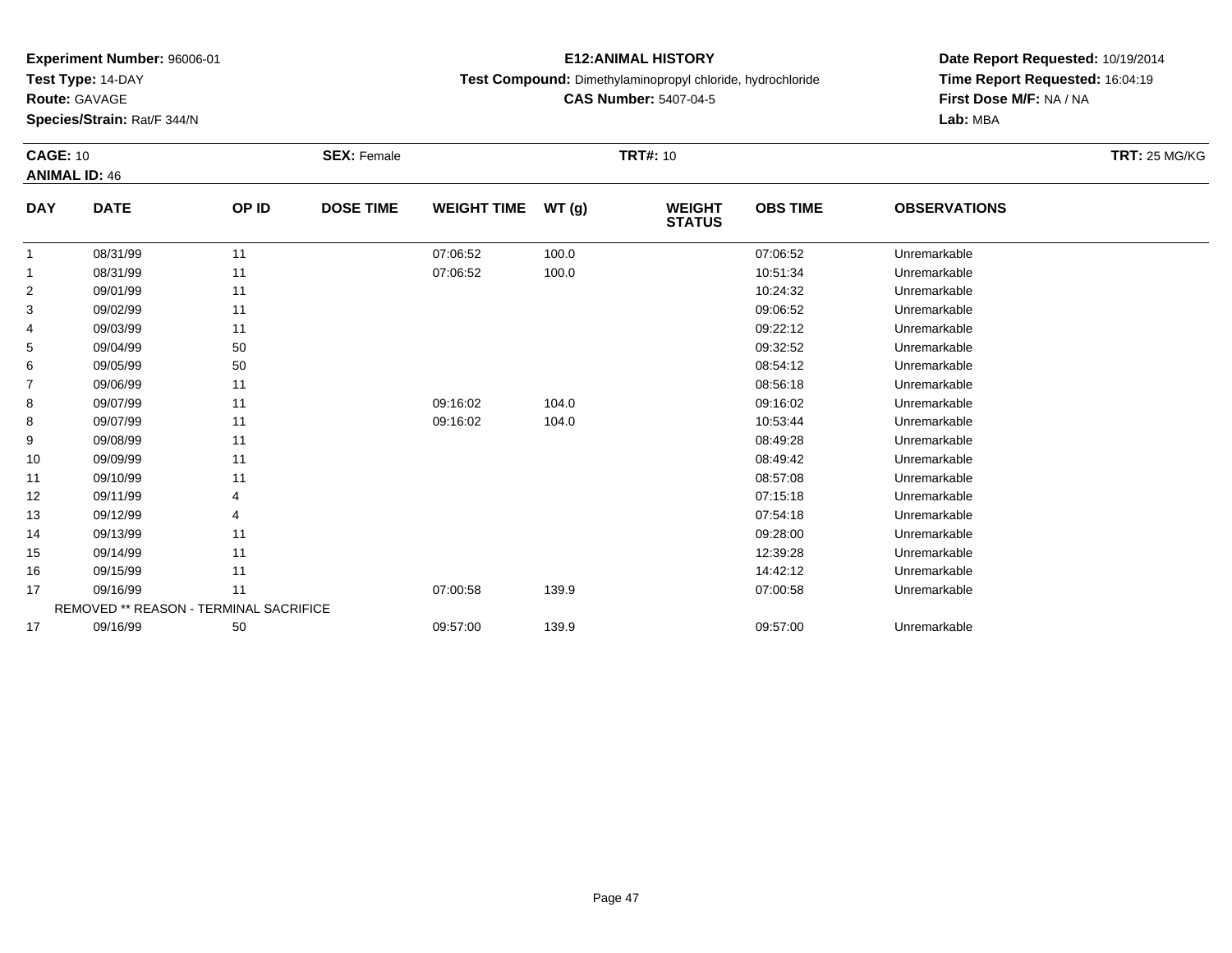**Test Type:** 14-DAY

**Route:** GAVAGE

**Species/Strain:** Rat/F 344/N

## **E12:ANIMAL HISTORY**

**Test Compound:** Dimethylaminopropyl chloride, hydrochloride

**CAS Number:** 5407-04-5

| <b>CAGE: 10</b> | <b>ANIMAL ID: 47</b>                          |       | <b>SEX: Female</b> |                    |       | <b>TRT#: 10</b>                |                 |                     | <b>TRT: 25 MG/KG</b> |
|-----------------|-----------------------------------------------|-------|--------------------|--------------------|-------|--------------------------------|-----------------|---------------------|----------------------|
| <b>DAY</b>      | <b>DATE</b>                                   | OP ID | <b>DOSE TIME</b>   | <b>WEIGHT TIME</b> | WT(g) | <b>WEIGHT</b><br><b>STATUS</b> | <b>OBS TIME</b> | <b>OBSERVATIONS</b> |                      |
| 1               | 08/31/99                                      | 11    |                    | 07:06:52           | 83.8  |                                | 07:06:52        | Unremarkable        |                      |
| 1               | 08/31/99                                      | 11    |                    | 07:06:52           | 83.8  |                                | 10:51:34        | Unremarkable        |                      |
| $\overline{c}$  | 09/01/99                                      | 11    |                    |                    |       |                                | 10:24:32        | Unremarkable        |                      |
| 3               | 09/02/99                                      | 11    |                    |                    |       |                                | 09:06:52        | Unremarkable        |                      |
| 4               | 09/03/99                                      | 11    |                    |                    |       |                                | 09:22:12        | Unremarkable        |                      |
| 5               | 09/04/99                                      | 50    |                    |                    |       |                                | 09:32:52        | Unremarkable        |                      |
| 6               | 09/05/99                                      | 50    |                    |                    |       |                                | 08:54:12        | Unremarkable        |                      |
| $\overline{7}$  | 09/06/99                                      | 11    |                    |                    |       |                                | 08:56:18        | Unremarkable        |                      |
| 8               | 09/07/99                                      | 11    |                    | 09:16:02           | 103.4 |                                | 09:16:02        | Unremarkable        |                      |
| 8               | 09/07/99                                      | 11    |                    | 09:16:02           | 103.4 |                                | 10:53:44        | Unremarkable        |                      |
| 9               | 09/08/99                                      | 11    |                    |                    |       |                                | 08:49:28        | Unremarkable        |                      |
| 10              | 09/09/99                                      | 11    |                    |                    |       |                                | 08:49:42        | Unremarkable        |                      |
| 11              | 09/10/99                                      | 11    |                    |                    |       |                                | 08:57:08        | Unremarkable        |                      |
| 12              | 09/11/99                                      |       |                    |                    |       |                                | 07:15:18        | Unremarkable        |                      |
| 13              | 09/12/99                                      | 4     |                    |                    |       |                                | 07:54:18        | Unremarkable        |                      |
| 14              | 09/13/99                                      | 11    |                    |                    |       |                                | 09:28:00        | Unremarkable        |                      |
| 15              | 09/14/99                                      | 11    |                    |                    |       |                                | 12:39:28        | Unremarkable        |                      |
| 16              | 09/15/99                                      | 11    |                    |                    |       |                                | 14:42:12        | Unremarkable        |                      |
| 17              | 09/16/99                                      | 11    |                    | 07:00:58           | 126.9 |                                | 07:00:58        | Unremarkable        |                      |
|                 | <b>REMOVED ** REASON - TERMINAL SACRIFICE</b> |       |                    |                    |       |                                |                 |                     |                      |
| 17              | 09/16/99                                      | 50    |                    | 09:57:00           | 126.9 |                                | 09:57:00        | Unremarkable        |                      |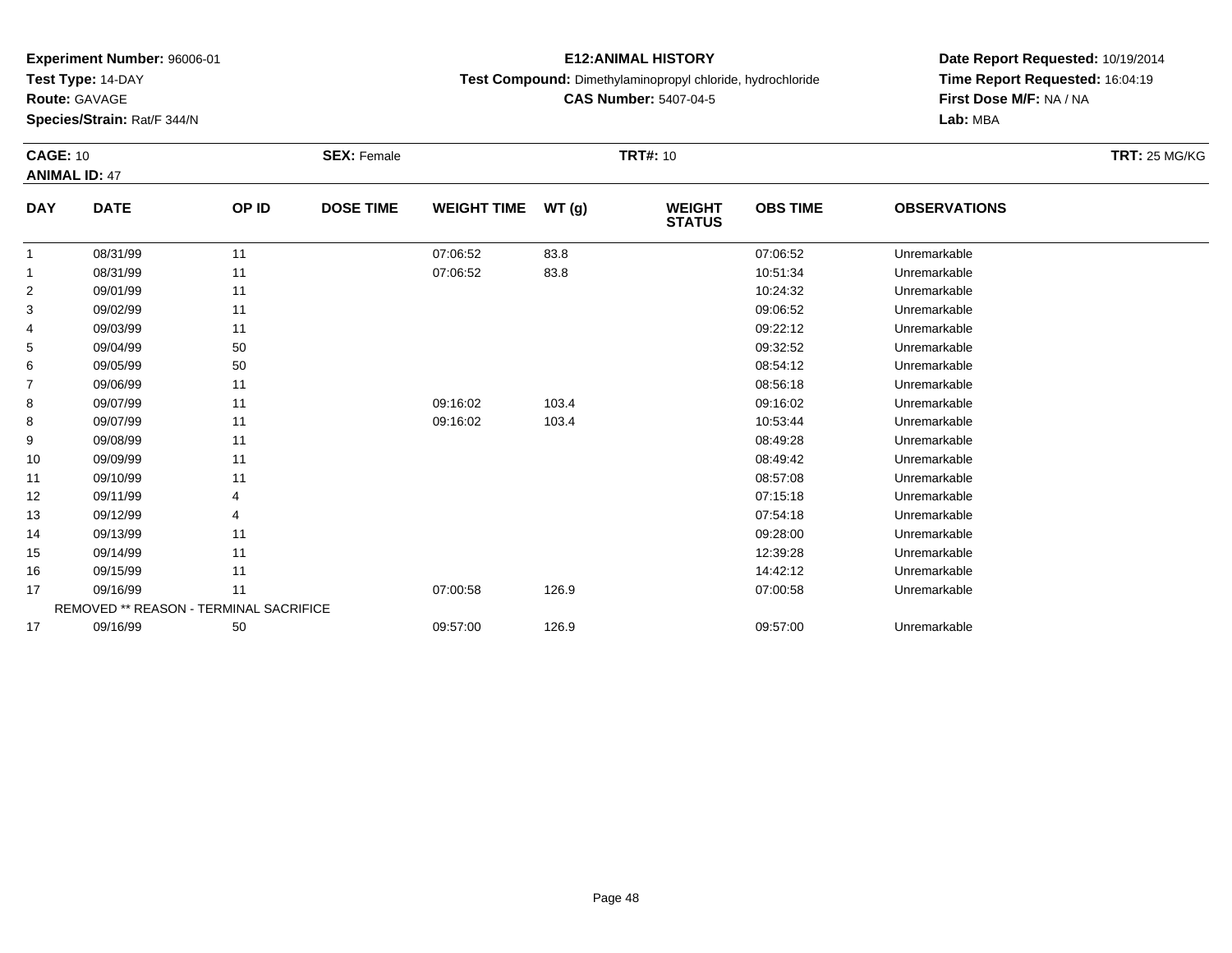**Test Type:** 14-DAY

**Route:** GAVAGE

**Species/Strain:** Rat/F 344/N

## **E12:ANIMAL HISTORY**

**Test Compound:** Dimethylaminopropyl chloride, hydrochloride

**CAS Number:** 5407-04-5

| <b>CAGE: 10</b> |                                               |       | <b>SEX: Female</b> |                    |       | <b>TRT#: 10</b>                |                 |                     | <b>TRT: 25 MG/KG</b> |
|-----------------|-----------------------------------------------|-------|--------------------|--------------------|-------|--------------------------------|-----------------|---------------------|----------------------|
|                 | <b>ANIMAL ID: 48</b>                          |       |                    |                    |       |                                |                 |                     |                      |
| <b>DAY</b>      | <b>DATE</b>                                   | OP ID | <b>DOSE TIME</b>   | <b>WEIGHT TIME</b> | WT(g) | <b>WEIGHT</b><br><b>STATUS</b> | <b>OBS TIME</b> | <b>OBSERVATIONS</b> |                      |
| $\mathbf 1$     | 08/31/99                                      | 11    |                    | 07:06:52           | 91.6  |                                | 07:06:52        | Unremarkable        |                      |
| 1               | 08/31/99                                      | 11    |                    | 07:06:52           | 91.6  |                                | 10:51:34        | Unremarkable        |                      |
| $\overline{2}$  | 09/01/99                                      | 11    |                    |                    |       |                                | 10:24:32        | Unremarkable        |                      |
| 3               | 09/02/99                                      | 11    |                    |                    |       |                                | 09:06:52        | Unremarkable        |                      |
| 4               | 09/03/99                                      | 11    |                    |                    |       |                                | 09:22:12        | Unremarkable        |                      |
| 5               | 09/04/99                                      | 50    |                    |                    |       |                                | 09:32:52        | Unremarkable        |                      |
| 6               | 09/05/99                                      | 50    |                    |                    |       |                                | 08:54:12        | Unremarkable        |                      |
| 7               | 09/06/99                                      | 11    |                    |                    |       |                                | 08:56:18        | Unremarkable        |                      |
| 8               | 09/07/99                                      | 11    |                    | 09:16:02           | 108.8 |                                | 09:16:02        | Unremarkable        |                      |
| 8               | 09/07/99                                      | 11    |                    | 09:16:02           | 108.8 |                                | 10:53:44        | Unremarkable        |                      |
| 9               | 09/08/99                                      | 11    |                    |                    |       |                                | 08:49:28        | Unremarkable        |                      |
| 10              | 09/09/99                                      | 11    |                    |                    |       |                                | 08:49:42        | Unremarkable        |                      |
| 11              | 09/10/99                                      | 11    |                    |                    |       |                                | 08:57:08        | Unremarkable        |                      |
| 12              | 09/11/99                                      |       |                    |                    |       |                                | 07:15:18        | Unremarkable        |                      |
| 13              | 09/12/99                                      |       |                    |                    |       |                                | 07:54:18        | Unremarkable        |                      |
| 14              | 09/13/99                                      | 11    |                    |                    |       |                                | 09:28:00        | Unremarkable        |                      |
| 15              | 09/14/99                                      | 11    |                    |                    |       |                                | 12:39:28        | Unremarkable        |                      |
| 16              | 09/15/99                                      | 11    |                    |                    |       |                                | 14:42:12        | Unremarkable        |                      |
| 17              | 09/16/99                                      | 11    |                    | 07:00:58           | 133.8 |                                | 07:00:58        | Unremarkable        |                      |
|                 | <b>REMOVED ** REASON - TERMINAL SACRIFICE</b> |       |                    |                    |       |                                |                 |                     |                      |
| 17              | 09/16/99                                      | 50    |                    | 09:57:00           | 133.8 |                                | 09:57:00        | Unremarkable        |                      |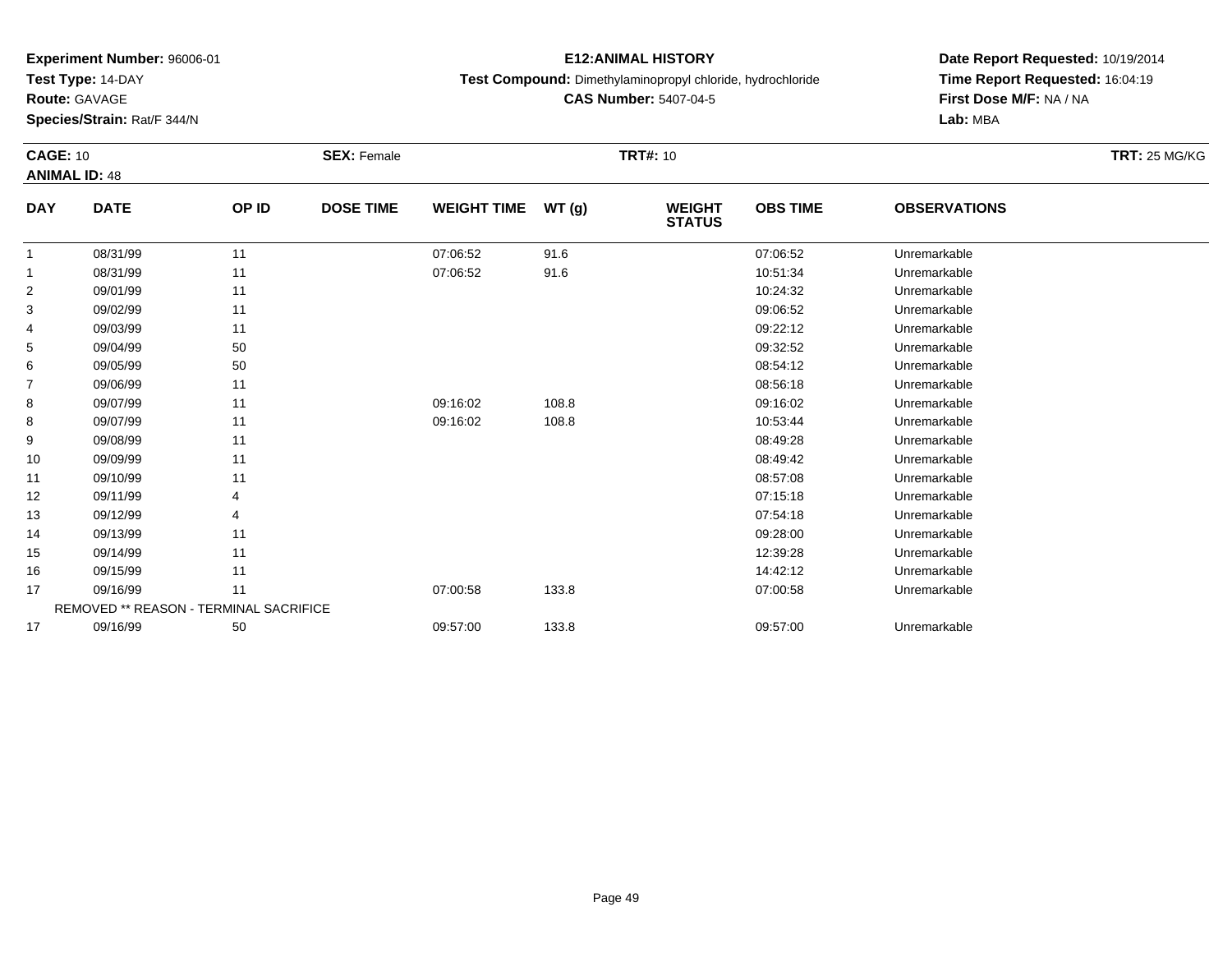**Test Type:** 14-DAY

**Route:** GAVAGE

**Species/Strain:** Rat/F 344/N

## **E12:ANIMAL HISTORY**

**Test Compound:** Dimethylaminopropyl chloride, hydrochloride

**CAS Number:** 5407-04-5

| <b>CAGE: 10</b> | <b>ANIMAL ID: 49</b>                          |       | <b>SEX: Female</b> |                    |       | <b>TRT#: 10</b>                |                 |                     | <b>TRT: 25 MG/KG</b> |
|-----------------|-----------------------------------------------|-------|--------------------|--------------------|-------|--------------------------------|-----------------|---------------------|----------------------|
| <b>DAY</b>      | <b>DATE</b>                                   | OP ID | <b>DOSE TIME</b>   | <b>WEIGHT TIME</b> | WT(g) | <b>WEIGHT</b><br><b>STATUS</b> | <b>OBS TIME</b> | <b>OBSERVATIONS</b> |                      |
| 1               | 08/31/99                                      | 11    |                    | 07:06:52           | 95.8  |                                | 07:06:52        | Unremarkable        |                      |
| 1               | 08/31/99                                      | 11    |                    | 07:06:52           | 95.8  |                                | 10:51:34        | Unremarkable        |                      |
| 2               | 09/01/99                                      | 11    |                    |                    |       |                                | 10:24:32        | Unremarkable        |                      |
| 3               | 09/02/99                                      | 11    |                    |                    |       |                                | 09:06:52        | Unremarkable        |                      |
| 4               | 09/03/99                                      | 11    |                    |                    |       |                                | 09:22:12        | Unremarkable        |                      |
| 5               | 09/04/99                                      | 50    |                    |                    |       |                                | 09:32:52        | Unremarkable        |                      |
| 6               | 09/05/99                                      | 50    |                    |                    |       |                                | 08:54:12        | Unremarkable        |                      |
| 7               | 09/06/99                                      | 11    |                    |                    |       |                                | 08:56:18        | Unremarkable        |                      |
| 8               | 09/07/99                                      | 11    |                    | 09:16:02           | 114.3 |                                | 09:16:02        | Unremarkable        |                      |
| 8               | 09/07/99                                      | 11    |                    | 09:16:02           | 114.3 |                                | 10:53:44        | Unremarkable        |                      |
| 9               | 09/08/99                                      | 11    |                    |                    |       |                                | 08:49:28        | Unremarkable        |                      |
| 10              | 09/09/99                                      | 11    |                    |                    |       |                                | 08:49:42        | Unremarkable        |                      |
| 11              | 09/10/99                                      | 11    |                    |                    |       |                                | 08:57:08        | Unremarkable        |                      |
| 12              | 09/11/99                                      |       |                    |                    |       |                                | 07:15:18        | Unremarkable        |                      |
| 13              | 09/12/99                                      |       |                    |                    |       |                                | 07:54:18        | Unremarkable        |                      |
| 14              | 09/13/99                                      | 11    |                    |                    |       |                                | 09:28:00        | Unremarkable        |                      |
| 15              | 09/14/99                                      | 11    |                    |                    |       |                                | 12:39:28        | Unremarkable        |                      |
| 16              | 09/15/99                                      | 11    |                    |                    |       |                                | 14:42:12        | Unremarkable        |                      |
| 17              | 09/16/99                                      | 11    |                    | 07:00:58           | 137.9 |                                | 07:00:58        | Unremarkable        |                      |
|                 | <b>REMOVED ** REASON - TERMINAL SACRIFICE</b> |       |                    |                    |       |                                |                 |                     |                      |
| 17              | 09/16/99                                      | 50    |                    | 09:57:00           | 137.9 |                                | 09:57:00        | Unremarkable        |                      |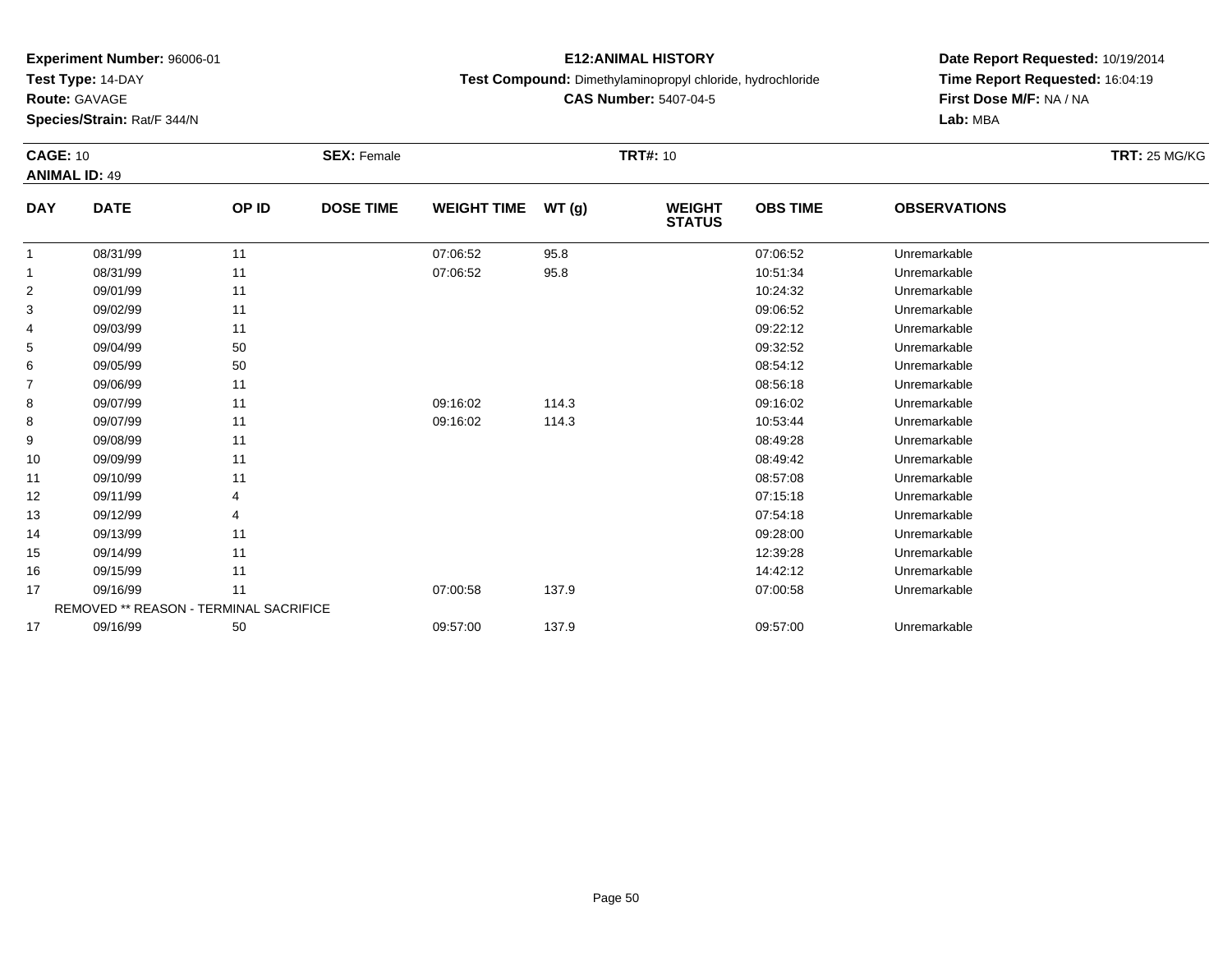**Test Type:** 14-DAY

**Route:** GAVAGE

**Species/Strain:** Rat/F 344/N

## **E12:ANIMAL HISTORY**

**Test Compound:** Dimethylaminopropyl chloride, hydrochloride

**CAS Number:** 5407-04-5

| <b>CAGE: 10</b> |                                               |       | <b>SEX: Female</b> |                    |       | <b>TRT#: 10</b>                |                 |                     | <b>TRT: 25 MG/KG</b> |
|-----------------|-----------------------------------------------|-------|--------------------|--------------------|-------|--------------------------------|-----------------|---------------------|----------------------|
|                 | <b>ANIMAL ID: 50</b>                          |       |                    |                    |       |                                |                 |                     |                      |
| <b>DAY</b>      | <b>DATE</b>                                   | OP ID | <b>DOSE TIME</b>   | <b>WEIGHT TIME</b> | WT(g) | <b>WEIGHT</b><br><b>STATUS</b> | <b>OBS TIME</b> | <b>OBSERVATIONS</b> |                      |
| 1               | 08/31/99                                      | 11    |                    | 07:06:52           | 75.0  |                                | 07:06:52        | Unremarkable        |                      |
| $\mathbf{1}$    | 08/31/99                                      | 11    |                    | 07:06:52           | 75.0  |                                | 10:51:34        | Unremarkable        |                      |
| 2               | 09/01/99                                      | 11    |                    |                    |       |                                | 10:24:32        | Unremarkable        |                      |
| 3               | 09/02/99                                      | 11    |                    |                    |       |                                | 09:06:52        | Unremarkable        |                      |
| 4               | 09/03/99                                      | 11    |                    |                    |       |                                | 09:22:12        | Unremarkable        |                      |
| 5               | 09/04/99                                      | 50    |                    |                    |       |                                | 09:32:52        | Unremarkable        |                      |
| 6               | 09/05/99                                      | 50    |                    |                    |       |                                | 08:54:12        | Unremarkable        |                      |
| $\overline{7}$  | 09/06/99                                      | 11    |                    |                    |       |                                | 08:56:18        | Unremarkable        |                      |
| 8               | 09/07/99                                      | 11    |                    | 09:16:02           | 104.1 |                                | 09:16:02        | Unremarkable        |                      |
| 8               | 09/07/99                                      | 11    |                    | 09:16:02           | 104.1 |                                | 10:53:44        | Unremarkable        |                      |
| 9               | 09/08/99                                      | 11    |                    |                    |       |                                | 08:49:28        | Unremarkable        |                      |
| 10              | 09/09/99                                      | 11    |                    |                    |       |                                | 08:49:42        | Unremarkable        |                      |
| 11              | 09/10/99                                      | 11    |                    |                    |       |                                | 08:57:08        | Unremarkable        |                      |
| 12              | 09/11/99                                      | 4     |                    |                    |       |                                | 07:15:18        | Unremarkable        |                      |
| 13              | 09/12/99                                      | 4     |                    |                    |       |                                | 07:54:18        | Unremarkable        |                      |
| 14              | 09/13/99                                      | 11    |                    |                    |       |                                | 09:28:00        | Unremarkable        |                      |
| 15              | 09/14/99                                      | 11    |                    |                    |       |                                | 12:39:28        | Unremarkable        |                      |
| 16              | 09/15/99                                      | 11    |                    |                    |       |                                | 14:42:12        | Unremarkable        |                      |
| 17              | 09/16/99                                      | 11    |                    | 07:00:58           | 135.4 |                                | 07:00:58        | Unremarkable        |                      |
|                 | <b>REMOVED ** REASON - TERMINAL SACRIFICE</b> |       |                    |                    |       |                                |                 |                     |                      |
| 17              | 09/16/99                                      | 50    |                    | 09:57:00           | 135.4 |                                | 09:57:00        | Unremarkable        |                      |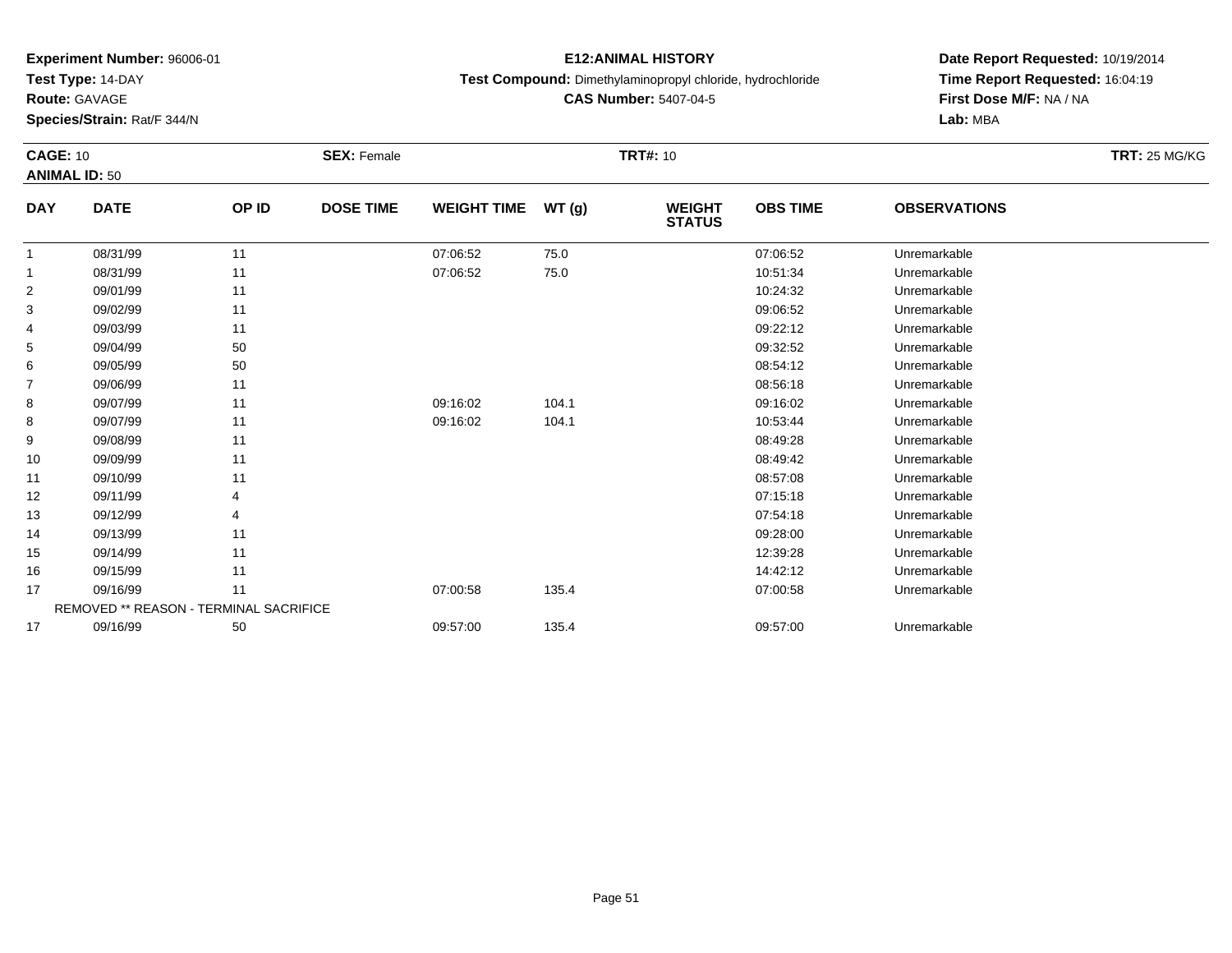**Test Type:** 14-DAY

**Route:** GAVAGE

17

**Species/Strain:** Rat/F 344/N

### **E12:ANIMAL HISTORY**

**Test Compound:** Dimethylaminopropyl chloride, hydrochloride

**CAS Number:** 5407-04-5

**Date Report Requested:** 10/19/2014**Time Report Requested:** 16:04:19**First Dose M/F:** NA / NA**Lab:** MBA

| <b>CAGE: 11</b><br><b>ANIMAL ID: 51</b> |                                        |                | <b>SEX: Female</b> |                    |       | <b>TRT#: 11</b>                |                 |                     | <b>TRT: 50 MG/KG</b> |
|-----------------------------------------|----------------------------------------|----------------|--------------------|--------------------|-------|--------------------------------|-----------------|---------------------|----------------------|
| <b>DAY</b>                              | <b>DATE</b>                            | OP ID          | <b>DOSE TIME</b>   | <b>WEIGHT TIME</b> | WT(g) | <b>WEIGHT</b><br><b>STATUS</b> | <b>OBS TIME</b> | <b>OBSERVATIONS</b> |                      |
| 1                                       | 08/31/99                               | 11             |                    | 07:09:56           | 83.3  |                                | 07:09:56        | Unremarkable        |                      |
|                                         | 08/31/99                               | 11             |                    | 07:09:56           | 83.3  |                                | 10:52:10        | Unremarkable        |                      |
| 2                                       | 09/01/99                               | 11             |                    |                    |       |                                | 10:25:12        | Unremarkable        |                      |
| 3                                       | 09/02/99                               | 11             |                    |                    |       |                                | 09:07:28        | Unremarkable        |                      |
| 4                                       | 09/03/99                               | 11             |                    |                    |       |                                | 09:22:48        | Unremarkable        |                      |
| 5                                       | 09/04/99                               | 50             |                    |                    |       |                                | 09:33:34        | Unremarkable        |                      |
| 6                                       | 09/05/99                               | 50             |                    |                    |       |                                | 08:54:36        | Unremarkable        |                      |
| 7                                       | 09/06/99                               | 11             |                    |                    |       |                                | 08:56:54        | Unremarkable        |                      |
| 8                                       | 09/07/99                               | 11             |                    | 09:21:58           | 106.2 |                                | 09:21:58        | Unremarkable        |                      |
| 8                                       | 09/07/99                               | 11             |                    | 09:21:58           | 106.2 |                                | 10:54:14        | Unremarkable        |                      |
| 9                                       | 09/08/99                               | 11             |                    |                    |       |                                | 08:50:00        | Unremarkable        |                      |
| 10                                      | 09/09/99                               | 11             |                    |                    |       |                                | 08:50:14        | Unremarkable        |                      |
| 11                                      | 09/10/99                               | 11             |                    |                    |       |                                | 08:57:36        | Unremarkable        |                      |
| 12                                      | 09/11/99                               | 4              |                    |                    |       |                                | 07:15:42        | Unremarkable        |                      |
| 13                                      | 09/12/99                               | $\overline{4}$ |                    |                    |       |                                | 07:54:42        | Unremarkable        |                      |
| 14                                      | 09/13/99                               | 11             |                    |                    |       |                                | 09:28:34        | Unremarkable        |                      |
| 15                                      | 09/14/99                               | 11             |                    |                    |       |                                | 12:39:56        | Unremarkable        |                      |
| 16                                      | 09/15/99                               | 11             |                    |                    |       |                                | 14:42:46        | Unremarkable        |                      |
| 17                                      | 09/16/99                               | 11             |                    | 07:05:02           | 128.7 |                                | 07:05:02        | Unremarkable        |                      |
|                                         | REMOVED ** REASON - TERMINAL SACRIFICE |                |                    |                    |       |                                |                 |                     |                      |

09/16/99 <sup>50</sup> 09:59:00 128.7 09:59:00 Unremarkable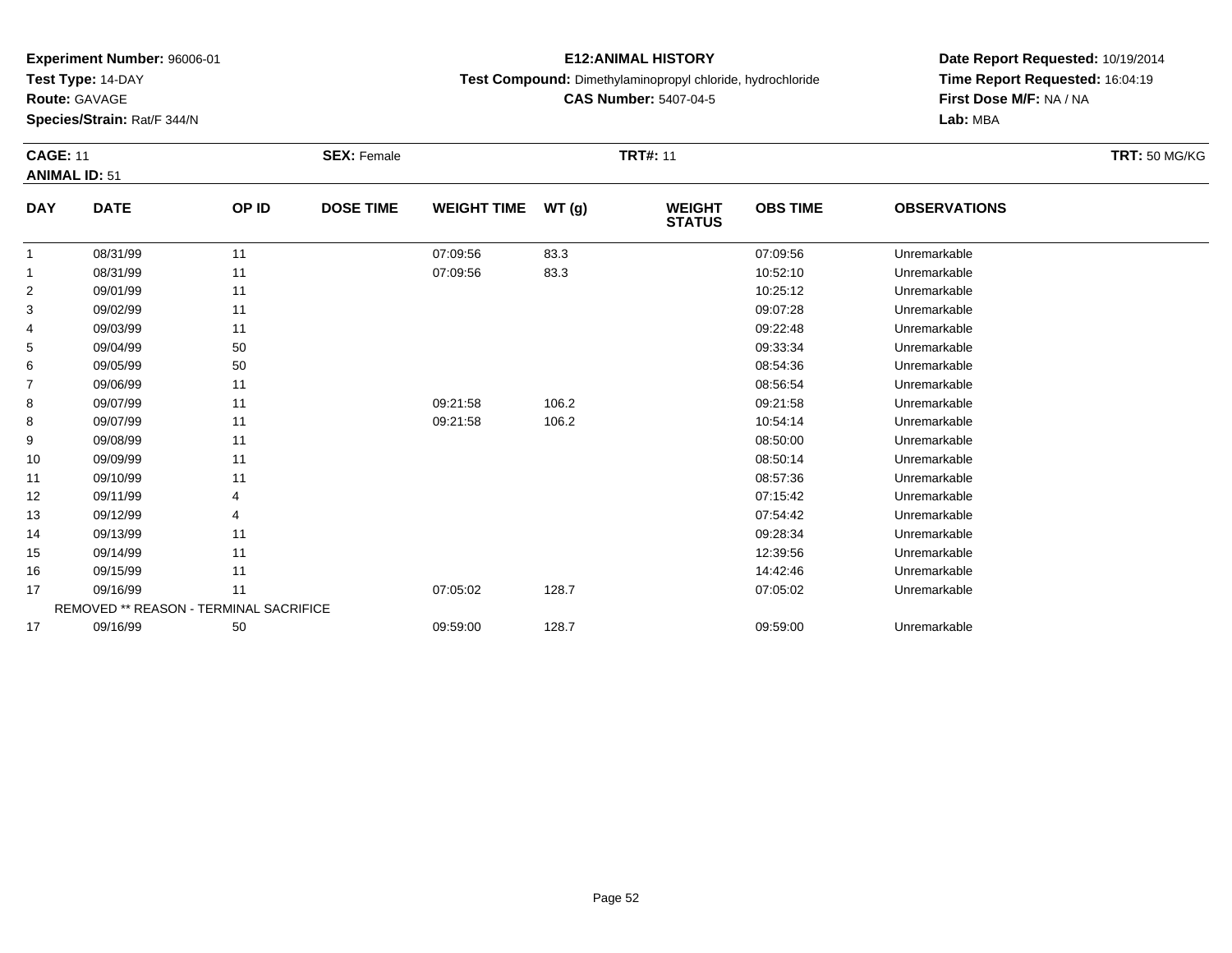**Test Type:** 14-DAY

**Route:** GAVAGE

17

**Species/Strain:** Rat/F 344/N

REMOVED \*\* REASON - TERMINAL SACRIFICE

## **E12:ANIMAL HISTORY**

**Test Compound:** Dimethylaminopropyl chloride, hydrochloride

**CAS Number:** 5407-04-5

**Date Report Requested:** 10/19/2014**Time Report Requested:** 16:04:19**First Dose M/F:** NA / NA**Lab:** MBA

| <b>CAGE: 11</b><br><b>ANIMAL ID: 52</b> |             |       | <b>SEX: Female</b> |                    |       | <b>TRT#: 11</b>                |                 |                     | <b>TRT: 50 MG/KG</b> |
|-----------------------------------------|-------------|-------|--------------------|--------------------|-------|--------------------------------|-----------------|---------------------|----------------------|
| <b>DAY</b>                              | <b>DATE</b> | OP ID | <b>DOSE TIME</b>   | <b>WEIGHT TIME</b> | WT(g) | <b>WEIGHT</b><br><b>STATUS</b> | <b>OBS TIME</b> | <b>OBSERVATIONS</b> |                      |
| 1                                       | 08/31/99    | 11    |                    | 07:09:56           | 99.1  |                                | 07:09:56        | Unremarkable        |                      |
|                                         | 08/31/99    | 11    |                    | 07:09:56           | 99.1  |                                | 10:52:10        | Unremarkable        |                      |
| 2                                       | 09/01/99    | 11    |                    |                    |       |                                | 10:25:12        | Unremarkable        |                      |
| 3                                       | 09/02/99    | 11    |                    |                    |       |                                | 09:07:28        | Unremarkable        |                      |
| 4                                       | 09/03/99    | 11    |                    |                    |       |                                | 09:22:48        | Unremarkable        |                      |
| 5                                       | 09/04/99    | 50    |                    |                    |       |                                | 09:33:34        | Unremarkable        |                      |
| 6                                       | 09/05/99    | 50    |                    |                    |       |                                | 08:54:36        | Unremarkable        |                      |
| $\overline{7}$                          | 09/06/99    | 11    |                    |                    |       |                                | 08:56:54        | Unremarkable        |                      |
| 8                                       | 09/07/99    | 11    |                    | 09:21:58           | 111.5 |                                | 09:21:58        | Unremarkable        |                      |
| 8                                       | 09/07/99    | 11    |                    | 09:21:58           | 111.5 |                                | 10:54:14        | Unremarkable        |                      |
| 9                                       | 09/08/99    | 11    |                    |                    |       |                                | 08:50:00        | Unremarkable        |                      |
| 10                                      | 09/09/99    | 11    |                    |                    |       |                                | 08:50:14        | Unremarkable        |                      |
| 11                                      | 09/10/99    | 11    |                    |                    |       |                                | 08:57:36        | Unremarkable        |                      |
| 12                                      | 09/11/99    | 4     |                    |                    |       |                                | 07:15:42        | Unremarkable        |                      |
| 13                                      | 09/12/99    | 4     |                    |                    |       |                                | 07:54:42        | Unremarkable        |                      |
| 14                                      | 09/13/99    | 11    |                    |                    |       |                                | 09:28:34        | Unremarkable        |                      |
| 15                                      | 09/14/99    | 11    |                    |                    |       |                                | 12:39:56        | Unremarkable        |                      |
| 16                                      | 09/15/99    | 11    |                    |                    |       |                                | 14:42:46        | Unremarkable        |                      |
| 17                                      | 09/16/99    | 11    |                    | 07:05:02           | 130.4 |                                | 07:05:02        | Unremarkable        |                      |

09/16/99 <sup>50</sup> 09:59:00 130.4 09:59:00 Unremarkable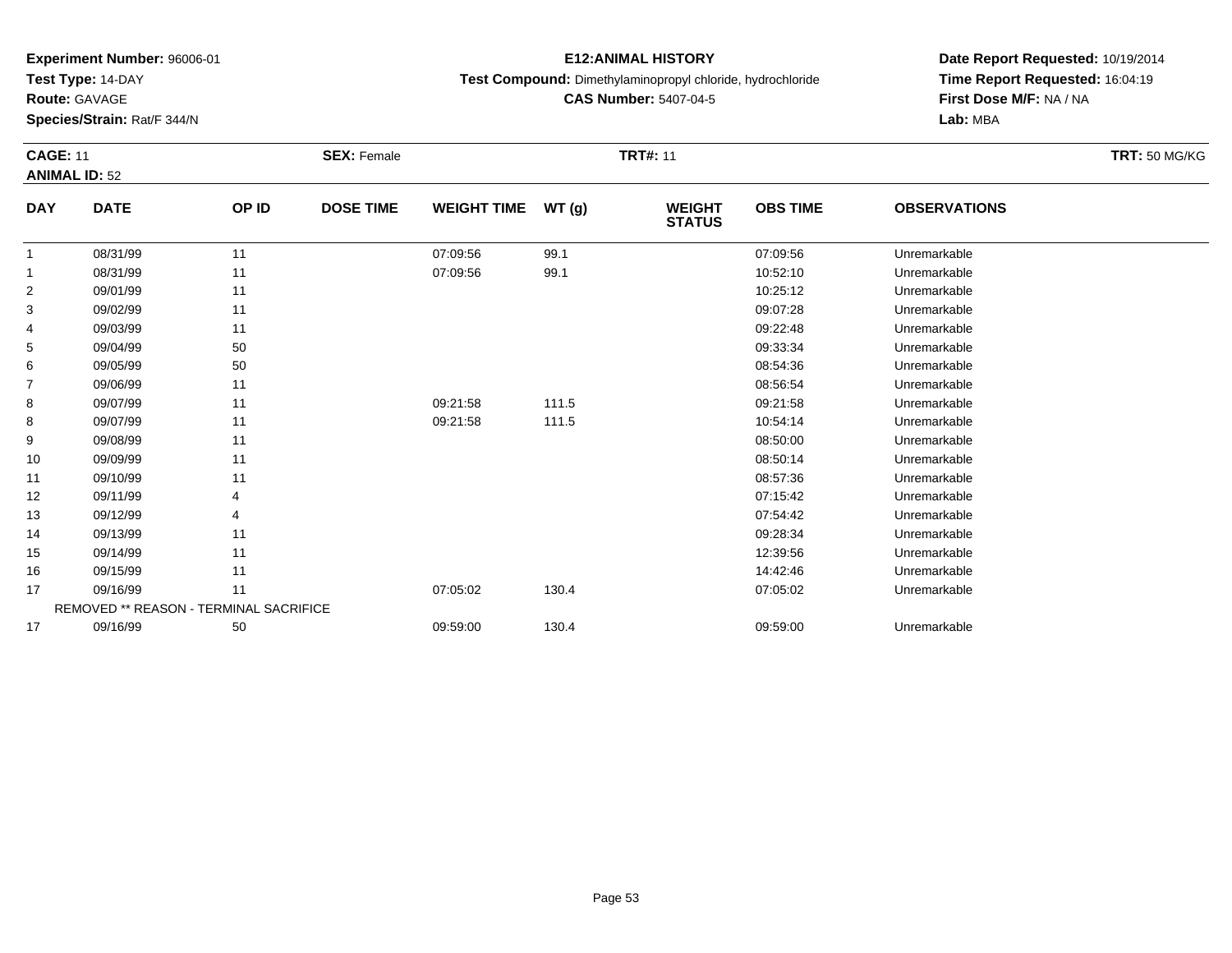**Test Type:** 14-DAY

**Route:** GAVAGE

17

**Species/Strain:** Rat/F 344/N

### **E12:ANIMAL HISTORY**

**Test Compound:** Dimethylaminopropyl chloride, hydrochloride

**CAS Number:** 5407-04-5

**Date Report Requested:** 10/19/2014**Time Report Requested:** 16:04:19**First Dose M/F:** NA / NA**Lab:** MBA

| <b>CAGE: 11</b> |                                        |       | <b>SEX: Female</b> |                    |       | <b>TRT#: 11</b>                |                 |                     | <b>TRT: 50 MG/KG</b> |
|-----------------|----------------------------------------|-------|--------------------|--------------------|-------|--------------------------------|-----------------|---------------------|----------------------|
|                 | <b>ANIMAL ID: 53</b>                   |       |                    |                    |       |                                |                 |                     |                      |
| <b>DAY</b>      | <b>DATE</b>                            | OP ID | <b>DOSE TIME</b>   | <b>WEIGHT TIME</b> | WT(g) | <b>WEIGHT</b><br><b>STATUS</b> | <b>OBS TIME</b> | <b>OBSERVATIONS</b> |                      |
| 1               | 08/31/99                               | 11    |                    | 07:09:56           | 83.1  |                                | 07:09:56        | Unremarkable        |                      |
| 1               | 08/31/99                               | 11    |                    | 07:09:56           | 83.1  |                                | 10:52:10        | Unremarkable        |                      |
| 2               | 09/01/99                               | 11    |                    |                    |       |                                | 10:25:12        | Unremarkable        |                      |
| 3               | 09/02/99                               | 11    |                    |                    |       |                                | 09:07:28        | Unremarkable        |                      |
| 4               | 09/03/99                               | 11    |                    |                    |       |                                | 09:22:48        | Unremarkable        |                      |
| 5               | 09/04/99                               | 50    |                    |                    |       |                                | 09:33:34        | Unremarkable        |                      |
| 6               | 09/05/99                               | 50    |                    |                    |       |                                | 08:54:36        | Unremarkable        |                      |
| 7               | 09/06/99                               | 11    |                    |                    |       |                                | 08:56:54        | Unremarkable        |                      |
| 8               | 09/07/99                               | 11    |                    | 09:21:58           | 101.3 |                                | 09:21:58        | Unremarkable        |                      |
| 8               | 09/07/99                               | 11    |                    | 09:21:58           | 101.3 |                                | 10:54:14        | Unremarkable        |                      |
| 9               | 09/08/99                               | 11    |                    |                    |       |                                | 08:50:00        | Unremarkable        |                      |
| 10              | 09/09/99                               | 11    |                    |                    |       |                                | 08:50:14        | Unremarkable        |                      |
| 11              | 09/10/99                               | 11    |                    |                    |       |                                | 08:57:36        | Unremarkable        |                      |
| 12              | 09/11/99                               |       |                    |                    |       |                                | 07:15:42        | Unremarkable        |                      |
| 13              | 09/12/99                               |       |                    |                    |       |                                | 07:54:42        | Unremarkable        |                      |
| 14              | 09/13/99                               | 11    |                    |                    |       |                                | 09:28:34        | Unremarkable        |                      |
| 15              | 09/14/99                               | 11    |                    |                    |       |                                | 12:39:56        | Unremarkable        |                      |
| 16              | 09/15/99                               | 11    |                    |                    |       |                                | 14:42:46        | Unremarkable        |                      |
| 17              | 09/16/99                               | 11    |                    | 07:05:02           | 126.0 |                                | 07:05:02        | Unremarkable        |                      |
|                 | REMOVED ** REASON - TERMINAL SACRIFICE |       |                    |                    |       |                                |                 |                     |                      |

09/16/99 <sup>50</sup> 09:59:00 126.0 09:59:00 Unremarkable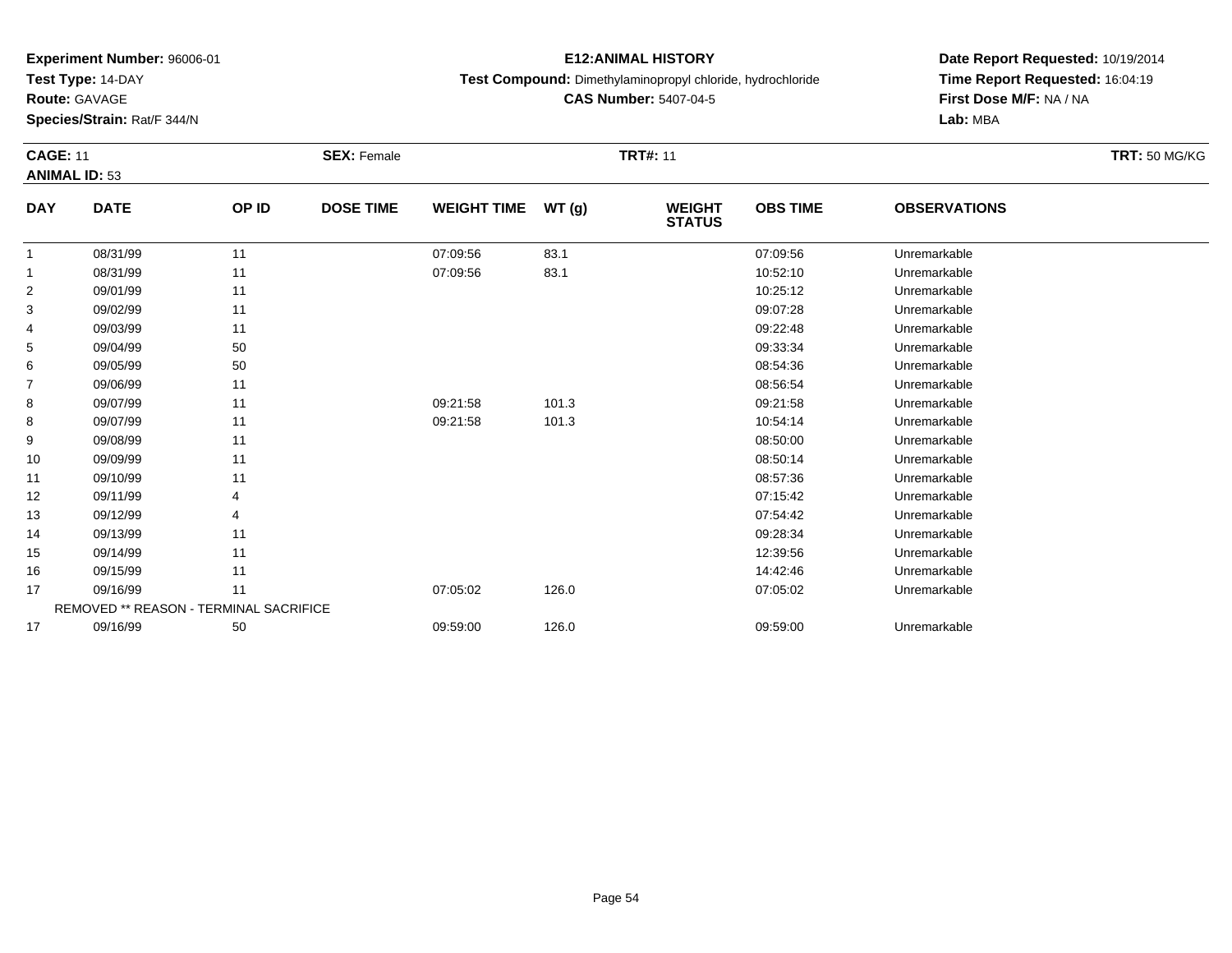**Test Type:** 14-DAY

**Route:** GAVAGE

17

**Species/Strain:** Rat/F 344/N

### **E12:ANIMAL HISTORY**

**Test Compound:** Dimethylaminopropyl chloride, hydrochloride

**CAS Number:** 5407-04-5

**Date Report Requested:** 10/19/2014**Time Report Requested:** 16:04:19**First Dose M/F:** NA / NA**Lab:** MBA

| <b>CAGE: 11</b> | <b>ANIMAL ID: 54</b>                   |       | <b>SEX: Female</b> |                    |       | <b>TRT#: 11</b>                |                 |                     | <b>TRT: 50 MG/KG</b> |
|-----------------|----------------------------------------|-------|--------------------|--------------------|-------|--------------------------------|-----------------|---------------------|----------------------|
| <b>DAY</b>      | <b>DATE</b>                            | OP ID | <b>DOSE TIME</b>   | <b>WEIGHT TIME</b> | WT(g) | <b>WEIGHT</b><br><b>STATUS</b> | <b>OBS TIME</b> | <b>OBSERVATIONS</b> |                      |
| $\mathbf{1}$    | 08/31/99                               | 11    |                    | 07:09:56           | 92.9  |                                | 07:09:56        | Unremarkable        |                      |
| 1               | 08/31/99                               | 11    |                    | 07:09:56           | 92.9  |                                | 10:52:10        | Unremarkable        |                      |
| $\overline{c}$  | 09/01/99                               | 11    |                    |                    |       |                                | 10:25:12        | Unremarkable        |                      |
| 3               | 09/02/99                               | 11    |                    |                    |       |                                | 09:07:28        | Unremarkable        |                      |
| 4               | 09/03/99                               | 11    |                    |                    |       |                                | 09:22:48        | Unremarkable        |                      |
| 5               | 09/04/99                               | 50    |                    |                    |       |                                | 09:33:34        | Unremarkable        |                      |
| 6               | 09/05/99                               | 50    |                    |                    |       |                                | 08:54:36        | Unremarkable        |                      |
| 7               | 09/06/99                               | 11    |                    |                    |       |                                | 08:56:54        | Unremarkable        |                      |
| 8               | 09/07/99                               | 11    |                    | 09:21:58           | 115.0 |                                | 09:21:58        | Unremarkable        |                      |
| 8               | 09/07/99                               | 11    |                    | 09:21:58           | 115.0 |                                | 10:54:14        | Unremarkable        |                      |
| 9               | 09/08/99                               | 11    |                    |                    |       |                                | 08:50:00        | Unremarkable        |                      |
| 10              | 09/09/99                               | 11    |                    |                    |       |                                | 08:50:14        | Unremarkable        |                      |
| 11              | 09/10/99                               | 11    |                    |                    |       |                                | 08:57:36        | Unremarkable        |                      |
| 12              | 09/11/99                               | 4     |                    |                    |       |                                | 07:15:42        | Unremarkable        |                      |
| 13              | 09/12/99                               |       |                    |                    |       |                                | 07:54:42        | Unremarkable        |                      |
| 14              | 09/13/99                               | 11    |                    |                    |       |                                | 09:28:34        | Unremarkable        |                      |
| 15              | 09/14/99                               | 11    |                    |                    |       |                                | 12:39:56        | Unremarkable        |                      |
| 16              | 09/15/99                               | 11    |                    |                    |       |                                | 14:42:46        | Unremarkable        |                      |
| 17              | 09/16/99                               | 11    |                    | 07:05:02           | 136.8 |                                | 07:05:02        | Unremarkable        |                      |
|                 | REMOVED ** REASON - TERMINAL SACRIFICE |       |                    |                    |       |                                |                 |                     |                      |

09/16/99 <sup>50</sup> 09:59:00 136.8 09:59:00 Unremarkable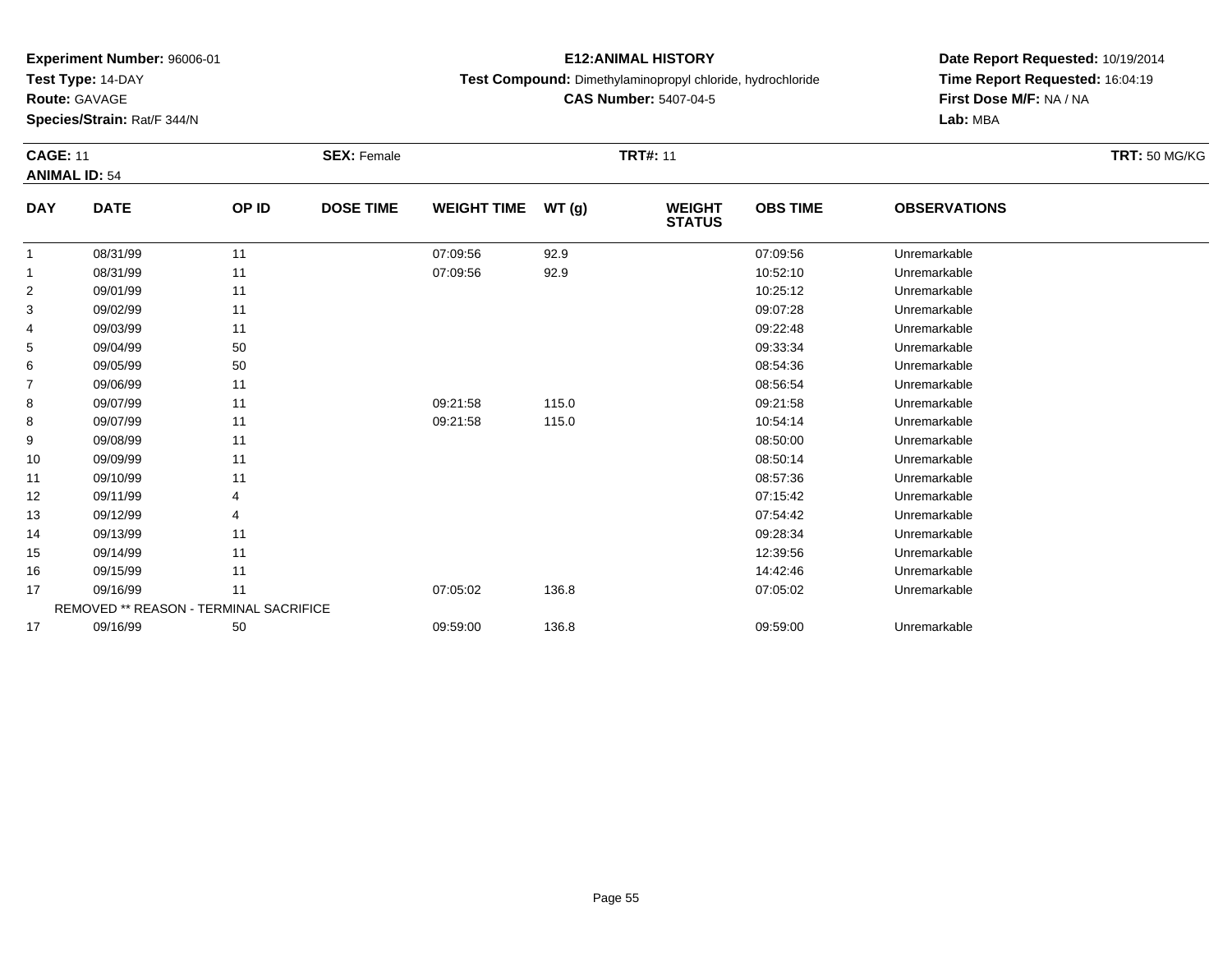**Test Type:** 14-DAY

**Route:** GAVAGE

**Species/Strain:** Rat/F 344/N

### **E12:ANIMAL HISTORY**

**Test Compound:** Dimethylaminopropyl chloride, hydrochloride

**CAS Number:** 5407-04-5

**Date Report Requested:** 10/19/2014**Time Report Requested:** 16:04:19**First Dose M/F:** NA / NA**Lab:** MBA

| <b>CAGE: 11</b> | <b>ANIMAL ID: 55</b>                          |       | <b>SEX: Female</b> |                    |       | <b>TRT#: 11</b>                |                 |                     | <b>TRT: 50 MG/KG</b> |
|-----------------|-----------------------------------------------|-------|--------------------|--------------------|-------|--------------------------------|-----------------|---------------------|----------------------|
| <b>DAY</b>      | <b>DATE</b>                                   | OP ID | <b>DOSE TIME</b>   | <b>WEIGHT TIME</b> | WT(g) | <b>WEIGHT</b><br><b>STATUS</b> | <b>OBS TIME</b> | <b>OBSERVATIONS</b> |                      |
| $\mathbf{1}$    | 08/31/99                                      | 11    |                    | 07:09:56           | 99.9  |                                | 07:09:56        | Unremarkable        |                      |
| 1               | 08/31/99                                      | 11    |                    | 07:09:56           | 99.9  |                                | 10:52:10        | Unremarkable        |                      |
| $\overline{c}$  | 09/01/99                                      | 11    |                    |                    |       |                                | 10:25:12        | Unremarkable        |                      |
| 3               | 09/02/99                                      | 11    |                    |                    |       |                                | 09:07:28        | Unremarkable        |                      |
| 4               | 09/03/99                                      | 11    |                    |                    |       |                                | 09:22:48        | Unremarkable        |                      |
| 5               | 09/04/99                                      | 50    |                    |                    |       |                                | 09:33:34        | Unremarkable        |                      |
| 6               | 09/05/99                                      | 50    |                    |                    |       |                                | 08:54:36        | Unremarkable        |                      |
| 7               | 09/06/99                                      | 11    |                    |                    |       |                                | 08:56:54        | Unremarkable        |                      |
| 8               | 09/07/99                                      | 11    |                    | 09:21:58           | 122.2 |                                | 09:21:58        | Unremarkable        |                      |
| 8               | 09/07/99                                      | 11    |                    | 09:21:58           | 122.2 |                                | 10:54:14        | Unremarkable        |                      |
| 9               | 09/08/99                                      | 11    |                    |                    |       |                                | 08:50:00        | Unremarkable        |                      |
| 10              | 09/09/99                                      | 11    |                    |                    |       |                                | 08:50:14        | Unremarkable        |                      |
| 11              | 09/10/99                                      | 11    |                    |                    |       |                                | 08:57:36        | Unremarkable        |                      |
| 12              | 09/11/99                                      | 4     |                    |                    |       |                                | 07:15:42        | Unremarkable        |                      |
| 13              | 09/12/99                                      |       |                    |                    |       |                                | 07:54:42        | Unremarkable        |                      |
| 14              | 09/13/99                                      | 11    |                    |                    |       |                                | 09:28:34        | Unremarkable        |                      |
| 15              | 09/14/99                                      | 11    |                    |                    |       |                                | 12:39:56        | Unremarkable        |                      |
| 16              | 09/15/99                                      | 11    |                    |                    |       |                                | 14:42:46        | Unremarkable        |                      |
| 17              | 09/16/99                                      | 11    |                    | 07:05:02           | 148.0 |                                | 07:05:02        | Unremarkable        |                      |
|                 | <b>REMOVED ** REASON - TERMINAL SACRIFICE</b> |       |                    |                    |       |                                |                 |                     |                      |
| 17              | 09/16/99                                      | 50    |                    | 09:59:00           | 148.0 |                                | 09:59:00        | Unremarkable        |                      |

09/16/99 <sup>50</sup> 09:59:00 148.0 09:59:00 Unremarkable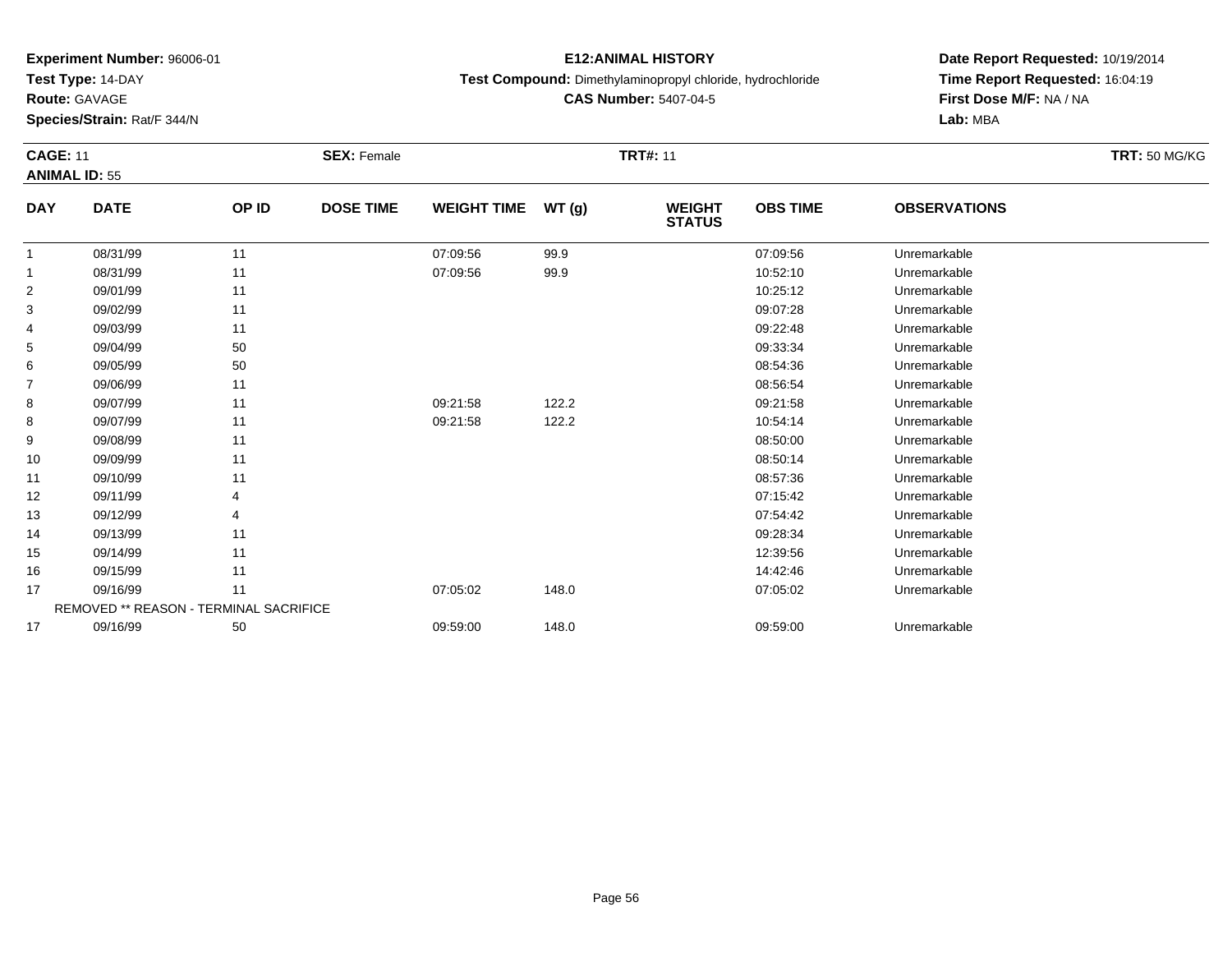**Test Type:** 14-DAY

**Route:** GAVAGE

**Species/Strain:** Rat/F 344/N

## **E12:ANIMAL HISTORY**

**Test Compound:** Dimethylaminopropyl chloride, hydrochloride

**CAS Number:** 5407-04-5

| <b>CAGE: 12</b><br><b>ANIMAL ID: 56</b> |                                        | <b>SEX: Female</b> |                  |                    | <b>TRT#: 12</b> | <b>TRT: 100</b>                | MG/KG           |                     |  |  |
|-----------------------------------------|----------------------------------------|--------------------|------------------|--------------------|-----------------|--------------------------------|-----------------|---------------------|--|--|
| <b>DAY</b>                              | <b>DATE</b>                            | OP ID              | <b>DOSE TIME</b> | <b>WEIGHT TIME</b> | WT(g)           | <b>WEIGHT</b><br><b>STATUS</b> | <b>OBS TIME</b> | <b>OBSERVATIONS</b> |  |  |
| 1                                       | 08/31/99                               | 11                 |                  | 07:12:14           | 83.5            |                                | 07:12:14        | Unremarkable        |  |  |
| 1                                       | 08/31/99                               | 11                 |                  | 07:12:14           | 83.5            |                                | 10:52:52        | Unremarkable        |  |  |
| 2                                       | 09/01/99                               | 11                 |                  |                    |                 |                                | 10:25:58        | Unremarkable        |  |  |
| 3                                       | 09/02/99                               | 11                 |                  |                    |                 |                                | 09:08:02        | Unremarkable        |  |  |
| 4                                       | 09/03/99                               | 11                 |                  |                    |                 |                                | 09:23:28        | Unremarkable        |  |  |
| 5                                       | 09/04/99                               | 50                 |                  |                    |                 |                                | 09:34:26        | Unremarkable        |  |  |
| 6                                       | 09/05/99                               | 50                 |                  |                    |                 |                                | 08:55:00        | Unremarkable        |  |  |
| 7                                       | 09/06/99                               | 11                 |                  |                    |                 |                                | 08:57:32        | Unremarkable        |  |  |
| 8                                       | 09/07/99                               | 11                 |                  | 09:24:16           | 105.6           |                                | 09:24:16        | Unremarkable        |  |  |
| 8                                       | 09/07/99                               | 11                 |                  | 09:24:16           | 105.6           |                                | 10:54:46        | Unremarkable        |  |  |
| 9                                       | 09/08/99                               | 11                 |                  |                    |                 |                                | 08:50:34        | Unremarkable        |  |  |
| 10                                      | 09/09/99                               | 11                 |                  |                    |                 |                                | 08:50:48        | Unremarkable        |  |  |
| 11                                      | 09/10/99                               | 11                 |                  |                    |                 |                                | 08:58:04        | Unremarkable        |  |  |
| 12                                      | 09/11/99                               | 4                  |                  |                    |                 |                                | 07:16:12        | Unremarkable        |  |  |
| 13                                      | 09/12/99                               | 4                  |                  |                    |                 |                                | 07:55:08        | Unremarkable        |  |  |
| 14                                      | 09/13/99                               | 11                 |                  |                    |                 |                                | 09:29:06        | Unremarkable        |  |  |
| 15                                      | 09/14/99                               | 11                 |                  |                    |                 |                                | 12:40:24        | Unremarkable        |  |  |
| 16                                      | 09/15/99                               | 11                 |                  |                    |                 |                                | 14:43:24        | Unremarkable        |  |  |
| 17                                      | 09/16/99                               | 11                 |                  | 07:07:42           | 130.3           |                                | 07:07:42        | Unremarkable        |  |  |
|                                         | REMOVED ** REASON - TERMINAL SACRIFICE |                    |                  |                    |                 |                                |                 |                     |  |  |
| 17                                      | 09/16/99                               | 50                 |                  | 10:01:00           | 130.3           |                                | 10:01:00        | Unremarkable        |  |  |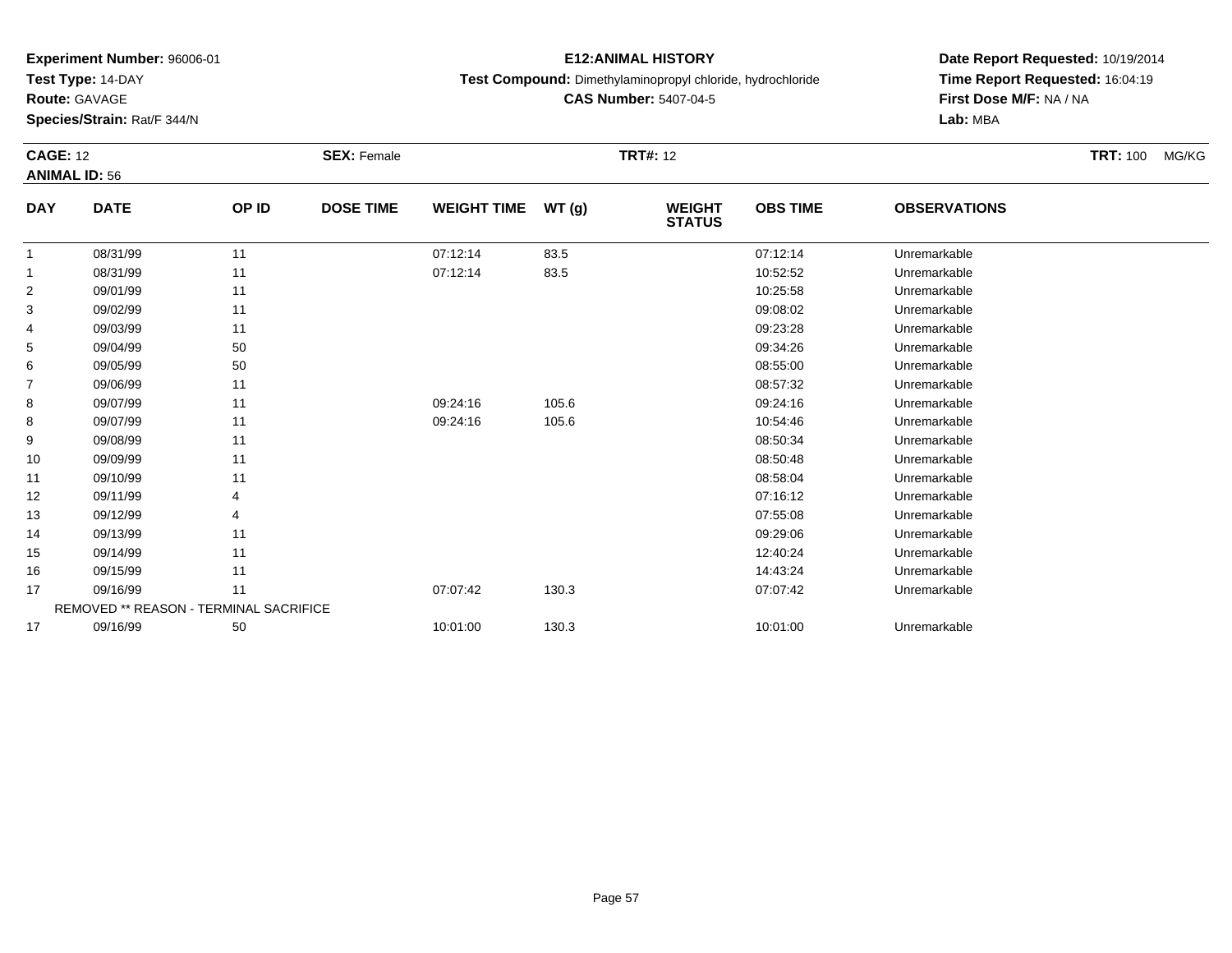**Test Type:** 14-DAY

**Route:** GAVAGE

**Species/Strain:** Rat/F 344/N

## **E12:ANIMAL HISTORY**

**Test Compound:** Dimethylaminopropyl chloride, hydrochloride

**CAS Number:** 5407-04-5

|                | <b>CAGE: 12</b><br><b>ANIMAL ID: 57</b> |       | <b>SEX: Female</b> |                    | <b>TRT#: 12</b> |                                |                 |                     | <b>TRT: 100</b> | MG/KG |
|----------------|-----------------------------------------|-------|--------------------|--------------------|-----------------|--------------------------------|-----------------|---------------------|-----------------|-------|
| <b>DAY</b>     | <b>DATE</b>                             | OP ID | <b>DOSE TIME</b>   | <b>WEIGHT TIME</b> | WT(g)           | <b>WEIGHT</b><br><b>STATUS</b> | <b>OBS TIME</b> | <b>OBSERVATIONS</b> |                 |       |
| $\mathbf{1}$   | 08/31/99                                | 11    |                    | 07:12:14           | 97.7            |                                | 07:12:14        | Unremarkable        |                 |       |
| $\mathbf{1}$   | 08/31/99                                | 11    |                    | 07:12:14           | 97.7            |                                | 10:52:52        | Unremarkable        |                 |       |
| $\overline{2}$ | 09/01/99                                | 11    |                    |                    |                 |                                | 10:25:58        | Unremarkable        |                 |       |
| 3              | 09/02/99                                | 11    |                    |                    |                 |                                | 09:08:02        | Unremarkable        |                 |       |
| 4              | 09/03/99                                | 11    |                    |                    |                 |                                | 09:23:28        | Unremarkable        |                 |       |
| 5              | 09/04/99                                | 50    |                    |                    |                 |                                | 09:34:26        | Unremarkable        |                 |       |
| 6              | 09/05/99                                | 50    |                    |                    |                 |                                | 08:55:00        | Unremarkable        |                 |       |
| 7              | 09/06/99                                | 11    |                    |                    |                 |                                | 08:57:32        | Unremarkable        |                 |       |
| 8              | 09/07/99                                | 11    |                    | 09:24:16           | 114.5           |                                | 09:24:16        | Unremarkable        |                 |       |
| 8              | 09/07/99                                | 11    |                    | 09:24:16           | 114.5           |                                | 10:54:46        | Unremarkable        |                 |       |
| 9              | 09/08/99                                | 11    |                    |                    |                 |                                | 08:50:34        | Unremarkable        |                 |       |
| 10             | 09/09/99                                | 11    |                    |                    |                 |                                | 08:50:48        | Unremarkable        |                 |       |
| 11             | 09/10/99                                | 11    |                    |                    |                 |                                | 08:58:04        | Unremarkable        |                 |       |
| 12             | 09/11/99                                |       |                    |                    |                 |                                | 07:16:12        | Unremarkable        |                 |       |
| 13             | 09/12/99                                | 4     |                    |                    |                 |                                | 07:55:08        | Unremarkable        |                 |       |
| 14             | 09/13/99                                | 11    |                    |                    |                 |                                | 09:29:06        | Unremarkable        |                 |       |
| 15             | 09/14/99                                | 11    |                    |                    |                 |                                | 12:40:24        | Unremarkable        |                 |       |
| 16             | 09/15/99                                | 11    |                    |                    |                 |                                | 14:43:24        | Unremarkable        |                 |       |
| 17             | 09/16/99                                | 11    |                    | 07:07:42           | 139.0           |                                | 07:07:42        | Unremarkable        |                 |       |
|                | REMOVED ** REASON - TERMINAL SACRIFICE  |       |                    |                    |                 |                                |                 |                     |                 |       |
| 17             | 09/16/99                                | 50    |                    | 10:01:00           | 139.0           |                                | 10:01:00        | Unremarkable        |                 |       |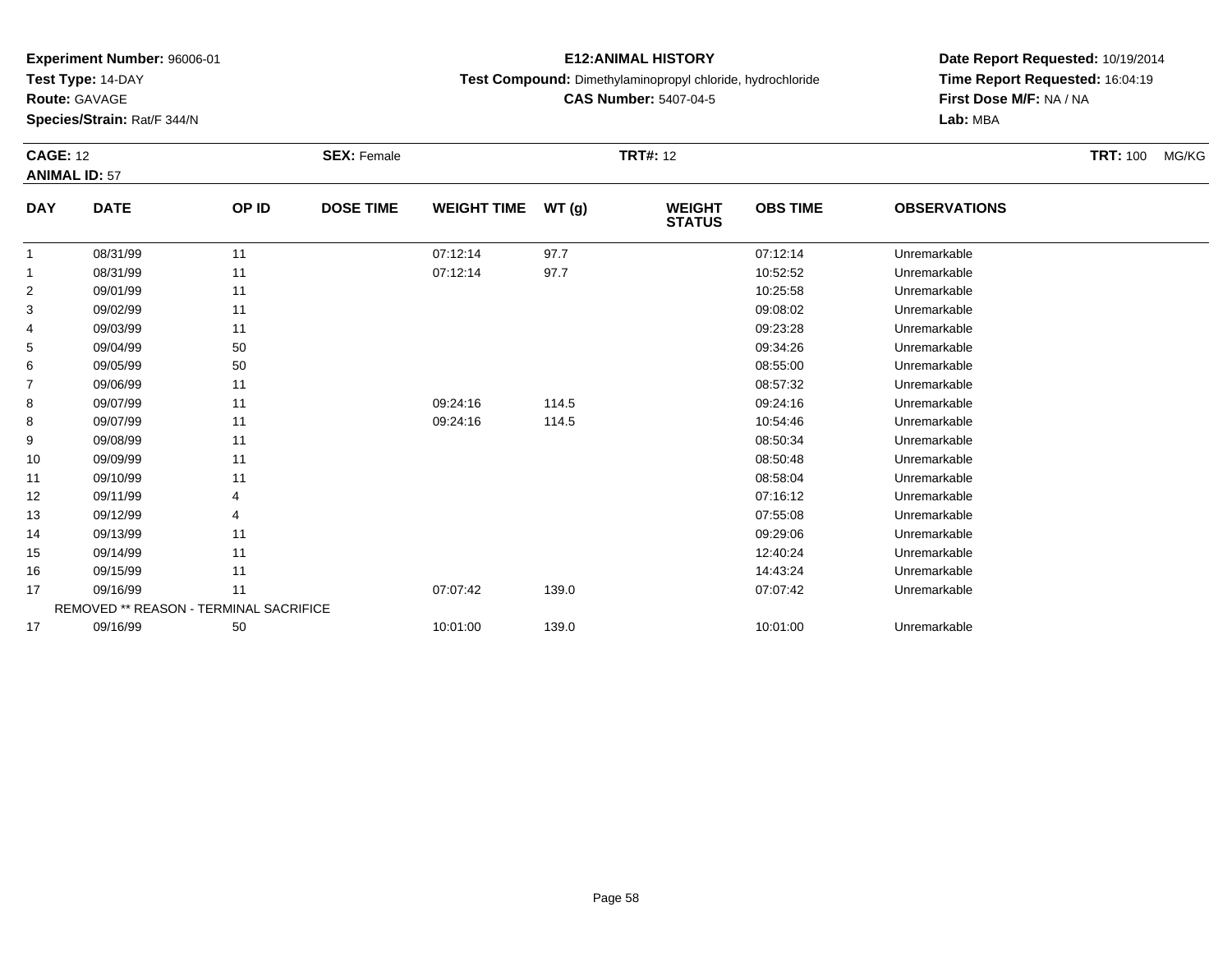**Test Type:** 14-DAY

**Route:** GAVAGE

**Species/Strain:** Rat/F 344/N

## **E12:ANIMAL HISTORY**

**Test Compound:** Dimethylaminopropyl chloride, hydrochloride

**CAS Number:** 5407-04-5

| <b>CAGE: 12</b><br><b>ANIMAL ID: 58</b> |                                        | <b>SEX: Female</b> |                  |                    | <b>TRT#: 12</b> | <b>TRT: 100</b>                | MG/KG           |                     |  |  |
|-----------------------------------------|----------------------------------------|--------------------|------------------|--------------------|-----------------|--------------------------------|-----------------|---------------------|--|--|
| <b>DAY</b>                              | <b>DATE</b>                            | OP ID              | <b>DOSE TIME</b> | <b>WEIGHT TIME</b> | WT(g)           | <b>WEIGHT</b><br><b>STATUS</b> | <b>OBS TIME</b> | <b>OBSERVATIONS</b> |  |  |
| 1                                       | 08/31/99                               | 11                 |                  | 07:12:14           | 94.0            |                                | 07:12:14        | Unremarkable        |  |  |
|                                         | 08/31/99                               | 11                 |                  | 07:12:14           | 94.0            |                                | 10:52:52        | Unremarkable        |  |  |
| 2                                       | 09/01/99                               | 11                 |                  |                    |                 |                                | 10:25:58        | Unremarkable        |  |  |
| 3                                       | 09/02/99                               | 11                 |                  |                    |                 |                                | 09:08:02        | Unremarkable        |  |  |
| 4                                       | 09/03/99                               | 11                 |                  |                    |                 |                                | 09:23:28        | Unremarkable        |  |  |
| 5                                       | 09/04/99                               | 50                 |                  |                    |                 |                                | 09:34:26        | Unremarkable        |  |  |
| 6                                       | 09/05/99                               | 50                 |                  |                    |                 |                                | 08:55:00        | Unremarkable        |  |  |
| $\overline{7}$                          | 09/06/99                               | 11                 |                  |                    |                 |                                | 08:57:32        | Unremarkable        |  |  |
| 8                                       | 09/07/99                               | 11                 |                  | 09:24:16           | 111.5           |                                | 09:24:16        | Unremarkable        |  |  |
| 8                                       | 09/07/99                               | 11                 |                  | 09:24:16           | 111.5           |                                | 10:54:46        | Unremarkable        |  |  |
| 9                                       | 09/08/99                               | 11                 |                  |                    |                 |                                | 08:50:34        | Unremarkable        |  |  |
| 10                                      | 09/09/99                               | 11                 |                  |                    |                 |                                | 08:50:48        | Unremarkable        |  |  |
| 11                                      | 09/10/99                               | 11                 |                  |                    |                 |                                | 08:58:04        | Unremarkable        |  |  |
| 12                                      | 09/11/99                               |                    |                  |                    |                 |                                | 07:16:12        | Unremarkable        |  |  |
| 13                                      | 09/12/99                               |                    |                  |                    |                 |                                | 07:55:08        | Unremarkable        |  |  |
| 14                                      | 09/13/99                               | 11                 |                  |                    |                 |                                | 09:29:06        | Unremarkable        |  |  |
| 15                                      | 09/14/99                               | 11                 |                  |                    |                 |                                | 12:40:24        | Unremarkable        |  |  |
| 16                                      | 09/15/99                               | 11                 |                  |                    |                 |                                | 14:43:24        | Unremarkable        |  |  |
| 17                                      | 09/16/99                               | 11                 |                  | 07:07:42           | 138.1           |                                | 07:07:42        | Unremarkable        |  |  |
|                                         | REMOVED ** REASON - TERMINAL SACRIFICE |                    |                  |                    |                 |                                |                 |                     |  |  |
| 17                                      | 09/16/99                               | 50                 |                  | 10:01:00           | 138.1           |                                | 10:01:00        | Unremarkable        |  |  |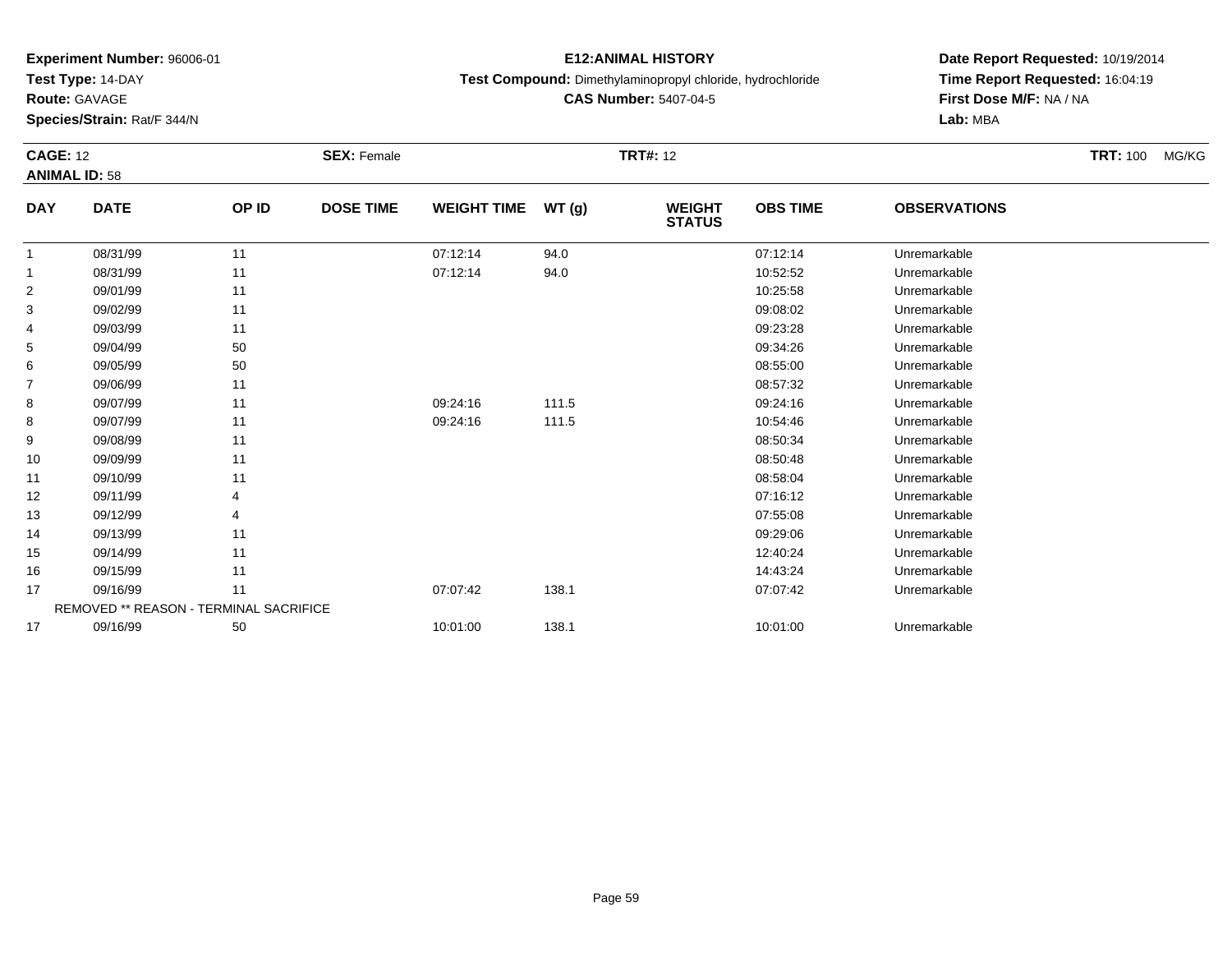**Test Type:** 14-DAY

**Route:** GAVAGE

**Species/Strain:** Rat/F 344/N

## **E12:ANIMAL HISTORY**

**Test Compound:** Dimethylaminopropyl chloride, hydrochloride

**CAS Number:** 5407-04-5

| <b>CAGE: 12</b><br><b>ANIMAL ID: 59</b> |                                        |       | <b>SEX: Female</b> |                    | <b>TRT#: 12</b> |                                |                 |                     |  | <b>TRT: 100</b><br>MG/KG |
|-----------------------------------------|----------------------------------------|-------|--------------------|--------------------|-----------------|--------------------------------|-----------------|---------------------|--|--------------------------|
| <b>DAY</b>                              | <b>DATE</b>                            | OP ID | <b>DOSE TIME</b>   | <b>WEIGHT TIME</b> | WT (g)          | <b>WEIGHT</b><br><b>STATUS</b> | <b>OBS TIME</b> | <b>OBSERVATIONS</b> |  |                          |
|                                         | 08/31/99                               | 11    |                    | 07:12:14           | 79.3            |                                | 07:12:14        | Unremarkable        |  |                          |
|                                         | 08/31/99                               | 11    |                    | 07:12:14           | 79.3            |                                | 10:52:52        | Unremarkable        |  |                          |
| 2                                       | 09/01/99                               | 11    |                    |                    |                 |                                | 10:25:58        | Unremarkable        |  |                          |
| 3                                       | 09/02/99                               | 11    |                    |                    |                 |                                | 09:08:02        | Unremarkable        |  |                          |
| 4                                       | 09/03/99                               | 11    |                    |                    |                 |                                | 09:23:28        | Unremarkable        |  |                          |
| 5                                       | 09/04/99                               | 50    |                    |                    |                 |                                | 09:34:26        | Unremarkable        |  |                          |
| 6                                       | 09/05/99                               | 50    |                    |                    |                 |                                | 08:55:00        | Unremarkable        |  |                          |
| $\overline{7}$                          | 09/06/99                               | 11    |                    |                    |                 |                                | 08:57:32        | Unremarkable        |  |                          |
| 8                                       | 09/07/99                               | 11    |                    | 09:24:16           | 99.2            |                                | 09:24:16        | Unremarkable        |  |                          |
| 8                                       | 09/07/99                               | 11    |                    | 09:24:16           | 99.2            |                                | 10:54:46        | Unremarkable        |  |                          |
| 9                                       | 09/08/99                               | 11    |                    |                    |                 |                                | 08:50:34        | Unremarkable        |  |                          |
| 10                                      | 09/09/99                               | 11    |                    |                    |                 |                                | 08:50:48        | Unremarkable        |  |                          |
| 11                                      | 09/10/99                               | 11    |                    |                    |                 |                                | 08:58:04        | Unremarkable        |  |                          |
| 12                                      | 09/11/99                               |       |                    |                    |                 |                                | 07:16:12        | Unremarkable        |  |                          |
| 13                                      | 09/12/99                               | 4     |                    |                    |                 |                                | 07:55:08        | Unremarkable        |  |                          |
| 14                                      | 09/13/99                               | 11    |                    |                    |                 |                                | 09:29:06        | Unremarkable        |  |                          |
| 15                                      | 09/14/99                               | 11    |                    |                    |                 |                                | 12:40:24        | Unremarkable        |  |                          |
| 16                                      | 09/15/99                               | 11    |                    |                    |                 |                                | 14:43:24        | Unremarkable        |  |                          |
| 17                                      | 09/16/99                               | 11    |                    | 07:07:42           | 121.9           |                                | 07:07:42        | Unremarkable        |  |                          |
|                                         | REMOVED ** REASON - TERMINAL SACRIFICE |       |                    |                    |                 |                                |                 |                     |  |                          |
| 17                                      | 09/16/99                               | 50    |                    | 10:01:00           | 121.9           |                                | 10:01:00        | Unremarkable        |  |                          |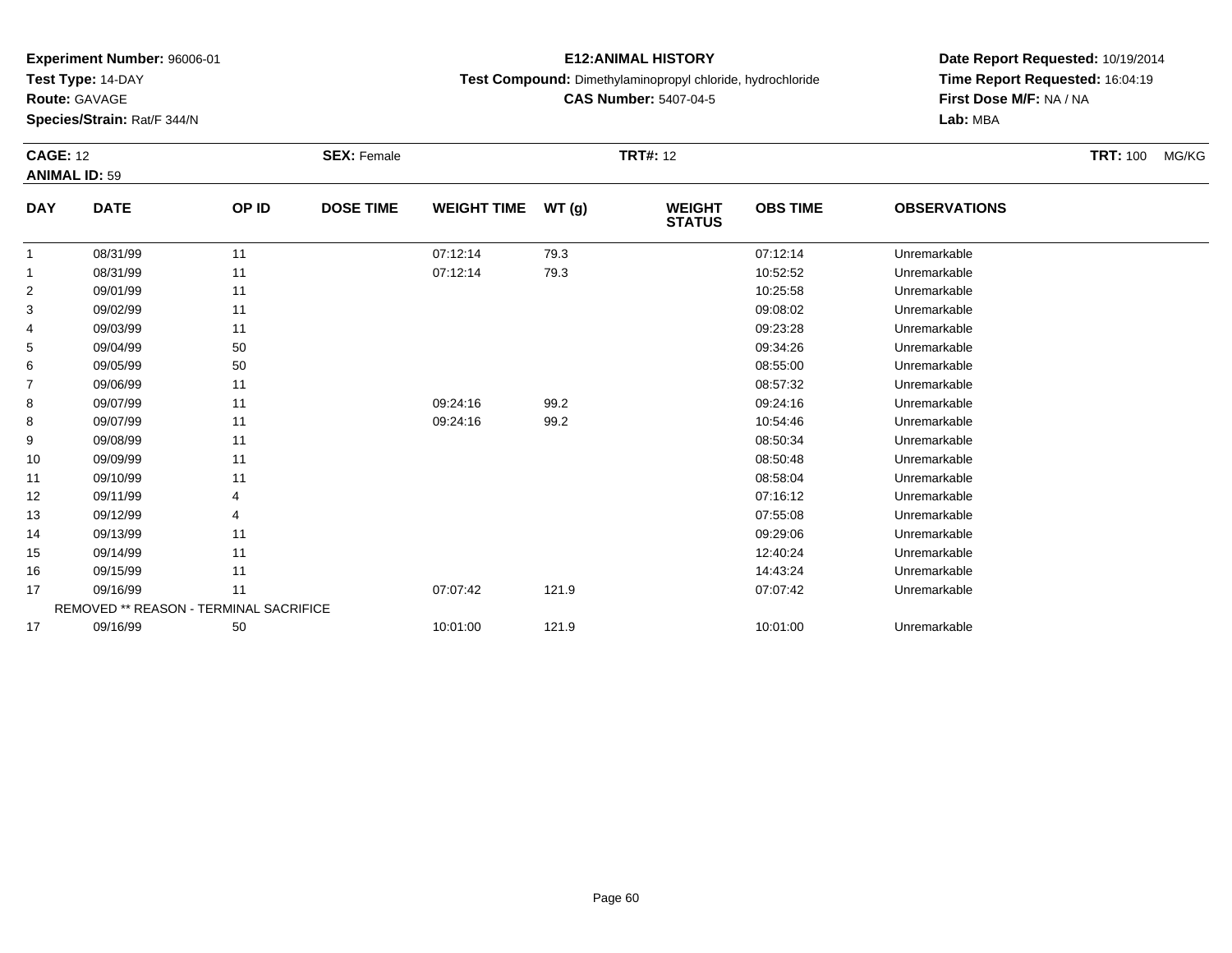**Test Type:** 14-DAY

**Route:** GAVAGE

**Species/Strain:** Rat/F 344/N

## **E12:ANIMAL HISTORY**

**Test Compound:** Dimethylaminopropyl chloride, hydrochloride

**CAS Number:** 5407-04-5

| <b>CAGE: 12</b><br><b>ANIMAL ID: 60</b> |                                        |       | <b>SEX: Female</b> | <b>TRT#: 12</b>    |       |                                |                 |                           | <b>TRT: 100</b> | MG/KG |
|-----------------------------------------|----------------------------------------|-------|--------------------|--------------------|-------|--------------------------------|-----------------|---------------------------|-----------------|-------|
| <b>DAY</b>                              | <b>DATE</b>                            | OP ID | <b>DOSE TIME</b>   | <b>WEIGHT TIME</b> | WT(g) | <b>WEIGHT</b><br><b>STATUS</b> | <b>OBS TIME</b> | <b>OBSERVATIONS</b>       |                 |       |
| $\mathbf{1}$                            | 08/31/99                               | 11    |                    | 07:12:14           | 92.0  |                                | 07:12:14        | Unremarkable              |                 |       |
| 1                                       | 08/31/99                               | 11    |                    | 07:12:14           | 92.0  |                                | 10:52:52        | Unremarkable              |                 |       |
| $\overline{2}$                          | 09/01/99                               | 11    |                    |                    |       |                                | 10:25:58        | Unremarkable              |                 |       |
| 3                                       | 09/02/99                               | 11    |                    |                    |       |                                | 09:08:02        | Unremarkable              |                 |       |
| 4                                       | 09/03/99                               | 11    |                    |                    |       |                                | 09:23:28        | Unremarkable              |                 |       |
| 5                                       | 09/04/99                               | 50    |                    |                    |       |                                | 09:34:26        | Unremarkable              |                 |       |
| 6                                       | 09/05/99                               | 50    |                    |                    |       |                                | 08:55:00        | Unremarkable              |                 |       |
| $\overline{7}$                          | 09/06/99                               | 11    |                    |                    |       |                                | 08:57:32        | Unremarkable              |                 |       |
| 8                                       | 09/07/99                               | 11    |                    | 09:24:16           | 111.2 |                                | 09:24:16        | Unremarkable              |                 |       |
| 8                                       | 09/07/99                               | 11    |                    | 09:24:16           | 111.2 |                                | 10:54:46        | Unremarkable              |                 |       |
| 9                                       | 09/08/99                               | 11    |                    |                    |       |                                | 08:50:34        | Unremarkable              |                 |       |
| 10                                      | 09/09/99                               | 11    |                    |                    |       |                                | 08:50:48        | Unremarkable              |                 |       |
| 11                                      | 09/10/99                               | 11    |                    |                    |       |                                | 08:58:04        | Abnormal Breathing        |                 |       |
| 12                                      | 09/11/99                               |       |                    |                    |       |                                | 07:16:12        | Abnormal Breathing        |                 |       |
| 13                                      | 09/12/99                               |       |                    |                    |       |                                | 07:55:08        | <b>Abnormal Breathing</b> |                 |       |
|                                         |                                        |       |                    |                    |       |                                |                 | Diarrhea                  |                 |       |
| 14                                      | 09/13/99                               | 11    |                    |                    |       |                                | 09:29:06        | <b>Abnormal Breathing</b> |                 |       |
| 15                                      | 09/14/99                               | 11    |                    |                    |       |                                | 12:40:24        | Unremarkable              |                 |       |
| 16                                      | 09/15/99                               | 11    |                    |                    |       |                                | 14:43:24        | Unremarkable              |                 |       |
| 17                                      | 09/16/99                               | 11    |                    | 07:07:42           | 126.4 |                                | 07:07:42        | Unremarkable              |                 |       |
|                                         | REMOVED ** REASON - TERMINAL SACRIFICE |       |                    |                    |       |                                |                 |                           |                 |       |
| 17                                      | 09/16/99                               | 50    |                    | 10:01:00           | 126.4 |                                | 10:01:00        | Unremarkable              |                 |       |